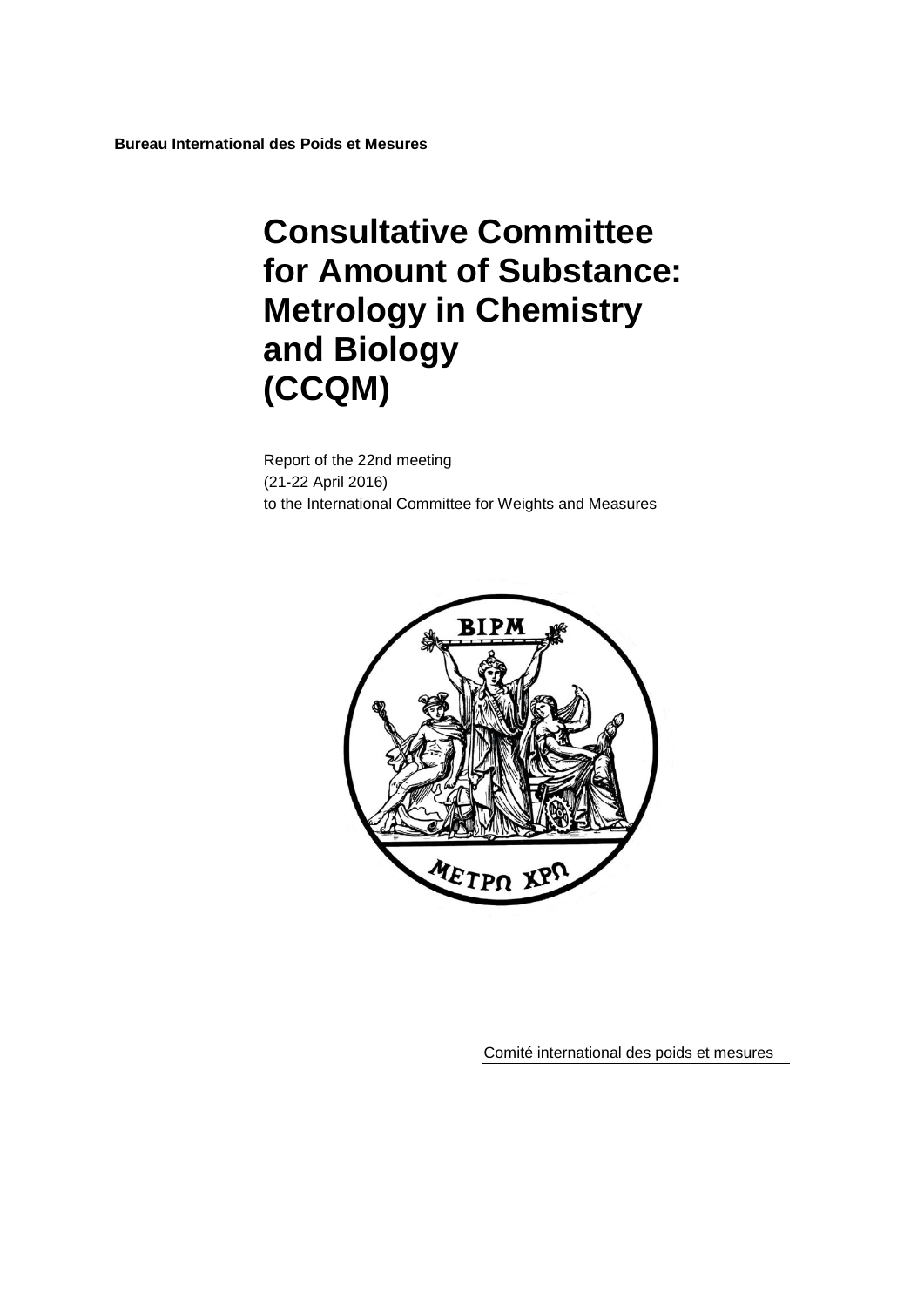Note:

Following a decision of the International Committee for Weights and Measures at its 92nd meeting (October 2003), reports of meetings of the Consultative Committees are now published only on the BIPM website and in the form presented here.

Full bilingual versions in French and English are no longer published.

> M. Milton Director BIPM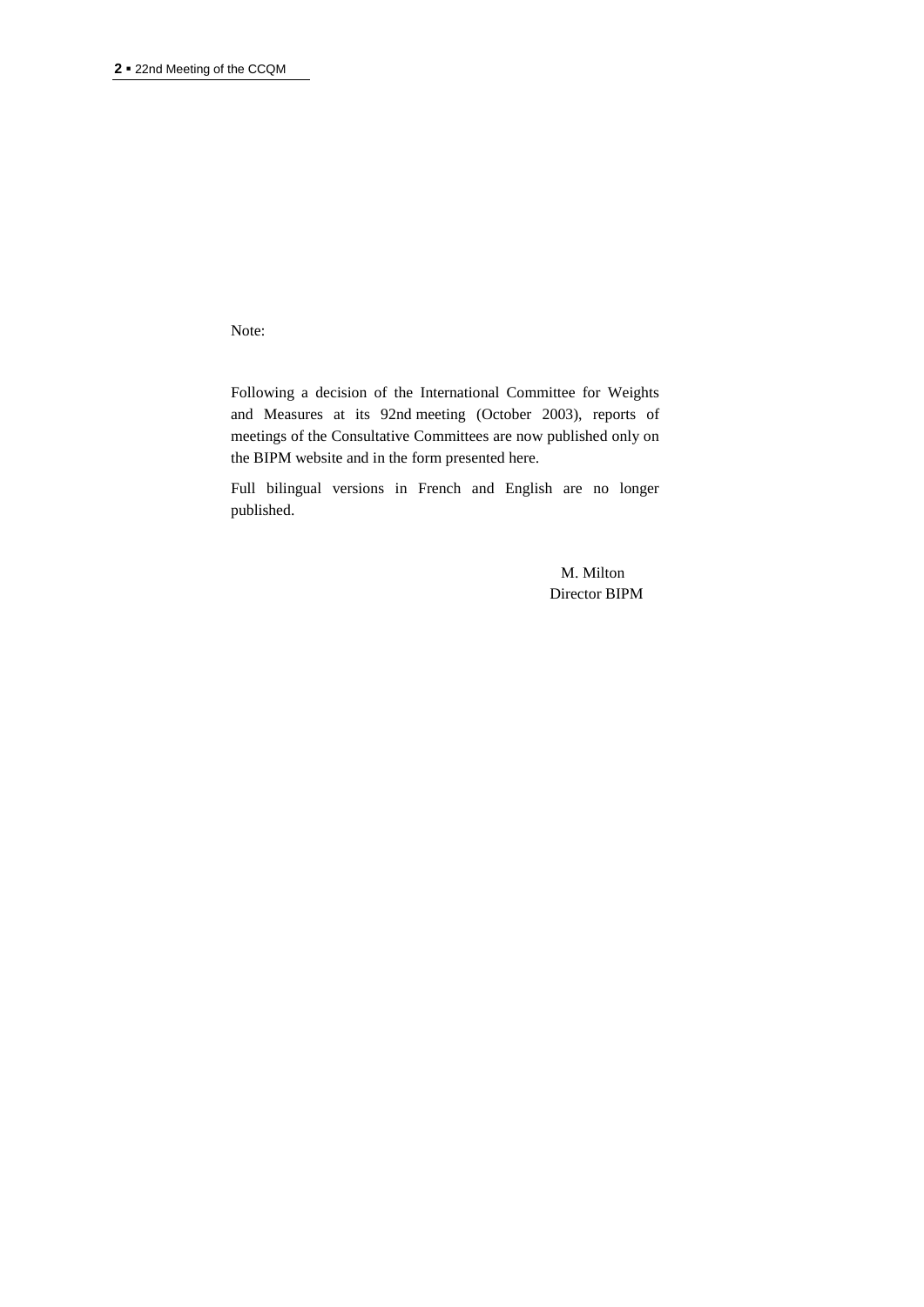# **LIST OF MEMBERS OF THE CONSULTATIVE COMMITTEE FOR AMOUNT OF SUBSTANCE: METROLOGY IN CHEMISTRY AND BIOLOGY** as of 21 April 2016

#### **President**

Dr W.E. May, member of the International Committee for Weights and Measures also National Institute of Standards and Technology, NIST, Gaithersburg

#### **Executive Secretary**

Dr R. Wielgosz, International Bureau of Weights and Measures [BIPM], Sèvres.

#### **Members**

Centro Nacional de Metrología [CENAM], Querétaro.

D.I. Mendeleyev Institute for Metrology, Rosstandart [VNIIM], St Petersburg.

Danish Fundamental Metrology Ltd [DFM], Lyngby.

Dutch National Metrology Institute [VSL], Delft.

Federal Institute for Materials Research and Testing/Bundesanstalt für Material-forschung und –prüfung [BAM] Berlin.

Federal Office of Metrology [METAS], Bern-Wabern.

Health Sciences Authority [HSA], Singapore.

Institute for Reference Materials and Measurements [IRMM].

Instituto Nacional de Metrologia, Qualidade e Tecnologia [INMETRO], Rio de Janeiro.

International Atomic Energy Agency [IAEA].

International Federation of Clinical Chemistry and Laboratory Medicine [IFCC].

International Organization for Standardization, Committee on Reference Materials [ISO REMCO].

International Union of Pure and Applied Chemistry [IUPAC].

Istituto Nazionale di Ricerca Metrologica [INRIM], Turin.

Korea Research Institute of Standards and Science [KRISS], Daejeon.

Laboratoire National de Métrologie et d'Essais [LNE], Paris.

Laboratory of the Government Chemist [LGC Ltd], Teddington.

National Institute of Metrology [NIM], Beijing.

National Institute of Metrology [NIMT], Pathumthani.

National Institute of Standards and Technology [NIST], Gaithersburg.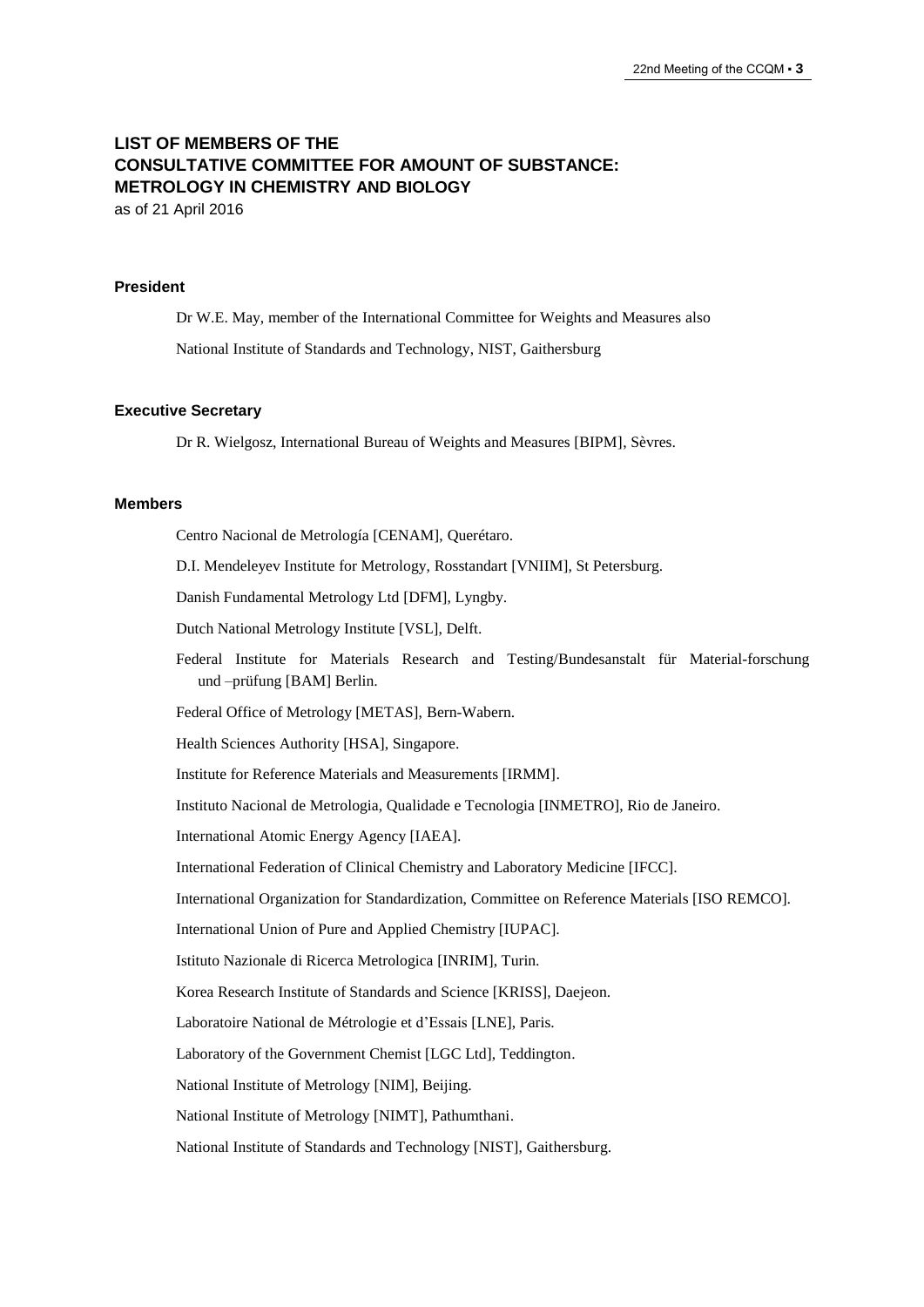National Measurement Institute, Australia [NMIA], Lindfield.

National Metrology Institute of Japan, National Institute of Advanced Industrial Science and Technology [NMIJ/AIST], Tsukuba.

National Metrology Institute of South Africa [NMISA], Pretoria.

National Metrology Institute of Turkey/Ulusal Metroloji Enstitüsü [UME], Gebze-Kocaeli.

National Physical Laboratory [NPL], Teddington.

National Research Council of Canada [NRC], Ottawa.

Physikalisch-Technische Bundesanstalt [PTB], Braunschweig.

Slovak Institute of Metrology/Slovenský Metrologický Ústav [SMU], Bratislava.

SP Technical Research Institute of Sweden [SP], Borås.

State Laboratory [SL], Co. Kildare.

The Director of the International Bureau of Weights and Measures [BIPM], Sèvres.

# **Observers**

Agency for Science, Technology and Research [A\*STAR], Singapore.

Bulgarian Institute of Metrology, General Directorate "National Centre of Metrology" [BIM], Sofia.

Central Office of Measures/Glόwny Urzad Miar [GUM], Warsaw.

Centro Español de Metrología [CEM], Madrid.

Cooperation on International Traceability in Analytical Chemistry [CITAC], Trappes.

Hong Kong Government Laboratory [GLHK], Kowloon.

Hungarian Trade Licensing Office [MKEH], Budapest.

Instituto Português da Qualidade [IPQ], Caparica.

National Physical Laboratory of India [NPLI], New Delhi.

National Physical Laboratory of Israel [INPL], Jerusalem.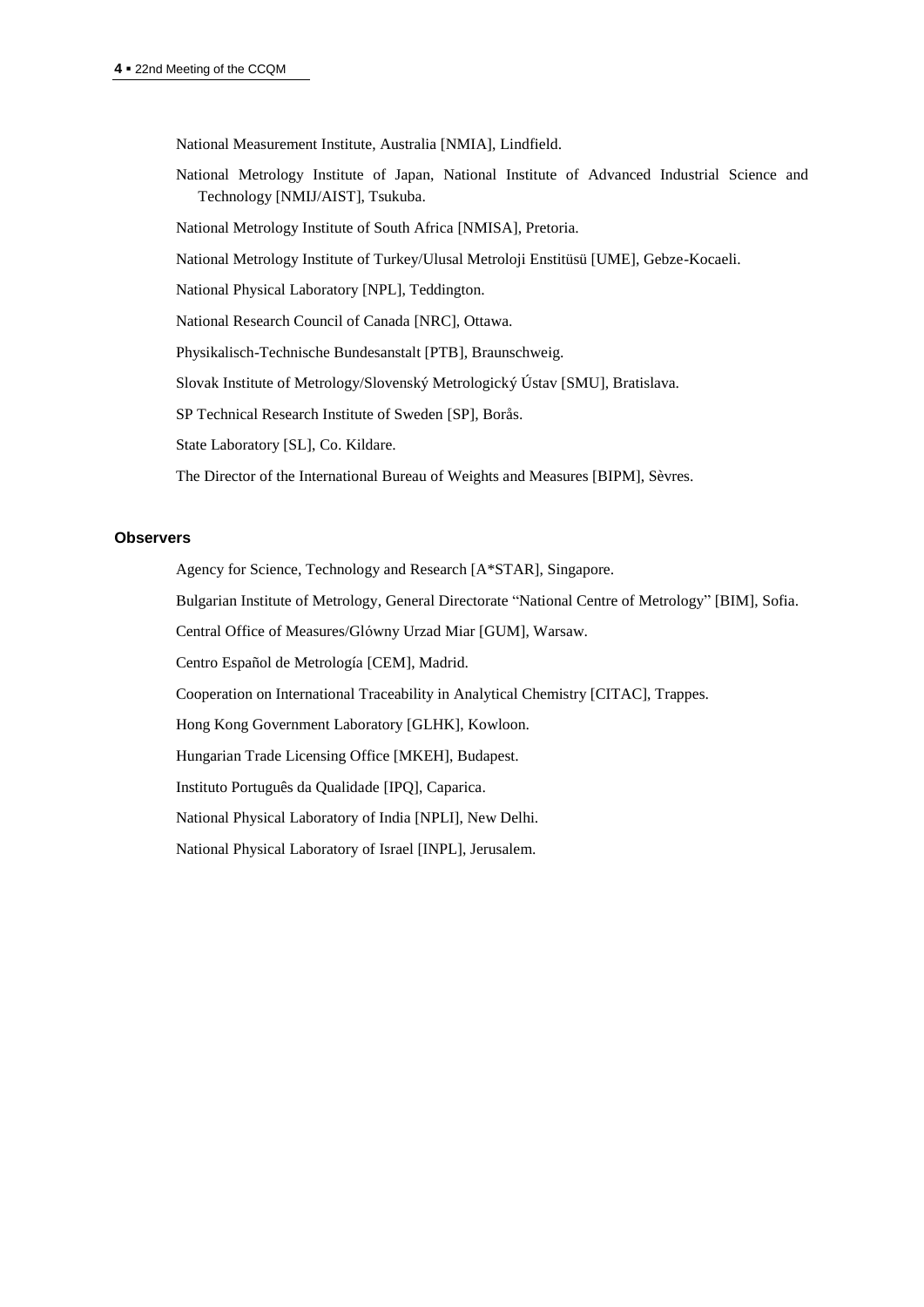#### **1. OPENING OF THE MEETING**

The Consultative Committee for Amount of Substance: Metrology in Chemistry and Biology (CCQM) held its twenty second meeting at the International Bureau of Weights of Measures (BIPM), at Sèvres on 21-22 April 2016.

The following were present: M. Akgöz (UME), H. Andres (METAS), M. Bilsel (UME), C. Boonyakong (NIMT), A. Botha (NMISA), P. Brewer (NPL), R.J.C. Brown (NPL), G. Carroll (SL), S. Choquette (NIST), V.S. da Cunha (INMETRO), B. J. de Vos (NMISA), S. Ellison (LGC Ltd), H. Emons (IRMM and ISO REMCO), A. Fajgelj (IAEA), P. Fisicaro (LNE), T. Fujimoto (NMIJ/AIST), C. Gonzalez (NIST), A.C. Gören (UME), B. Güttler (PTB), C. Haraldsson (SP), P.T. Jakobsen, (DFM), J.S. Kim (KRISS), S.K Kim (KRISS), Y. Kustikov (VNIIM), T.K. Lee (HSA), H. Li (NIM), L. Locascio (NIST), L. Ma (NIM), L. Mackay (NMIA), M. Máriássy (SMU), W.E. May (President of the CCQM), M. McNamee (SP), J. Melanson (NRC), Z. Mester (NRC), S.R. Park (KRISS), H. Parkes (LGC Ltd), M. Pérez-Urquiza (CENAM), A.M. Rossi (INRIM), M. Sargent (LGC Ltd), M.P. Sassi (INRIM), S. Scapin (INMETRO), M. Sega (INRIM), P. Silva (NIMT), A. Takatsu (NMIJ/AIST), T.L. Teo (HSA), W. Unger (BAM), A. van der Veen (VSL), S. Vaslin-Reimann (LNE).

Observers: F. Dias (IPQ), J. Dumanska (GUM), W. Kozlowski (GUM), F.W. Lee (GLHK), Z.N. Nagyné Szilágyi (MKEH), L. Samuel (CITAC), D.W.M. Sin (GLHK).

Invited: M. Buzoianu (INM and CIPM), P.A. Gatti (INTI), H. Klich (INRAP), D. K. Koech (KEBS), J. Morrow (NIST), D. Moturi (KEBS), J.K. Olthoff (NIST and JCRB), R. Parris (NIST), A. Plant (NIST), O. Zakaria (NML-SIRIM).

Also present: A. Daireaux (BIPM), R. Josephs (BIPM), S. Maniguet (BIPM / KCDB / JCTLM-DB), M.J.T. Milton (Director of the BIPM), S. Picard (BIPM / KCDB Coordinator), S. Westwood (BIPM), R. Wielgosz (BIPM / Executive Secretary of the CCQM).

Sent regrets: M. Adeogun (NPL), G. Beastall (IFCC), T. Fernández Vicente (CEM), J. Meija (NRC), H.K. Rotich (KEBS), L. Siekmann (Universitätsklinikum – Bonn).

Dr May, President of the CCQM, officially opened the meeting at 9:00 am on 21 April 2016. He thanked the CCQM members for their work over the last year and remarked that attendance at the CCQM continued to be large and had surpassed that of last year's meeting.

He then paid tribute to Prof. Paul De Bièvre, a founder member of the CCQM, who had died on 14 April 2016 in Leuven (Belgium) at the age of 82. Paul De Bièvre was born in Blankenberge (Belgium) on 7 July 1933. He obtained his PhD from Ghent University in 1959 where he continued to work as a lecturer until 1961. In 1961 he joined the Central Bureau for Nuclear Measurements of the European Commission (renamed "Institute for Reference Materials and Reference Measurements", in 1994) where he stayed for 37 years. He was co-founder (1989) and President (1993-1995) of EURACHEM, and co-founder (1992) of CITAC ("Co-operation on International Traceability in Analytical Chemistry"). He had a penchant for philosophy of science and he believed that great measurements start with great thinking. His writings on metrology in chemistry appeared frequently in the journal *Accreditation and Quality Assurance* of which he was the founding Editorin-Chief (in 1995).

Prof Emons led the tributes, noting that Prof. De Bièvre was a true ambassador for metrology in chemistry and had a passion for the global comparability of measurement results. He continued to be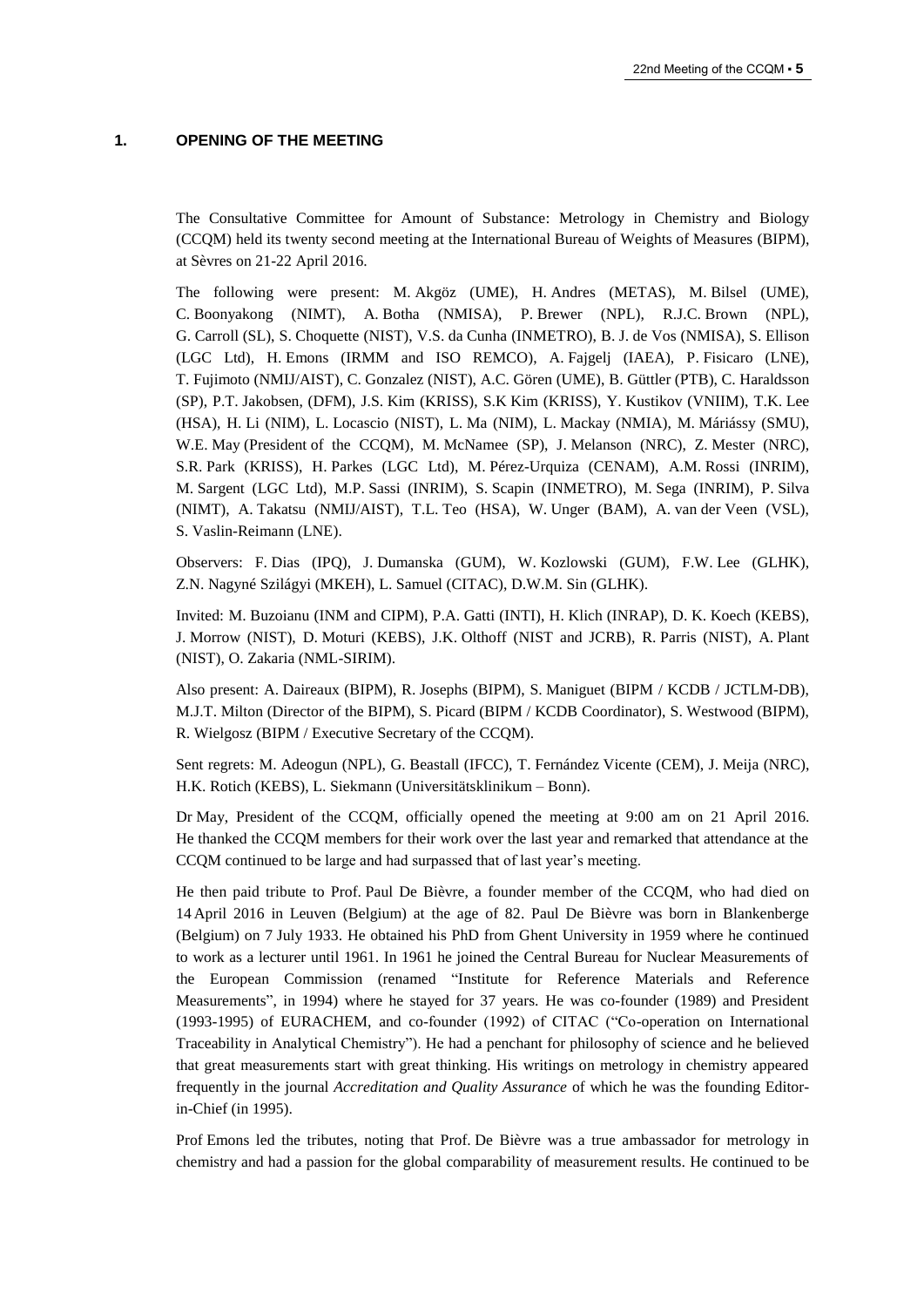very active after his official retirement and Prof. Emons noted that it was only recently that he and Prof. De Bièvre had an intensive discussion about one of his planned columns in *Accreditation and Quality Assurance* on purity. Dr Milton remarked that he had first met Paul De Bièvre at the first CCQM meeting and that he had a deep understanding of why the extra decimal places mattered for chemical measurement and had enjoyed long and detailed discussions with him on the definition of the mole and amount of substance. Dr Milton noted that Prof. De Bièvre was last at the BIPM in December 2015 for a meeting on the International Vocabulary of Metrology – another topic on which he was passionate. Dr Kaarls added (by correspondence) that Prof. De Bièvre had been a global contributor to the acceptance of chemical measurement and of the requirement to improve the quality of chemical measurement results via traceability to the SI. Ms Parkes added that he had helped her introduce a structure for formalizing enumeration in the bioanalysis area. Dr May concluded the tributes by stating that Paul De Bièvre was a straightforward, cheerful person and his colleagues fondly remember his passion for science. He believed in his principles and stuck to them: his passion for the highest quality measurements and accuracy in communication was always clear for all to see. Dr May said that Paul had been an inspiration to generations of analytical chemists and this would be his lasting legacy.

The introduction to the meeting concluded with Dr May initiating a round table self-introduction by all participants and observers.

#### **2. APPOINTMENT OF A RAPPORTEUR**

Dr May proposed Dr Brown as the rapporteur for the meeting; Dr Brown agreed.

# **3. APPROVAL OF THE AGENDA**

The agenda was approved. Dr May commented that his opening presentation would cover items 5 to 8 on the original agenda.

#### **4. REPORT OF THE 21ST MEETING OF THE CCQM**

Dr May thanked Dr Brown, rapporteur for the 21st meeting of the CCQM, for producing the report. Progress with decisions and actions arising from the 21st meeting of the CCQM would be taken as part of Dr May's opening presentation.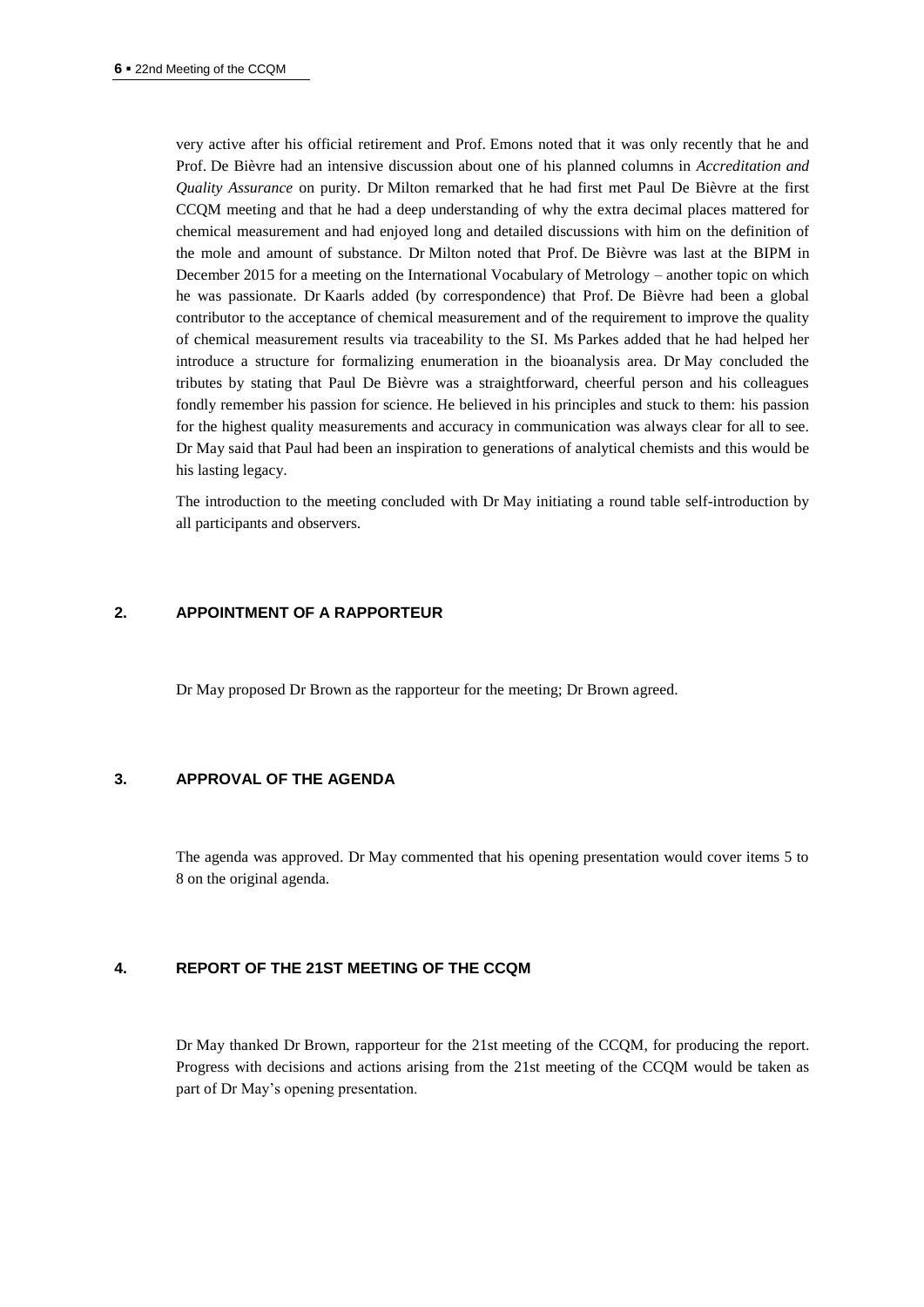#### **5. UPDATE FROM THE CCQM PRESIDENT**

Dr May provided an overview of the status of the CCQM. He noted that the meetings in 2016 had been attended by over 240 delegates with about 70 at the plenary meeting and that this was starting to test the resources of the BIPM. Dr May commented that this continual expansion in attendance was not sustainable in the long term. Dr May went on to observe that the CCQM was responsible for over 6 000 calibration and measurement certificates (CMCs) for 840 different analytes that are currently published in the BIPM key comparison database (KCDB) with a total of 3 050 different analyte‐matrix combinations. The number of analyte-matrix combinations is increasing at a rate of about 350 per year. Dr May noted that the CCQM has performed over 380 comparisons (204 key comparisons and 176 pilot studies). Whilst these were impressive statistics showing the enormous output of the CC, it was Dr May's opinion that the current rate of growth in this output was not sustainable. Dr May took the opportunity to remind participants of the CCQM's Terms of Reference and responsibilities, namely: The CCQM is responsible for developing, improving and documenting the equivalence of national reference systems for chemical and biological measurements. It advises the CIPM on matters related to chemical and biological measurements including advice on the BIPM's scientific programme. The responsibilities of the CCQM are:

- to establish global comparability of measurements through promoting traceability to the SI and, where traceability to the SI is not yet feasible, to other internationally agreed references;
- to contribute to the establishment of a globally recognized system of national measurement standards, methods and facilities for chemical and biological measurements;
- to contribute to the implementation and maintenance of the CIPM MRA with respect to chemical and biological measurements;
- to review and advise the CIPM on the uncertainties of the BIPM's calibration and measurement services as published on the BIPM website;
- to act as a forum for the exchange of information about the research and measurement service delivery programmes and other technical activities of the CC members and observers, thereby creating new opportunities for collaboration.

Dr May continued by reviewing the current organizational structure of the CCQM, noting in particular the creation of the new working groups in the bioanalysis area and the change in name of the CC to incorporate biology. Dr May considered the decisions and actions from the 21st meeting of the CCQM, observing that some progress had already been made in unifying the nomenclature for core comparison approaches and for the terminology used for key comparisons (KCs) and pilot studies, although more effort was still required. Noting the agreement to continue to hold the WG meetings at the BIPM in association with the CCQM plenary meeting, Dr May stated that this would mean having to continue to use nearby hotel facilities external to the BIPM in order to cope with the number of delegates. Dr May reminded members of the need to observe the rules for publishing data from CCQM studies. For pilot studies, the coordinating laboratory had the first option to publish data, and required agreement from participating laboratories that their data could be published.

Dr Wielgosz stated that the CIPM, via Decision CIPM/104-26, had adopted the traceability exception related to delta value isotope ratio measurements proposed by the CCQM. The text of this traceability exception still needed to be made openly available on the BIPM website.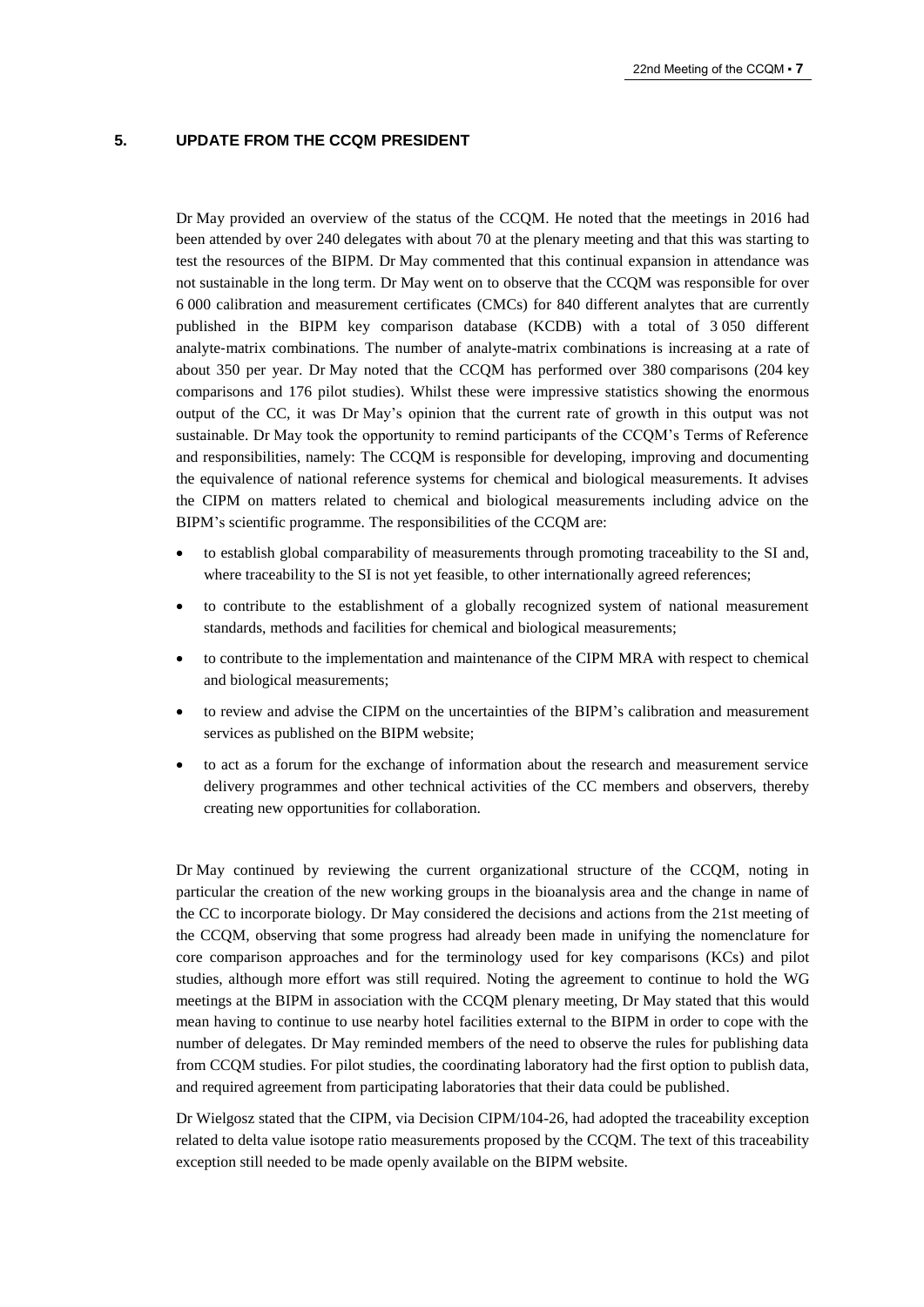#### **6. OUTCOME OF THE CIPM MRA REVIEW WORKSHOP AND MEETING**

Dr May began by outlining the structure of international metrology and the role that the CIPM MRA plays within this. Dr May stated that his interpretation was that the CIPM MRA should be a means for National Metrology Institutes (NMIs) to document and vet the capabilities they maintain to underpin the measurement services they provide to customers and for customers to assess the degree of comparability of a given service across the NMI/DI community. It was Dr May's opinion that CMCs should be a derivative of this process and not a means to an end in their own right. The growth in the number of CMCs produced by the CCQM was described. CMCs in this area continue to increase by about 350 per year and this increase has been relatively constant since the start of 2004. In assessing this output and workload Dr May remarked that no other CC meets every year and no other CC has over 100 delegates at its meetings – the CCQM has closer to 300. Dr May stated that by any measure, the CIPM MRA had been a great success, not least in bringing the metrology community together for discussion. However, the comparison programme, the evaluation of CMC claims and the maintenance of the database have required and continue to require significant resources from the NMIs, the Regional Metrology Organizations (RMOs) and the BIPM. A number of NMI Directors had proposed that the implementation and operation of the CIPM MRA should be reviewed with a view to improving its efficiency and effectiveness. As a result, the CIPM proposed to the 25th CGPM that a review of the implementation and operation of the CIPM MRA should be conducted. Dr May added that the CIPM had established a working group under the chairmanship of its President to conduct the review.

Dr May reviewed the membership of this working group and the matters discussed during the CIPM MRA Review Meeting held on 13-14 October 2015. Nine specific questions to be addressed by the CIPM MRA Review Working Group came out of the meeting. Dr May elaborated on these questions, in particular those that were most relevant to the CCQM. Question 3 was related to constraining the proliferation of CMCs, specifying that the results of KCs and supplementary comparisons (SCs) should be interpreted as widely as reasonably applicable to indicate coverage of CMCs and that the use of CMCs to cover as many services as is technically justified should be encouraged, so that CMCs become representative rather than comprehensive. Dr May emphasized that the goal is for NMIs to develop services and that CMCs are a tool for describing the capabilities maintained to underpin delivery of those services. The NMI quality system should document the relationship between services and CMCs. Dr May noted that this is particularly important to facilitate the submission of CMCs by NMIs that are still developing. Question 4 related to improving the efficiency of the CMC review process, with particular emphasis on adopting a 'risk-based' approach to review and ensuring greater consistency across the entire process. Questions 6 and 7 related to the governance of the MRA by the JCRB and the CIPM, specifying that the Joint Committee of the Regional Metrology Organizations and the BIPM (JCRB) should exercise its authority more fully, as defined in its terms of reference for the implementation of the MRA. Dr May invited Dr Olthoff to comment. He remarked that the JCRB needed to understand better the roles and responsibilities across the different CCs and RMOs in order to best determine how it could be most effective in exercising its authority. Dr May expressed his opinion that, as a major contributor of CMCs and CMC review, the CCQM ought to be represented on the JCRB. Question 8 called upon the CCQM and the Consultative Committee for Ionizing Radiation (CCRI) to review and revise the templates for chemical, biological and ionizing radiation CMCs to ensure they are appropriate. Dr May concluded by stating that the final report of the working group would be produced in August and, when agreed, would be fed through to the CIPM in October 2016 and eventually to the 26th CGPM. Dr Brown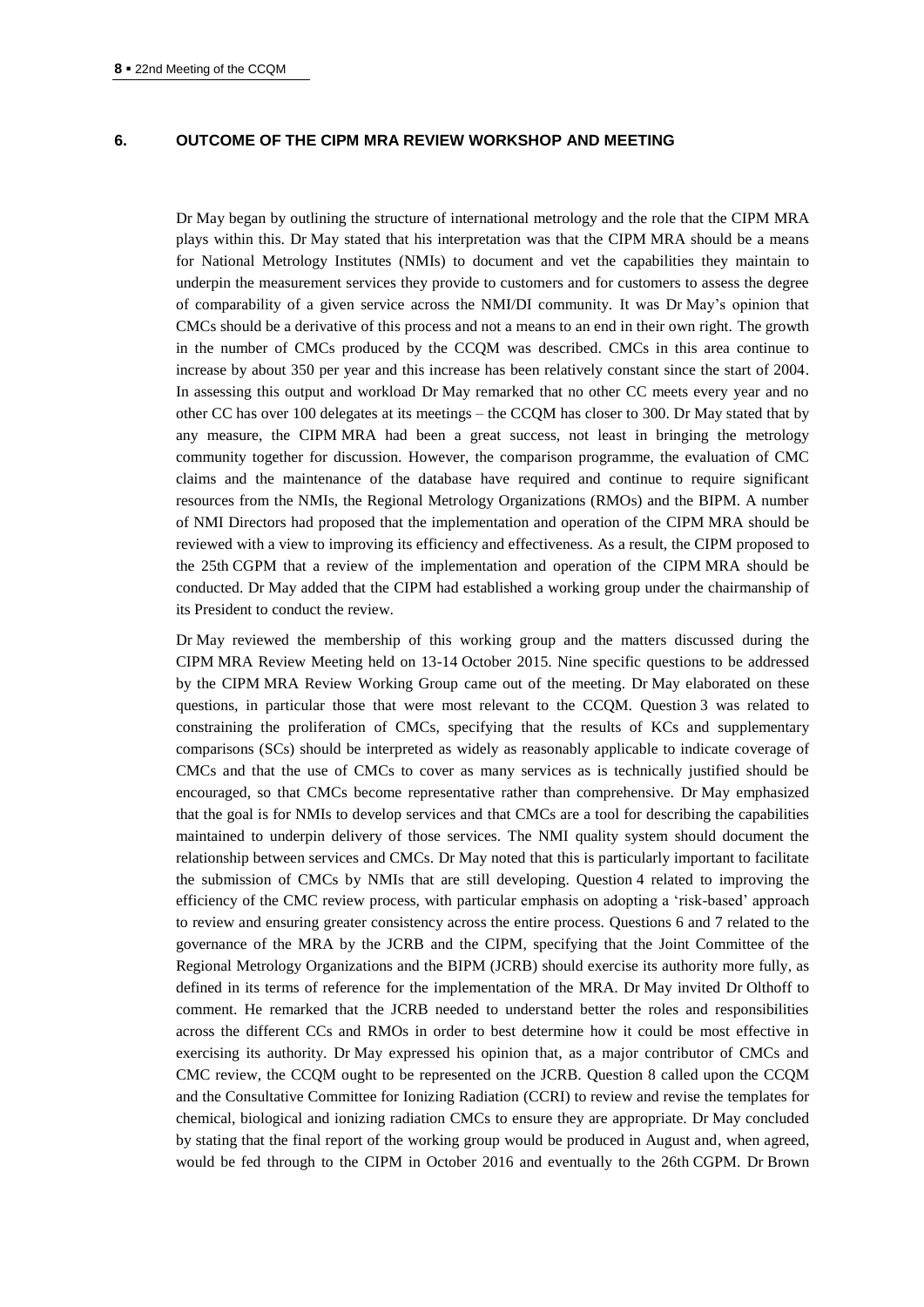asked whether the CCQM's desire for broad-scope CMC claims was the main solution for reducing CMC proliferation. Dr May replied that it would certainly reduce the numbers, although this was just one technique of many at the CCQM's disposal to address this issue.

#### **7. OUTCOME OF THE CCQM BROAD CMC CLAIM WORKSHOP**

Dr May introduced the outcomes and associated discussions of the workshop that was held on 20 April 2016 by stating that the driver had been to find a way of registering capabilities more broadly to reduce the workload associated with the CMC process. Dr Wielgosz added that examples of where this system was already being applied, notably in the gas standard and organic purity areas, had started with comparisons that included broad 'how far the light shines' statements, which allow broad claims to be made resulting from these comparisons. Dr Wielgosz continued that the operation of the broad-claim format used by the GAWG and OAWG provides a way of registering much broader CMC claims, but still enables comparisons to map directly onto CMC claims. It was noted that, as an example, the NPL's CMCs in the gas analysis areas could be reduced by up to 25 % by implementing such a format.

Dr May implored the WG chairs to consider their approaches to reduce the proliferation of CMCs and added that it was likely that there would be no single solution appropriate for every WG. Dr Sargent agreed, stating that this was not a trivial task and there would certainly not be a single solution across the CCQM WGs. Dr Wielgosz replied that when setting up schemes for comparisons with broad 'how far the light shines' statements, consideration should be given to the fact that the boundary condition of the problem was quite clear: there are limited resources and therefore a limited number of comparisons available to cover the measurement space in a fixed time period. If measurement space was being defined with respect to analyte characteristics (molecular weight and polarity) as well as measurement challenge (for which the type of matrix was being used as a surrogate), as had been proposed in the organic field, then this would limit the number of matrix types and the complexity of the model that could be developed. Dr May stated that we should not necessarily be constrained by the CCQM strategic plans since these may change over time. Prof. Emons countered that given the resources available, we may not be able to cover the whole chemical measurement space and that we would need to prioritize. He continued by stating that the current requirement to review CMCs on a time-limited basis may not be appropriate since capabilities are much more closely related to staff turnover and changes in equipment. Dr Mackay reminded members that the difficultly of covering all the different matrix systems should not be underestimated and that one model system may not accurately reflect capability across a number of areas.

Dr May stated that broad CMC claims were a new concept and the CCQM was only just starting to explore this: a compromise between the two extremes was required and this was what the CCQM should try to work towards. He added that this would require a different mode of thinking about CMCs: not using them as commodities where 'more is better' but using CMCs to underpin real services that are offered to customers. Ms Parkes agreed, with the caveat that it was not until an area became more mature that is was possible to define broader claims and to use these effectively. Dr Brown asked whether, given that accreditation was a key part of the quality system review process, the CCQM had enough formal contact with accreditation bodies. Dr May replied that peerreview was the alternative to accreditation. Dr Brown countered that peer-reviewers were part of the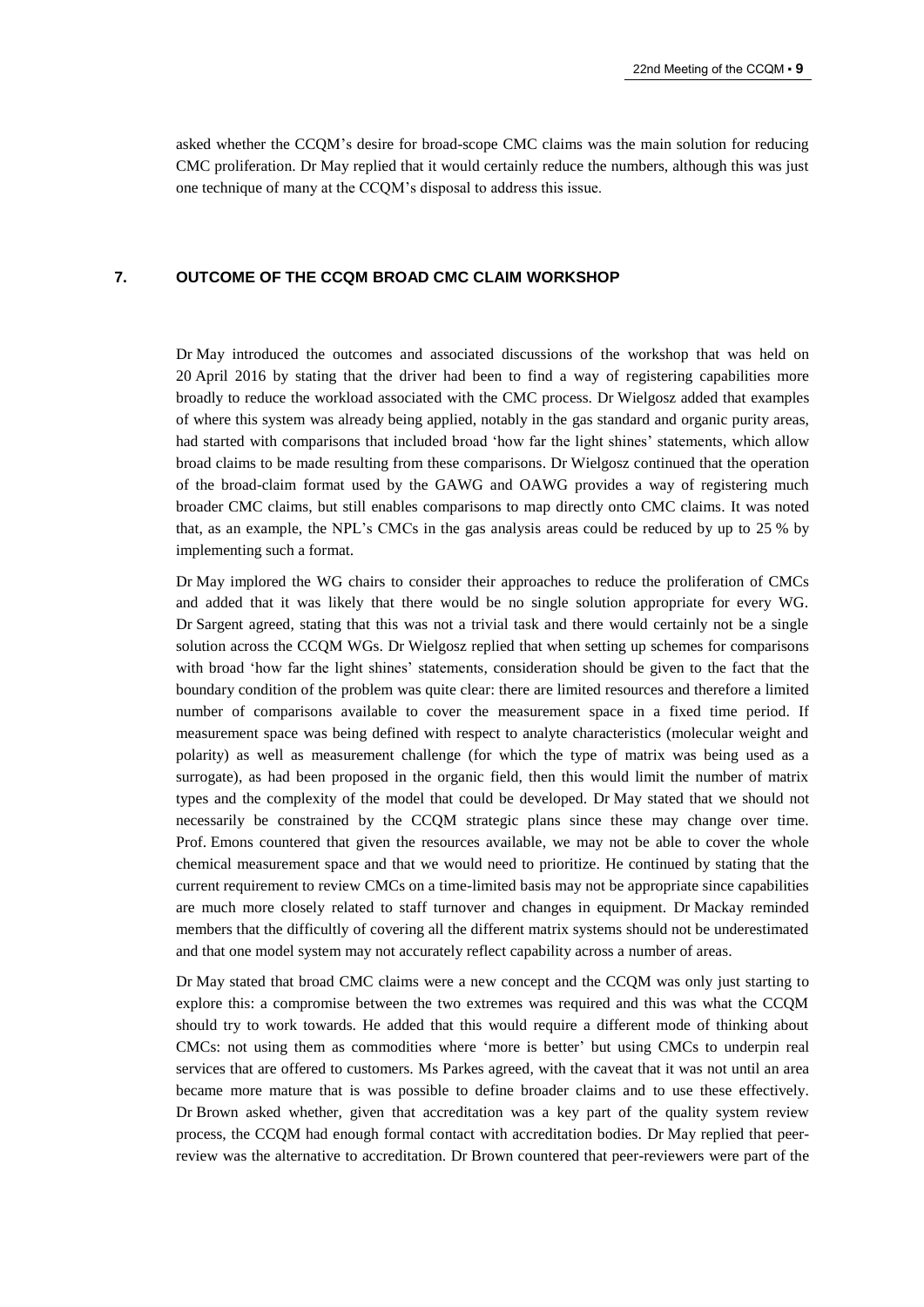NMI and DI community but that accreditors may not be, and this could cause problems in the absence of proper engagement and communication with accreditation bodies.

Dr Mester reminded members that it was not for the CCQM to impose broad claim CMCs, but that the willingness to do this had to come from the NMIs. Dr May encouraged NMIs to think about how to design comparisons to encourage this process, thereby encouraging the formulation of broader scope CMCs. Dr Kustikov proposed that CMCs reflect the degree of equivalence of national standards with those of other countries and where possible they would also reflect the services delivered. In reply Prof. Emons questioned whether national measurement standards really existed in the chemical and biological measurement areas.

Dr May stated that, as a result of the recommendations of the CIPM MRA review and the workshop on broad-scope CMCs, NIST would commit to recraft their CMCs accordingly and align these with the services they provided to customers. In general these were certified reference materials in the chemistry and biology area and calibrations in the physical measurement areas. Ideally these reworked CMCs would be based on broad claims. Dr Sargent proposed that a change to broad-scope claims should take place concurrently with revision of the templates used for submitting CMCs. Dr Jakobsen added that claims must be searchable for everyone, thereby allowing the relevant service to be found quickly and efficiently. Dr May agreed, but made it clear that the CMC claims were just a tool for documenting recognized capabilities and that the services actually provided to customers were the most important information. Dr van der Veen asked whether the database should contain the actual service (which related to accreditation scope in many cases) or the capabilities that underpin them. Dr May replied that the CMC database is a statement of capabilities, which is quality assured by the peer community, and underpins the services provided. Dr van der Veen developed his argument, suggesting that currently in the gas area there was a direct relationship between CMCs and services delivered and that this could probably continue into the future in this technical area. Dr May agreed that, if this was the case, it was acceptable but in general the CCQM could not expect the KCWG to scrutinize CMCs if they are not covering services that an NMI offers to its customers. He reiterated that having CMCs but not delivering services that are based on these CMCs was unsustainable.

Dr Mackay stated that ILAC currently directs users to the KCDB as part of the ILAC Policy on the traceability of measurement results (ILAC P10), and wondered how these users would cope with broad capability claims in the future. Dr May replied that this would require a change in approach and that ILAC had been invited to take part in the process and it would be beneficial to have their involvement. However he cautioned that it was not the job of the CCQM or NMIs exclusively to meet the requirements of accreditation agencies and the CCQM should not use this as a reason not to adopt a broader scope approach to claims. Dr Máriássy mentioned that ILAC documents state the traceability requirement and, in this respect, CMCs are a real driver for providing services since it is to these that accreditation bodies will refer. He continued by stating that this meant the database must be searchable for the service provided and that the CCQM must be very careful and precise about what information is available on the database. Dr Mackay asked how uncertainty would be dealt with under broad-scope claims and whether this would result in larger uncertainties that may not align with specific services. Dr Milton replied that in order to present wider scope claims the uncertainty would clearly need to be larger, perhaps in the form of an uncertainty versus concentration function. However customers will still refer to the product catalogue of the individual institute since this will provide essential practical details such as availability and cost. Dr Brewer added that the broader scope system would work well in the gas analysis area since it would be easiest to display to customers the services provided, both on the database and in the product catalogue. Dr May stated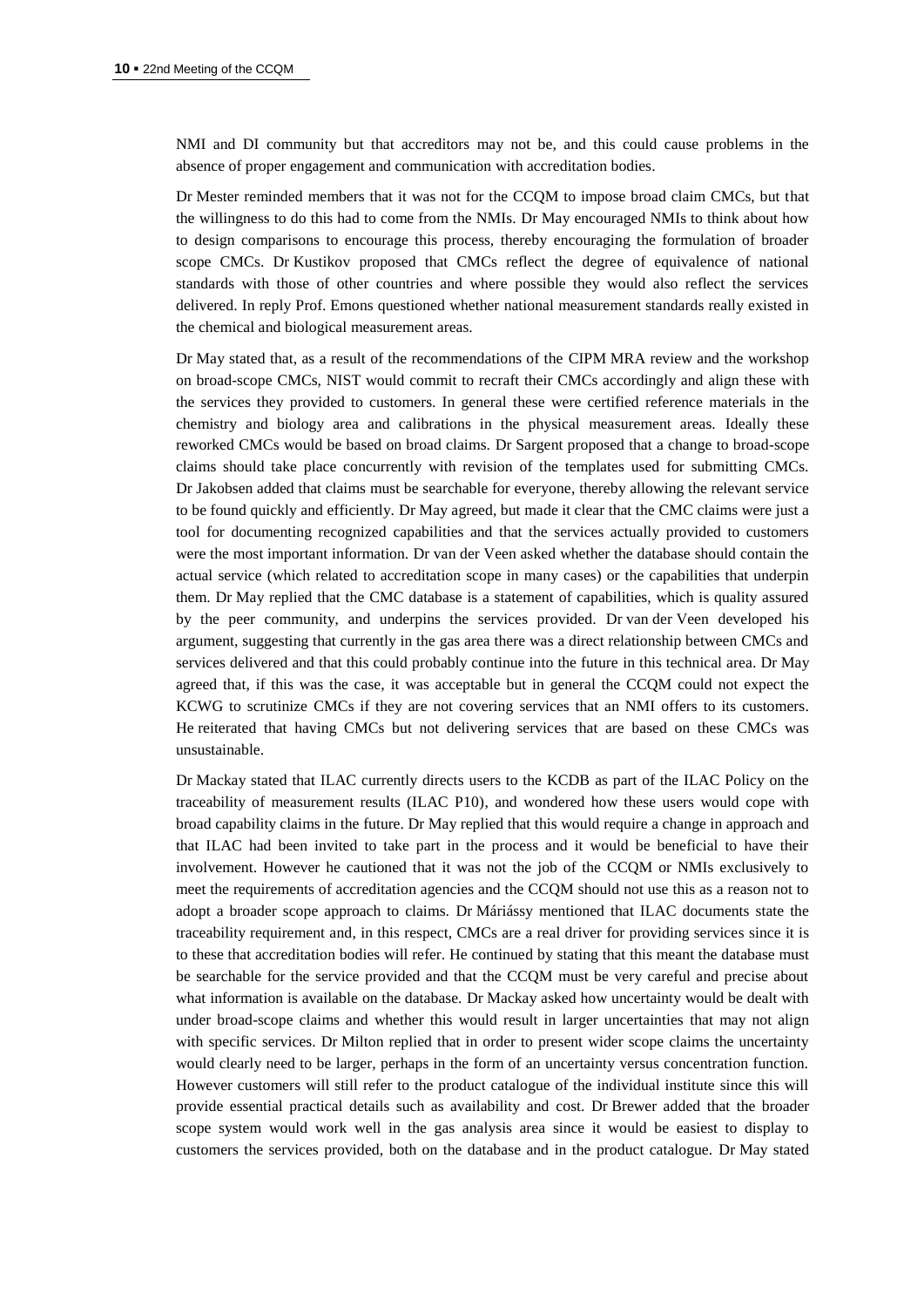that these mechanisms proposed in the gas area would not work as well in areas where matrices were a consideration.

Dr May concluded the discussion by deciding that each technical WG was to propose a way forward for broader-claim CMCs to be presented and reviewed at the next plenary meeting of the CCQM.

#### **8. REVIEW OF CCQM ACTIVITIES VERSUS THE PUBLISHED STRATEGIC PLAN (2013- 2023) AND UPDATE OF THE CCQM STRATEGIC PLANNING DOCUMENT (2017-2027)**

Dr Wielgosz reported that the plans for comparisons were being updated by the WGs on a six monthly basis. When these WG plans were added together they provided the CCQM plan for comparisons. Dr Wielgosz announced that the 4-year review of the CCQM strategy was now due, and that this process would produce the CCQM Strategy for 2017-2027. As part of this, the deadline for individual WGs to update their strategies would be 1 December 2016 and these would then be scrutinized by the CCQM SPWG. It was noted that as well as this bottom-up approach, top-down comments would also be invited on the current strategy document as part of the revisions. This revised strategy would expand on the comparisons proposed by the CCQM over the next ten years. Dr Wielgosz noted that against a background of increasing numbers of CMCs the review would need to consider the CIPM MRA review, in particular: the future plan required to deliver an effective and efficient programme of comparisons to support current capabilities; whether the CCQM community has enough resources to review the growing number of CMCs; and whether all the capabilities described were delivering services. Dr Wielgosz noted that the number of comparisons performed in the period 2013 to 2015 was 18 % fewer than predicted in 2012, based on KCWG data from December 2015. This has been against a background of increased comparison activity in the RMOs and new activities in some areas (such as the GAWG WG on particles). Dr Wielgosz proposed that this decrease could lead to the following questions, which will be answered by the new strategy:

- Can the CCQM support its CMCs with 20 % fewer comparisons than predicted?
- Is the CCQM simply behind with the organization of comparisons and therefore the numbers will increase over the next few years?
- Is the reduced number of stand-alone pilot studies due to the maturing of the CCQM's activities, and therefore a much reduced number of stand-alone pilot studies can be expected in the future?

Dr Milton initiated a discussion of the strategy by stating that following a review of the Chem-Bio CMC submissions by the JCRB Executive Secretary, it had become clear that the increase in CMCs did not occur because of new CMCs from new CCQM members but was instead a result of the major NMIs continuing to submit more CMCs. Dr Milton proposed that this strategy update represented a good opportunity for the major NMIs to address these increases. Dr Ellison asked about the timescale for updating the database software and how would the CCQM be involved in developing this. Dr Milton replied that the project had now been endorsed by the CIPM and JCRB, and a tender document inviting bidders to provide the new service would be produced in the first half of 2017. The CCQM would be involved in drafting the specification and the tender document. Dr May confirmed that he would appoint a task group to review and propose required modifications to templates for chemical and biological CMCs as well as database search engines and functionalities, and report back to the next meeting of the CCQM.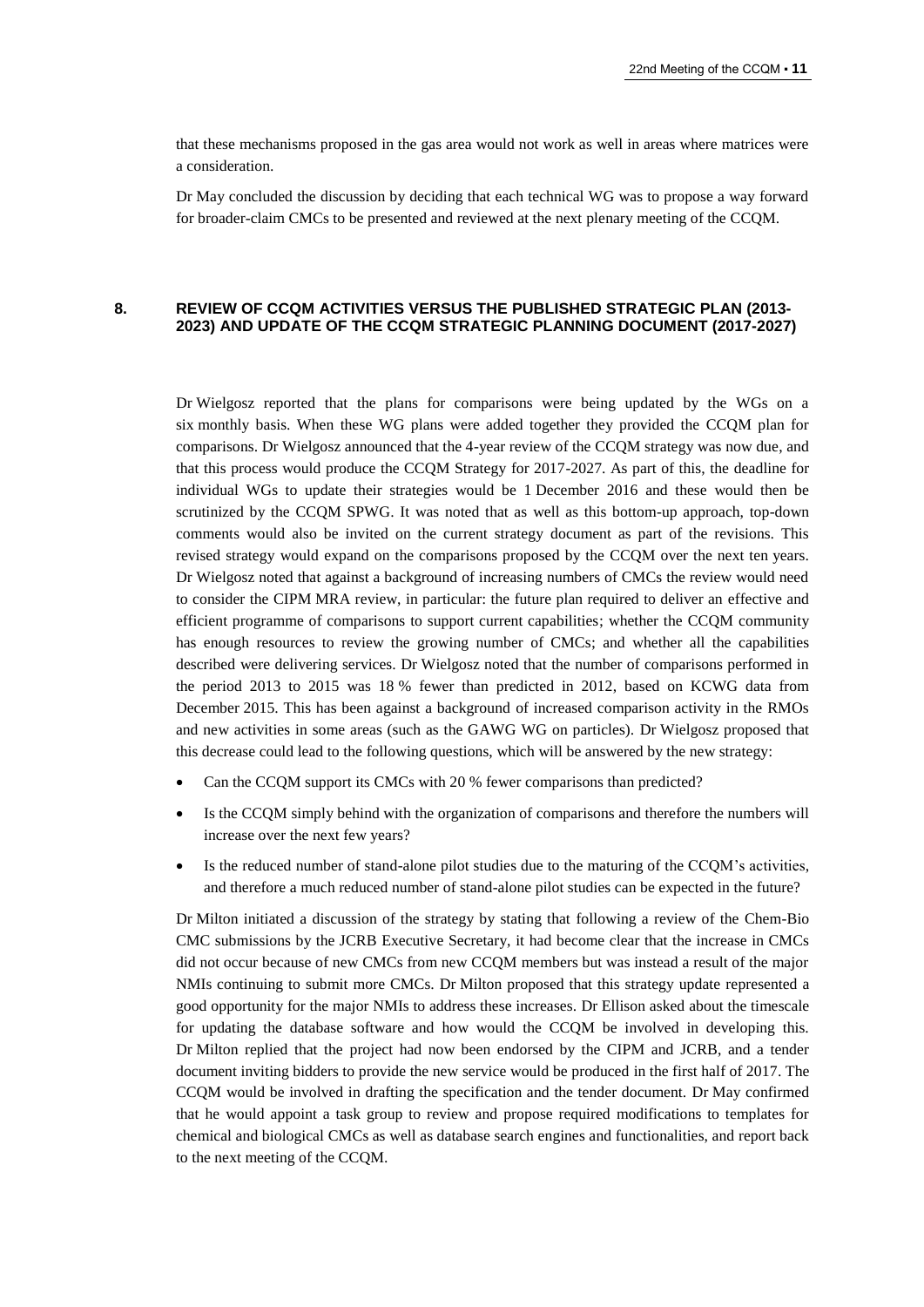Dr Wielgosz noted that the updated strategy document would contain information about the role of the CCQM and its WGs. He added that this was prompted by a high-level discussion among CC Presidents planned for June 2016 about the roles of CCs and what their membership would be. This would lead to consideration of what the role of individual WGs should be. Dr Wielgosz stated that some generic text (document CCQM/16-45) had been drafted to describe the role of WGs, which in summary is: a) carrying out key comparisons to ensure the comparability of services; b) carrying out pilot studies for the development of reference measurement systems; and c) acting as a forum for the exchange of information between institutes. Dr Wielgosz stated that one would expect the balance of activities to move from b) to a) as an area became more mature. Dr Brown asked whether there was a role for WGs to advise their CC about technical matters in their sub-area in the same way that CCs advise the CIPM. Dr Milton replied that this was indeed their historical role, but that the meeting in June 2016 would consider the full range of activities of the Consultative Committees. Dr May mused over whether the CCQM might split into chemistry and biology parts sometime in the future, although he stated that it was not currently mature enough to consider this. Further, he reassured members that there was no external pressure for this to happen and when and if the time came, this would be a CCQM decision. Dr Locascio stated that the current CCQM format was extremely useful and allowed at lot of cross-fertilization between different disciplines which was probably something that the physical CCs missed out on.

# **9. BIPM PROGRAMME ON ACTIVITIES IN SUPPORT OF METROLOGY IN CHEMISTRY AND BIOLOGY**

Dr Wielgosz presented the activities of the BIPM in support of metrology in chemistry and biology. These broadly fell into four areas of activity all under the umbrella of the international equivalence of measurement standards: gas analysis for air quality and greenhouse gases; organic purity analysis for health, diagnostics, pharmaceutical, food, environmental and forensics; outreach activities; and capacity building and knowledge transfer. Dr Wielgosz summarized some of the recent outputs of the department. The department has ten FTEs but this is augmented by secondments, which have doubled in recent years. Secondments in this area account for 80 % of all secondments to the BIPM. He thanked CCQM members for their support for the secondment programme and Dr May interjected that this demonstrated the support for metrology in chemistry among NMIs. Dr Milton added that in addition to secondments, support for the BIPM's capacity building programme had increased significantly.

Dr Wielgosz continued, describing the impact of a selected number of activities undertaken by the BIPM and working with the NMIs. The BIPM had measured and published a new value for the ozone adsorption cross section which, when taken together with other new literature values, may result in an update to the ozone adsorption cross section value, and this was being studied by a task group in the CCQM WG on Gas Analysis (GAWG). At this stage Dr Brown requested that regulators be included in the discussions at an early stage regarding any change since the solution may not be as simple as changing the ozone adsorption cross section. Dr Brown stated that this was because the health effect-based legislative limit values may have been set using measurements which rely on the current ozone adsorption cross section. Dr Wielgosz said that they would be included as soon as possible, but that the first priority was to decide on the correct ozone adsorption cross section before opening discussions. Dr Wielgosz explained the positive impact in terms of improving comparability that the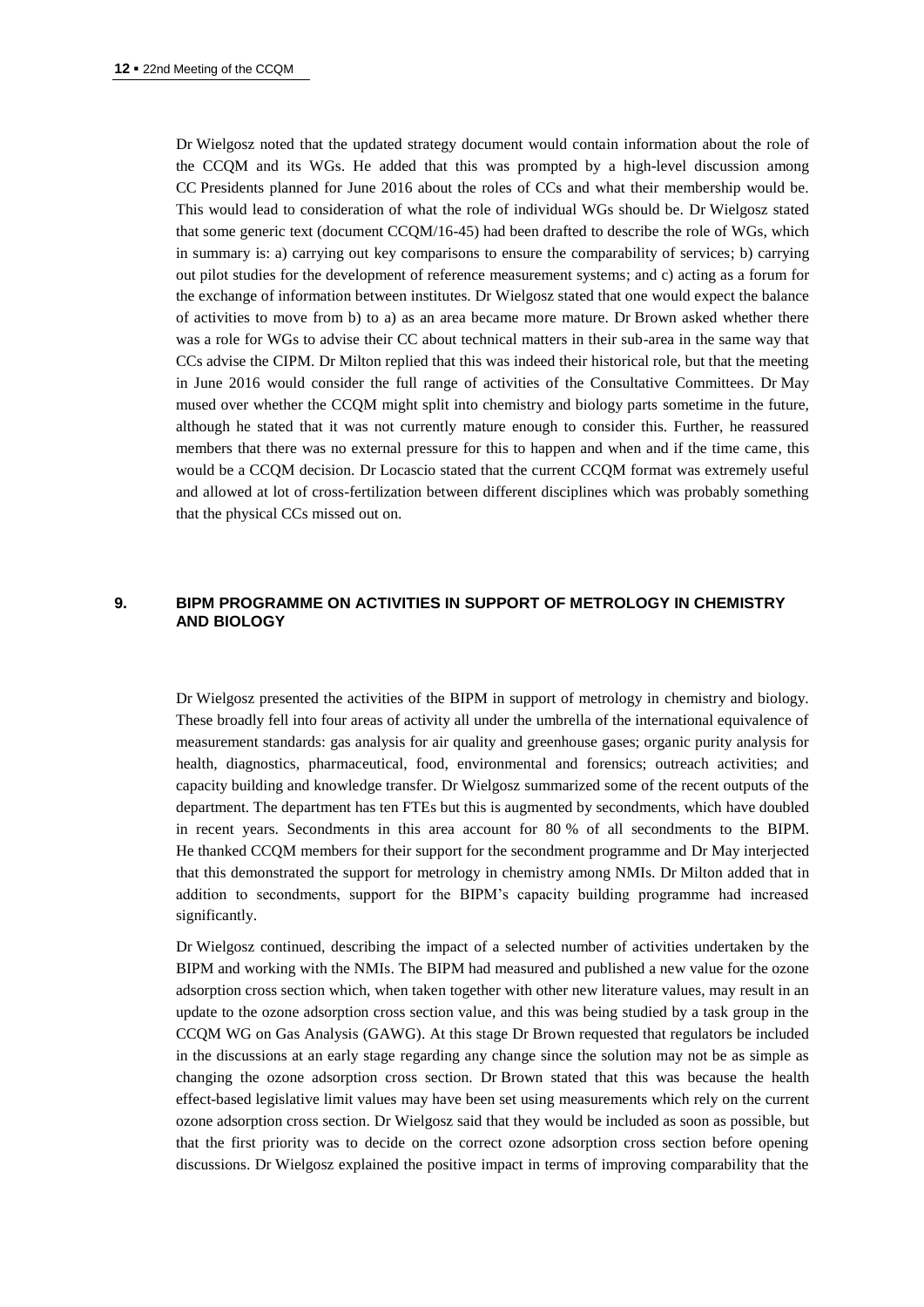BIPM's work and the relevant CCQM comparisons has had on the WMO scales that underpin greenhouse gas monitoring world-wide. In addition the BIPM programme on organic primary calibrators was promoting the wider adoption of new technologies for purity assignment, notably qNMR, and the increased availability of primary and secondary calibrators. Visiting scientist opportunities to the BIPM in 2017 were highlighted.

Dr Wielgosz detailed the number of comparisons coordinated by the BIPM over the last three years and reported some of the results. [CCQM-K55.d](http://kcdb.bipm.org/appendixB/KCDB_ApB_info.asp?cmp_idy=1359&cmp_cod=CCQM-K55.d&prov=exalead) on the purity of folic acid highlighted the comparability between the qNMR and mass balance approaches to organic purity. Dr Wielgosz mentioned the BIPM collaboration with the NMIJ which focuses on characterizing qNMR universal organic calibrators and validating material purity in different solvents. This project had proved to be particularly successful in attracting NMI secondees to the BIPM. Dr Wielgosz reported on the results of [CCQM-K115](http://kcdb.bipm.org/appendixB/KCDB_ApB_info.asp?cmp_idy=1339&cmp_cod=CCQM-K115&prov=exalead) on C-peptide purity, demonstrating the large number of impurities that had to be identified and quantified as part of the comparison. Dr Wielgosz displayed the results of [CCQM-K90](http://kcdb.bipm.org/appendixB/KCDB_ApB_info.asp?cmp_idy=1095&cmp_cod=CCQM-K90&prov=exalead) on formaldehyde, which showed good comparability despite being a challenging comparison. Forthcoming comparisons were discussed, starting with  $CCOM-K120$  on ambient level  $CO<sub>2</sub>$ , for which the BIPM is establishing a manometric gas measurement system. Due to the fact that this involves a sampling technique rather than a preparative technique, very low uncertainties can be achieved, and the facility would be used to support  $CO<sub>2</sub>$  in air comparisons on an ongoing basis in the future. The comparison on  $CO<sub>2</sub>$  mole fractions was being carried out at a level of uncertainty for which the isotopic composition of the  $CO<sub>2</sub>$  gas would need to be measured to correct for instrument response, and this had led to the development of  $CO<sub>2</sub>$  isotope ratio measurement capabilities at the BIPM. There was a discussion on the subsequent work required to extend this into a  $CO<sub>2</sub>$  isotope ratio key comparison in 2019, in collaboration with the IAEA.

Dr Wielgosz presented the BIPM's Capacity Building and Knowledge Transfer Programme (CB&KT). There has been growing recognition that recent (and future) BIPM Member States and Associates often have emerging metrology systems and are unable to become members of CCs or to participate in CC key comparisons. Dr Wielgosz explained that action was needed to support their integration into the global metrology system. As a result the CB&KT programme had been established at the BIPM. It includes a number of projects which are all supported by voluntary funding. Training courses on the operation of the CIPM MRA as well as a Summer School on Metrology were being run as part of the programme. In the area of Metrology in Chemistry, a BIPM CB&KT programme is being set up on metrology for safe food and clean air in developing economies – in particular AFRIMETS has identified a regional need for certified reference materials to support its mycotoxin analysis in food.

Dr Wielgosz concluded by highlighting future plans for BIPM coordinated OAWG key comparisons over the next ten years, designed to help cover the new OAWG "3-sector" organic purity model. More long-term plans to support PAWG key comparisons between 2020 and 2023 were also presented. Finally, Dr Wielgosz presented details of a forthcoming NIM-BIPM workshop on Protein and Peptide Therapeutics and Diagnostics: Research and Quality Assurance and a BIPM-WADA Workshop on Standards and Metrology for Anti-doping Analysis.

Dr Brown started the discussion on the presentation by commending the work of the BIPM CB&KT Programme and noting the clear need for capability building in the technical areas that had been identified. Dr Wielgosz replied that countries with emerging metrology systems had to deal with complex problems and that providing them with reference materials would only help in the short term, but providing them with capability will help in the long term. Dr May noted that the CGPM had wanted to support the capacity building programme but that this was not possible from the BIPM's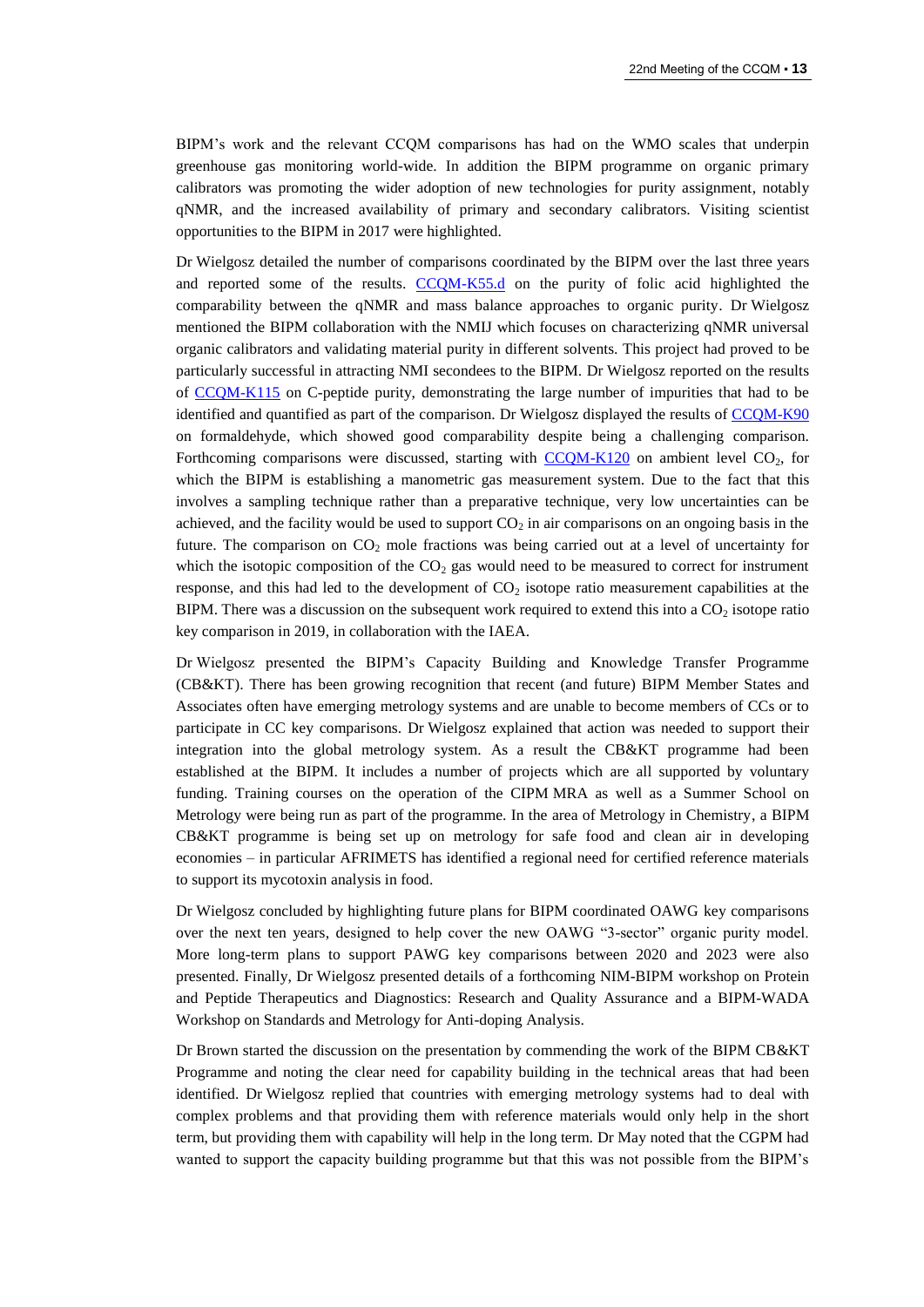dotation, which had remained fixed. However, individual NMIs had been able to find other ways to support these activities. Dr Milton added that this was a new way of working for the BIPM and that it was necessary to interact closely with the funding NMIs to ensure that their priorities were met. In many cases the programmes being offered had been heavily oversubscribed and the BIPM had asked the RMOs to have a role in prioritizing topics. Dr Milton added that it was very encouraging to see organizations such as UNIDO and WADA interacting with the BIPM – something that would have been unthinkable when the CCQM was set up.

Dr Fajgelj asked whether the BIPM was employing more staff to deliver the CB&KT programme. Dr May replied that the money was provided in the form of a grant and that no permanent staff would be employed. Dr Wielgosz added that a number of NMIs had already agreed to send their scientists on secondment to the BIPM to support the programme. Prof. Emons added that he did not think any EU food reference laboratories had been approached about participating in the programme and gave the opinion that they might be interested. Dr Wielgosz replied that so far, contact had been made with sponsors and an initial group of participating organizations, and the start-up meeting had only taken place a few days ago. However, it was foreseen in the programme that expert laboratories from countries with developed food metrology systems could support the programme either by providing funds or seconding their experts to aid in knowledge transfer.

Dr May asked Dr Milton to give a brief introduction to the BIPM strategy, given that there had been so much interest in the CB&KT programme. Dr Milton explained that the BIPM works towards the global comparability of measurements, working with governments and international organizations to achieve this goal. He explained that the BIPM performs both technical coordination and technical operations via its laboratory programmes. The BIPM has a liaison role in presenting metrology as part of the quality infrastructure (that comprises metrology, documentary standards and accreditation). Finally, it has a visitor programme, which has been expanded to encompass the CB&KT programme. Dr Milton noted that even countries with quite well developed economies can have an immature metrology structure. He noted that capacity building was a characteristic of many international organizations, but one which the BIPM had not undertaken until now.

Dr Fajgelj noted at this point that the CCQM has only 40 members whereas the IAEA has 164. Dr Milton responded that formally there are 57 members of the BIPM and 41 associates, however there are 250 institutes that participate in the CIPM MRA. Dr Milton suggested that should lead to a reconsideration of what the objectives of a CC are. Dr Milton proposed to the CCQM that a CC should:

- Examine, debate and support the state-of-the-art in their field of expertise.
- Engage with stakeholders within their field of measurement CCs can do this better than NMIs alone.
- Be responsible for benchmarking the quality of measurements in the area through the framework of the CIPM MRA.

Dr Milton suggested that the order of these characteristics was so given to suggest that the final activity of a CC should not overwhelm the first two. Dr Milton hypothesized that once these principles are understood and agreed upon that this should lead naturally to a debate about the membership of a CC and how it should operate. Dr Milton proposed that the first two activities could be delivered via a workshop or lectures attended by a large number of people, but the third activity was more of a member-based forum where decisions are taken, perhaps by means of voting. Such a forum would need to have a clear membership. Dr Rossi stressed that metrology has an impact across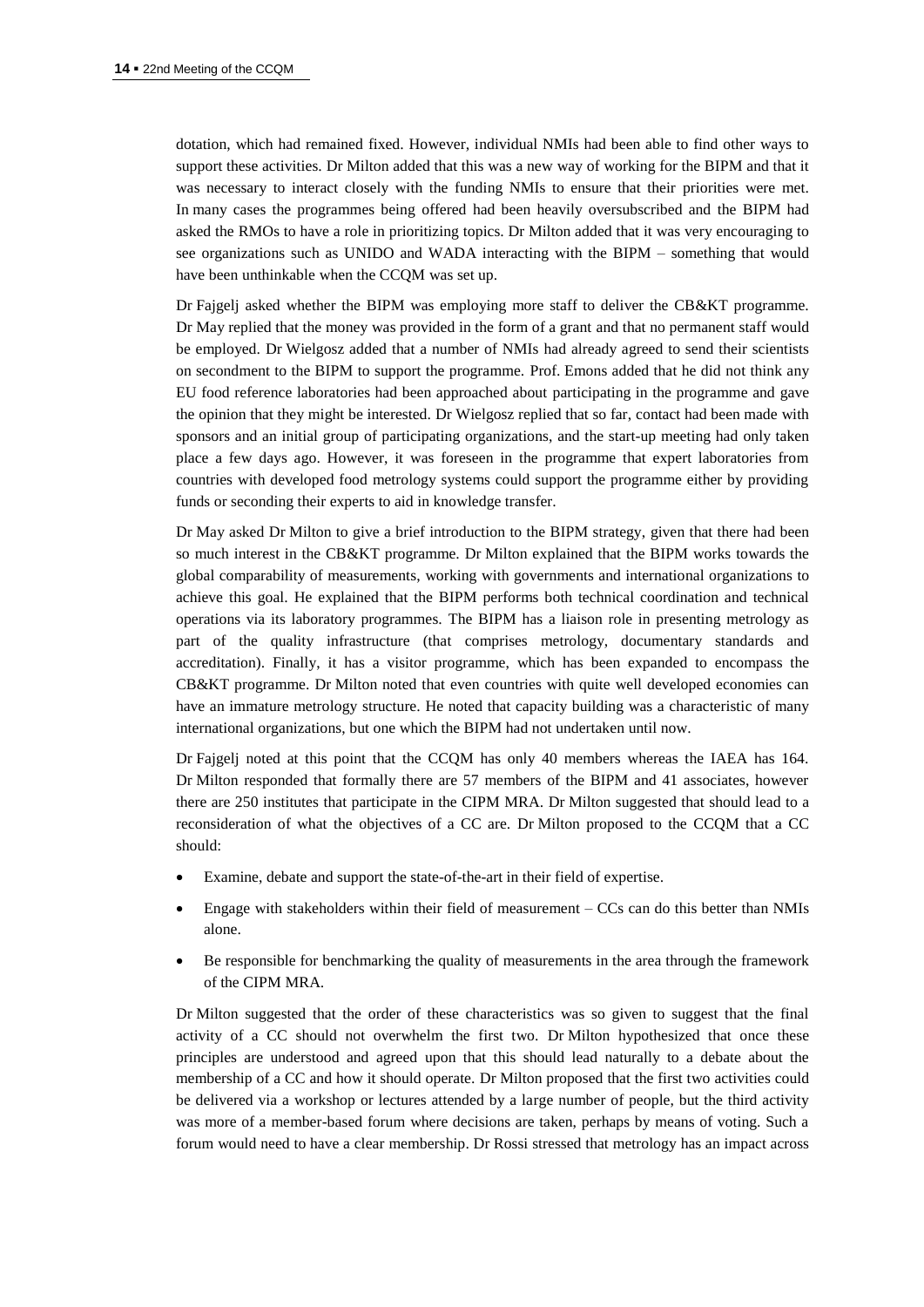different sectors and that in future this may mean that WGs have to think in terms of impact for energy, environment and health, amongst other areas. Dr May replied that the activities of CCs and WGs were driven by stakeholders and the main requirement was that the CCs must continue to drive cutting edge measurement science.

# **10. REPORTS FROM CCQM WORKING GROUPS**

#### **10.1. CCQM WG on Key Comparisons and CMC Quality (KCWG)**

Dr Sin provided the CCQM with an update of the WG's activities. The meeting of the KCWG had taken place prior to the CCQM on 16-17 April and Dr Sin noted that this annual face-to-face meeting is one of the key components of the inter-regional review of chemistry CMCs. In 2016 a total of 404 CMCs were submitted, of which 156 CMCs were under re-review. Dr Sin stated that a new approach is being taken in the review of CMC claims – in particular focusing on doing more with less. This would involve:

- Use of core comparisons, competence concepts and benchmarking comparisons.
- Fewer comparisons but with more time spent in the planning, design and organization, especially for core and benchmarking comparisons.
- The use of record or report cards, and competence tables developed by some CCQM WGs to prove long-term competence.

Dr Sin observed that these changes will affect how CMCs are reviewed. She speculated that in future there may be hardly any one-to-one links between CMCs and KCs in some cases. Dr Sin noted that during Cycle XVII there had been an improvement in the efficiency of the review process and some broad-claim CMCs had been submitted (although it was noted that these were not grouped based on similar analytical challenges but on toxicity etc.). Dr Sin expressed the opinion that in future the WG may require further expert input to properly assess some of the broader scope CMC claims – but how to do this without compromising available resources was a challenge. In the future, it was the intention to continue enhancing effectiveness and efficiency and adhering to hard deadlines: a taskforce would identify key factors affecting efficiency and make recommendations for improvements. Dr Sin stated that there was to be a more rigorous review of the intra- and interregional review process with data being collected on the percentage of CMCs that were changed or rejected at each stage. Dr Sin noted that working towards a web-based review system would speed up the process, as would more flexibility in the CMC template. It was proposed that in 2017, category 13 or some category 1 CMCs would be re-reviewed but this would depend on the status of current key comparisons and a decision would need to be made on this at a later date. Dr Sin concluded by stating that for broad-claim CMCs, the relationship between CMCs and services needed further consideration.

Dr Brown opened the discussion by asking whether the data collected on CMC changes or rejections was available for this year. Dr Sin replied that all CMCs were submitted on time and that 90 % of CMCs had gone straight into the fast track. Dr Wielgosz added that RMOs had been asked to monitor their internal processes as a corrective action in 2015. He further noted that the CCQM should keep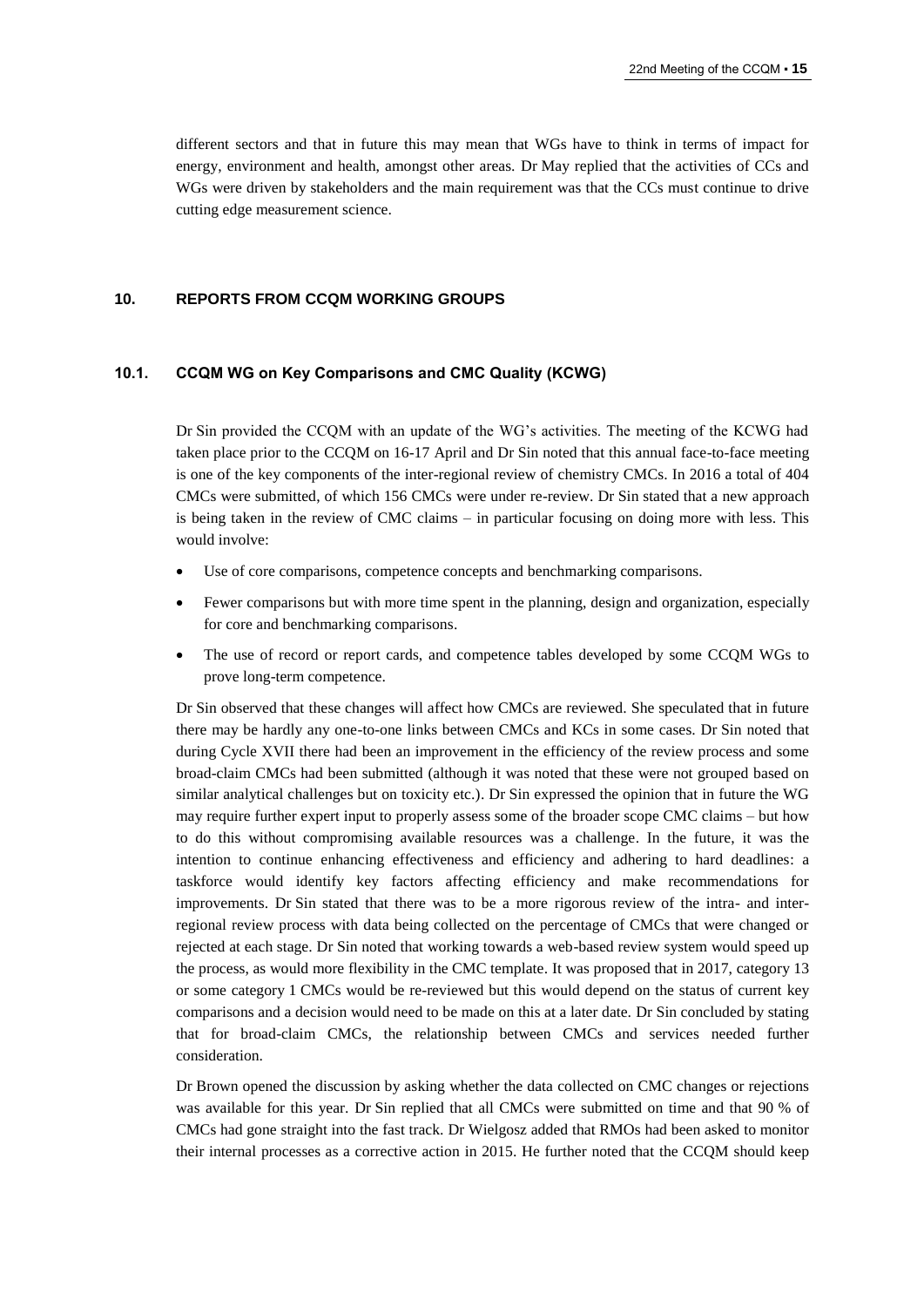this as a preventative action into the future and publish the data. Dr May thought it would be useful if the KCWG could produce a flow diagram of the CMC production and review process for future presentations. Dr May also stated a preference for the term 'wider' claims rather than 'wide' claims to indicate the direction of travel rather than the absolute destination. He also expressed the opinion that the efficiency drive in this area was not necessarily about reducing the number of key comparisons but was instead about making the ones that were conducted more effective. Dr Brewer was of the opinion that since the majority of CMCs came from mature areas; it might be worth focusing the most effort towards driving efficiency in these WGs first. Dr May thought that whilst this was a good idea in theory, it was probably easier for the GAWG to drive this forward rather than the other WGs that have the potential for producing larger numbers of CMCs.

# **10.2. CCQM Working Group on Protein Analysis (PAWG)**

Dr Park reported that the protein analysis WG had met twice; once in autumn 2015 and once earlier in the CCQM week. He noted that there had been many first time attendees at the recent meeting. The focus of the group's activity had been priority setting and discussions on strategy. The work of the group had been split into two parts: core and extended capabilities. Dr Park noted that two focus groups had been set up to prioritize the activities in these areas to define strategy, one working on primary calibrators and solutions and the second looking at matrix materials and measurement methods. He demonstrated how recent and planned comparisons aligned with the PAWG roadmap. It was noted that the core components on the roadmap could be addressed in the short term, whereas some of the more complex, extended capability analyses would need to be addressed in the longer term.

Dr Park gave an update on the studies within the group that were ongoing. He mentioned [CCQM-K115](http://kcdb.bipm.org/appendixB/KCDB_ApB_info.asp?cmp_idy=1339&cmp_cod=CCQM-K115&prov=exalead) on the purity of synthesized peptide, which Dr Wielgosz had previously talked about. In particular he noted the challenging nature of the study in terms of the requirement to identify and quantify over 60 impurities. The results had generally been good and Dr Park discussed the methods for establishing the reference value that had been discussed in the WG. Dr Park expressed his hope that this landmark study would allow appropriate CMCs with suitable uncertainties to be claimed.

Dr Park continued by describing the new studies proposed within the group on haemoglobin in whole blood, glycated haemoglobin and a sulphur-based quantification of insulin. Approximate timescales for these and other studies through to 2020 were proposed. Dr Park stated his expectation that these new studies would be underpinned by some emerging measurement methods such as isotope dilution Raman, neutron activation analysis, and sulphur-based protein quantification, and also by capability building in ongoing EMPIR projects, which were undertaking large-scale biomedical research and development in relevant areas.

Ms Parkes began the discussion by asking whether participants would need to use a specific method for the insulin study. Dr Park replied that the study was more aimed at investigating the hydrolysis process rather than insulin itself and he hoped it would be good for supporting all future peptide hydrolysis CMC claims. Dr May countered that protein hydrolysis is not a service in itself, but is a capability which supports the service of protein purity. He further stated that the CCQM must always be cautious of specifying a set method for a comparison since this is more like standardization than metrology and that this may lead to the study not fully uncovering sources of bias in the measurement that would be seen if different techniques were used. Dr Wielgosz added that the peptide purity study had allowed the hydrolysis method to be examined for a straight 31 amino acid chain peptide and all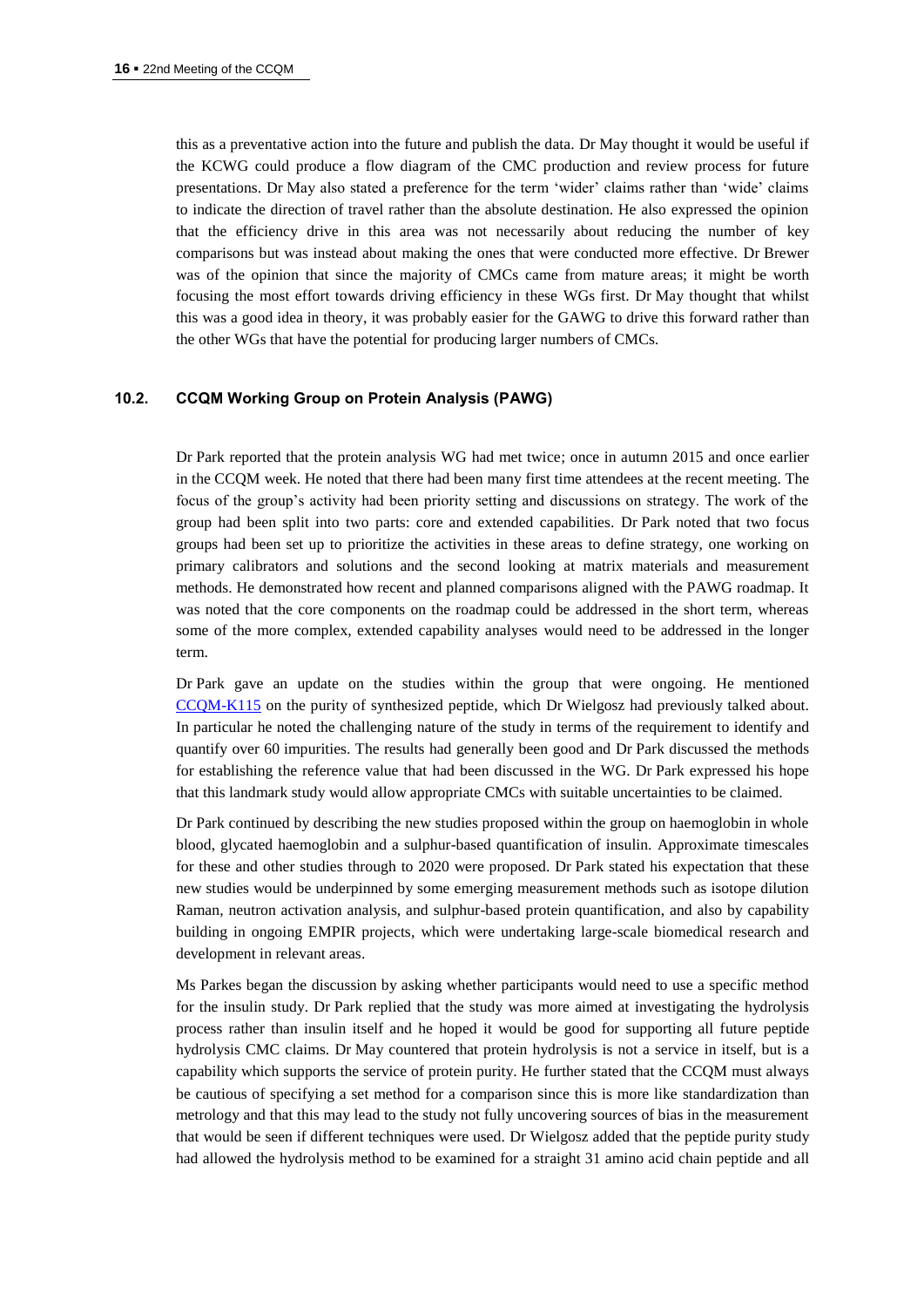methods were observed to be equivalent within the measurement uncertainty. Dr Josephs added that during a BIPM study of insulin purity no problems with the hydrolysis process were observed. Dr May observed that it should not be assumed that this would be the same for all peptides. Dr Ellison asked whether the glycated haemoglobin study would link to IFCC standard methods. Dr Park replied that this was possible but that the differences between the methods needed to be studied in more detail first. Dr Güttler suggested that the study should use several different methods and examine the difference between them.

# **10.3. CCQM Working Group on Nucleic Acid Analysis (NAWG)**

Ms Parkes reported that the nucleic acid WG had held its second meeting at the BIPM in the week leading up to the CCQM meeting and that 25 experts had attended from about 20 NMIs and DIs. Ms Parkes added that 14 of these NMIs and DIs claimed to actively deliver services in the nucleic acid area and the others have plans to do so in the future. Ms Parkes highlighted the terms of reference of the WG and highlighted the complex nature of the biological measurement space and the relationship that the group has with the PAWG and CAWG. Ms Parkes elaborated that the main task for the WG currently is to perform a gap analysis in the NAWG measurement space, based on information provided by WG participants on their current and planned services and reference material development programmes. This would provide evidence for planning and prioritization of future studies for the group. Ms Parkes stated that the current requirements for supporting services were in the nucleic acid quantification area for both DNA and mRNA, but in future Ms Parkes saw these requirements increasing to encompass sequence, miRNA, gene editing and synthetic biology requirements.

Ms Parkes then reviewed the group's ongoing studies. [CCQM-K86.b/](http://kcdb.bipm.org/appendixB/KCDB_ApB_info.asp?cmp_idy=1512&cmp_cod=CCQM-K86.b&prov=exalead)P113.3 on GM rice was presented. The results showed good comparability within the uncertainty of measurement, although the estimated uncertainty showed significant variation between NMIs. A small expert group would consider how to assign a KCRV for the comparison. Ms Parkes reported that a new study in the K86 series had been proposed on oilseed rape (canola). This was a high-oil matrix providing a significantly different technical challenge for extraction. The study was designed to support the GM food measurement space in the high-oil, low-carbohydrate area. Ms Parkes noted that the final report for CCQM-P154 on the absolute quantification on DNA had now been submitted to the KCDB and this would be used to support CMCs. Ms Parkes then reported on CCQM-P155 on multiple cancer cell biomarker measurement. The initial results had shown that there was good agreement between the reported copy number ratios and the WG had discussed during its meeting the CMC claims that this study could support. Ms Parkes concluded by mentioning the proposed pilot study on single nucleotide variant quantification being proposed by the NMIA and LGC and reviewed the workshop sessions held by the WG over the past year on dPCR partition volume measurement and metrology to support massively parallel sequencing.

Following the presentation there was an extensive discussion about the fact that a NMI in [CCQM-K86.b](http://kcdb.bipm.org/appendixB/KCDB_ApB_info.asp?cmp_idy=1512&cmp_cod=CCQM-K86.b&prov=exalead) had submitted two values for the key comparison before subsequently choosing which value to use as part of their submission and for calculating the KCRV. Other NMIs had submitted two results, but one of these had been in the pilot study part of the comparison. Dr May was of the opinion that a NMI should use the method that it uses to deliver services. In the case where services are delivered by more than one method, Dr May stated that the method with the lowest uncertainty should be used in the comparison. If other methods are also used to deliver services, this should be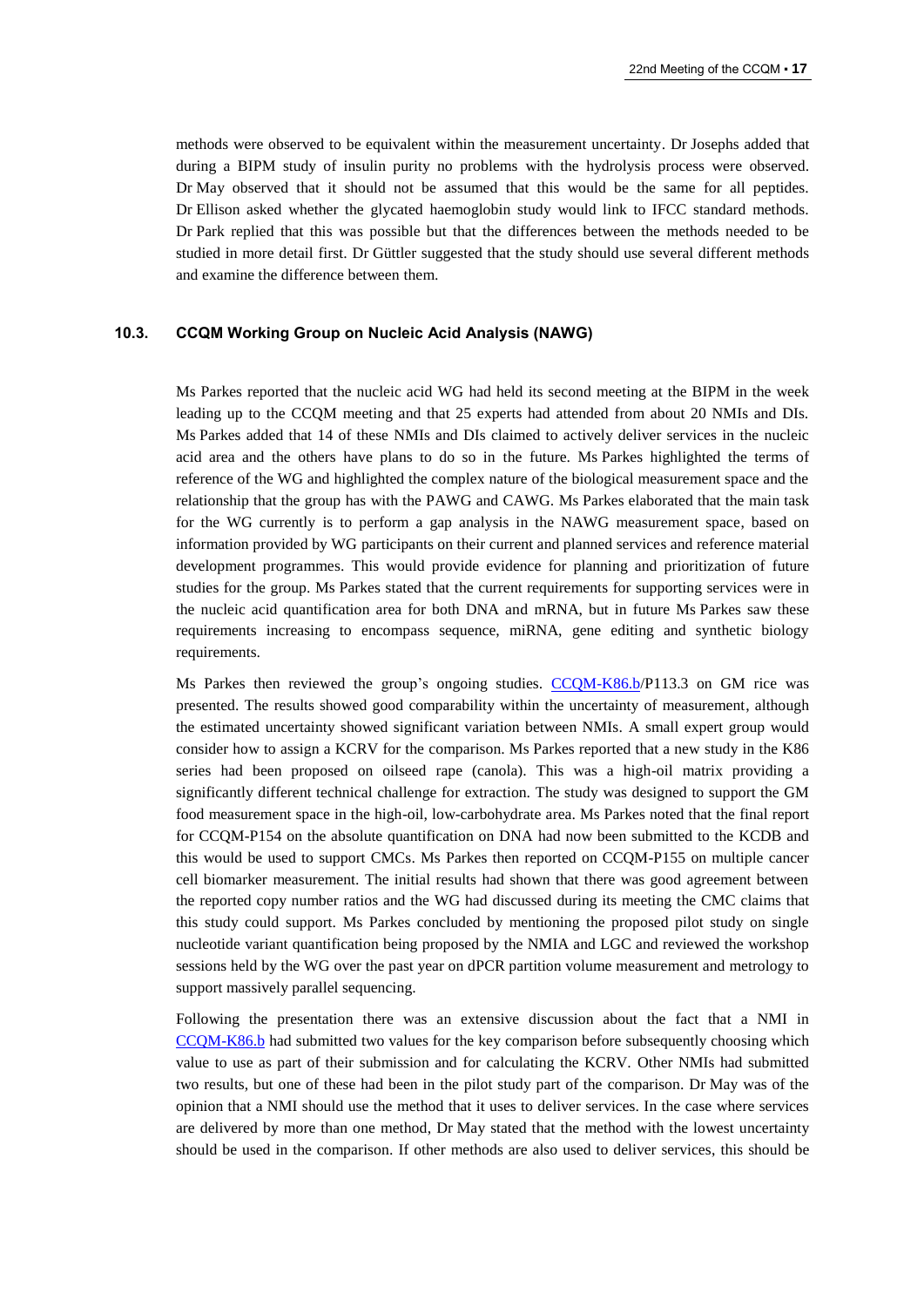the subject of internal benchmarking which could then be submitted to the KCWG as required. Dr Sargent disagreed, stating that in the IAWG core capability approach it was desirable to submit more than one result from an institute using different methods since this supported scope in different parts of measurement space and helped deliver an efficient approach to key comparisons. Dr Sargent did concede that only one value must be used for the KCRV and that this must be declared when the results are submitted. Dr Brown supported the view that this additional work to support extra areas of the measurement space could still be performed as part of an internal benchmarking study. Dr Sargent said that CMC reviewers wanted to receive less data and this was minimized by including more than one value from each institute in the comparison rather than performing internal benchmarking and then providing this as additional evidence. Dr Mackay added that in the past the OAWG had, on occasion, allowed multiple values to be submitted to a key comparison for well justified reasons and making any change was an important decision that required some consideration. Dr May reiterated that in future he expected only one result per organization in each key comparison and that if multiple methods were used for different services this should be the subject of an internal benchmarking study submitted to the CMC process as additional information.

The discussion then addressed the problem of where two NMIs or DIs in the same country wanted to have CMCs for the same measurand in the same range of concentrations but using different methods. Dr Mackay stated that there had been an example of this in Australia where a DI using INAA had participated in the same comparisons as the NMIA but was unable to claim CMCs. Dr May confirmed that the CIPM MRA did not allow overlapping claims from institutes in the same country. Dr Fajgelj stated that as a signatory to the CIPM MRA the IAEA had previously participated in comparisons with two independent IAEA laboratories, although they had not gone on to claim CMCs as a result. Dr Kim raised the issue of NIST and NOAA participating in studies at the same time but Dr Wielgosz explained that this was because NOAA were designated as part of the WMO's participation in the CIPM MRA and that NOAA were not representing the USA in this context. Dr Wielgosz explained tha[t CIPM MRA-G-03](https://www.bipm.org/utils/common/documents/CIPM-MRA/CIPM-MRA-G-03.pdf) '*Guidelines for the review of Quality Systems operated by IGO institutes and/or designated institutes, and the review of their calibration and measurement capabilities (CMCs)*' deals with all the issues raised in this discussion and is based on the premise of one NMI providing traceability per measurand. He added that this was a high-level document and that the CCQM would need to think very carefully before asking for an exception for the chemistry community. Dr May concluded the discussion by stating that he would discuss these issues with the SPWG and if there was reason to do something differently for the chemistry community he would take this to the CIPM, although he warned against the CCQM appearing to ask for too many exceptions for its work. Dr May proposed that many of the difficulties covered in the discussion could be resolved by a more rigorous programme of accreditation and on-site peer review at NMIs and DIs. In particular, Dr May asked Dr Mackay to draft a note on previous practices in the OAWG and the WG chairs more generally to provide data on the number of times there has been more than one result per NMI in a key comparison.

#### **10.4. CCQM Working Group on Cell Analysis (CAWG)**

Dr Plant reported on the activities of the CAWG. She noted that the responsibilities of the CAWG are to carry out key comparisons and where necessary pilot studies, to critically evaluate and benchmark NMI/DI claimed competences for measurement standards and capabilities for cell analysis (where the target species (analyte) is a characteristic of cells) and included, but were not limited to, the identification and quantification of cells in complex matrices and mixtures relevant for functional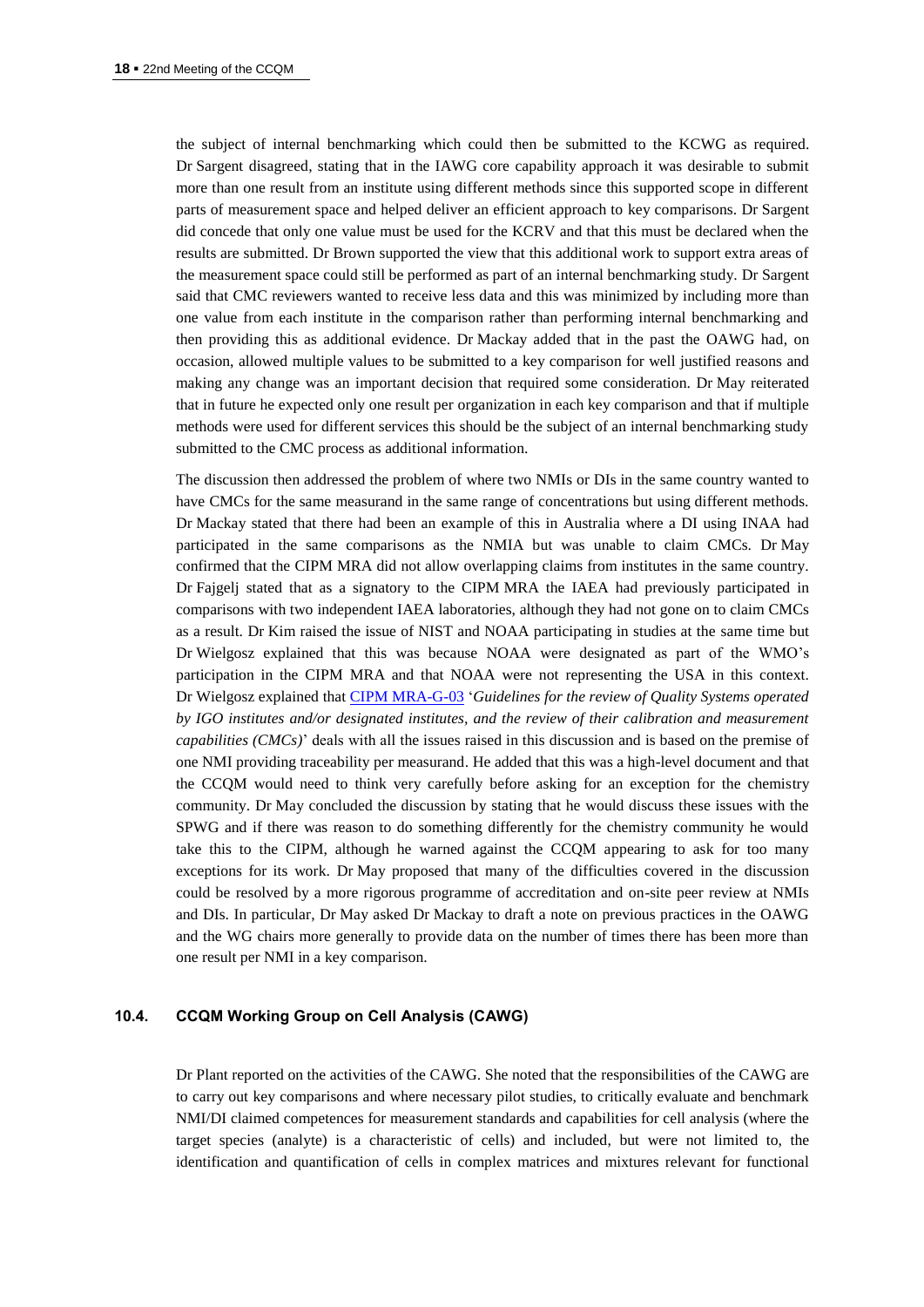activity. Furthermore, the WG has been tasked to identify and establish inter-laboratory work and pilot studies to enable the global comparability of cell analytical measurement results through reference measurement systems of the highest possible metrological order with traceability to the SI, where feasible, or to other internationally agreed units, in response to the demands of end users. The WG aimed to establish global comparability of cell measurements through bioanalytical reference measurement systems of the highest possible metrological order comprising: traceability to the SI when possible or to other agreed units, reference methods, CRMs and uncertainty estimates.

Dr Plant noted that unlike other WGs, the CAWG also dealt with issues relating to identity, noting that emergent properties of cells and measures of biological response and function were unique to this WG and this distinguished much of the group's work from what might be considered as traditional chemical and biochemical measurements. Dr Plant stated that new therapies based on the use of cells are driving the requirement for measurements in this area since these treatments need urgent characterization for regulatory purposes. It was noted that the shipping of samples for comparison studies is a significant challenge for this WG.

Dr Plant continued by explaining that a lot of mutual education between NMIs and stakeholders is required to understand and address the measurement challenges in the area and to define where quality control measurements and materials would be useful. This is particularly challenging since: the measurand may not be easily defined, there is often no ground truth, and reference materials may be difficult to devise and prepare. Furthermore, Dr Plant stated that quantifying uncertainty in this area is very challenging, not least because living systems are dynamic in nature.

Dr Plant reported that the WG is at the stage of defining the measurement services currently provided by members, where there might be future interest for measurement services and determining the requirements of stakeholders. This would be used to formulate the strategy of the WG and its roadmap for future work. Clear measurement capabilities of interest were cell counting and identifying and counting cells of particular characteristics in a background of other cells. These key requirements had driven the current and recent pilot studies: CCQM-P102 on Quantification of cells expressing CD4 in the presence of non-expressing PBMC, which had recently been completed; CCQM-P123 Number and geometric property of cells adhered to a solid substrate; and CCQM-P165 Quantification of CD34+ cell counts.

Prof. Emons started the discussion by encouraging Dr Plant and the WG not to be concerned that at this stage there were more questions than answers as this was a difficult area and he sympathized with the difficulties in transporting samples. However, Prof. Emons disagreed that the community needed robust reference materials but was of the opinion that instead they needed reproducible reference materials. He cautioned the group against confusing what is most easily measured with what is most relevant to measure. Prof. Emons stated that this was an area where one had to accept that measurands would be operationally defined. Dr Plant agreed that it was difficult to define what should be measured and that this must be led by end-user requirements. Dr May commented that the robustness of cell line might make a good study but agreed that the area was so nascent that the studies proposed must be led by user requirements. Dr Locascio asked at what point does the sequencing of proteins become cell related, or whether the two relevant WGs would work together on this. Dr Plant thought that the tipping point came when it was too difficult to examine individual components although she expected some cross-WG collaboration as well, not least to define the boundaries of the WGs.

Concluding the discussion, and recognizing the emerging science in this area, Dr May asked whether seminars about cutting edge measurement science at NMIs would be a good addition to the CCQM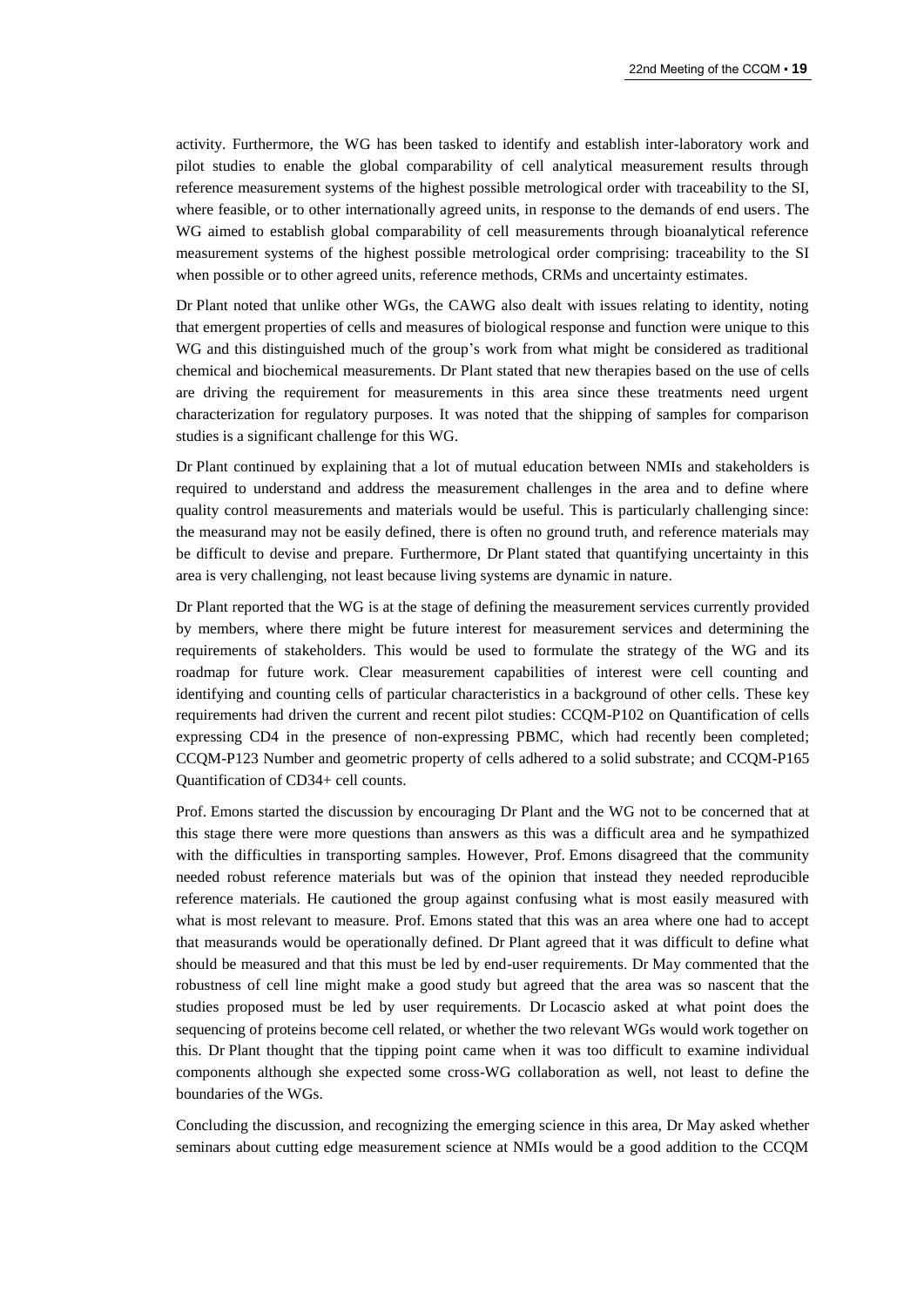meetings, perhaps in place of the current mid-week workshops. Dr Brewer felt that this was a good idea provided it could be fitted into the meeting schedule.

#### **10.5. ad hoc Steering Group on Microbial Measurements (MBSG)**

Dr Morrow reported on the history of the steering group, which was established in 2011. It has three tasks, to:

- Investigate, in close cooperation with the food community, two relevant but "simple" measurement cases, of which the measurand can be clearly defined and for which a metrologically sound validated method can be developed;
- Execute the two case studies, including the organization of global comparisons, and reporting back to the CCQM and the microbial stakeholders/participants;
- Discuss and propose what can be achieved on the basis of the results, what should be planned and prioritized next, and how future cooperation can be best organized.

The group used a questionnaire to define the measurement priorities in the area and followed this up by performing a microbial quantification study. The study showed that results were comparable between participants but that uncertainty estimates were not comprehensive. A follow-up study has been recommended for the CAWG to conduct. The steering groups also conducted a microbial identity investigative study with results indicating that estimated variant copy ratios at biologically variable positions were only reproducible for high-throughput sequencing methods. A further microbial sequencing study has been recommended for the NAWG to conduct. Bacterial shape and arrangement was highlighted as an important future measurand.

Dr Morrow went on to highlight the additional services being developed by MBSG members and how these mapped onto the work in the CAWG and the NAWG, highlighting that anti-microbial resistance is a big issue where metrology support will be of great importance in the near future. It was stated that bio-informatics is a related area that the WGs in the bio-measurement space will need to consider.

Dr Morrow concluded by asking the CCQM to discuss whether the MBSG had fulfilled its original 2011 charter, considering the completion of the two preliminary studies and successful transfer of studies to the newly formed Nucleic Acid Analysis and Cell Analysis Working Groups. In addition Dr Morrow stated that in light of the challenges of defining the measurand for microbiology, further discussion of the value of broad-claim CMCs for microbiological measurements will be essential to advance measurement capabilities.

Ms Parkes opened the discussion by stating that most culture-based work could not currently be done at NMIs and this limited the scope of studies in this area. Ms Parkes agreed that bio-informatics was an area of increasing importance for the community. Dr May asked the CCQM specifically about the future of the MBSG and whether it had now completed its job. Prof. Emons thought that with respect to exploring the technical field it had completed its job and its outputs were now feeding into the newly created WGs in the biology area. Dr Locascio stated that the MBSG had done a tremendous job and now was the right time to focus its outcomes into other groups. Dr Wielgosz agreed and pointed out that, referring back to the terms of reference of the group, these had all been completed. Dr May agreed that the MBSG had completed its work and should be disbanded, but that the CCQM should ensure its outputs were captured by the existing WGs. Dr May thanked Dr Morrow for her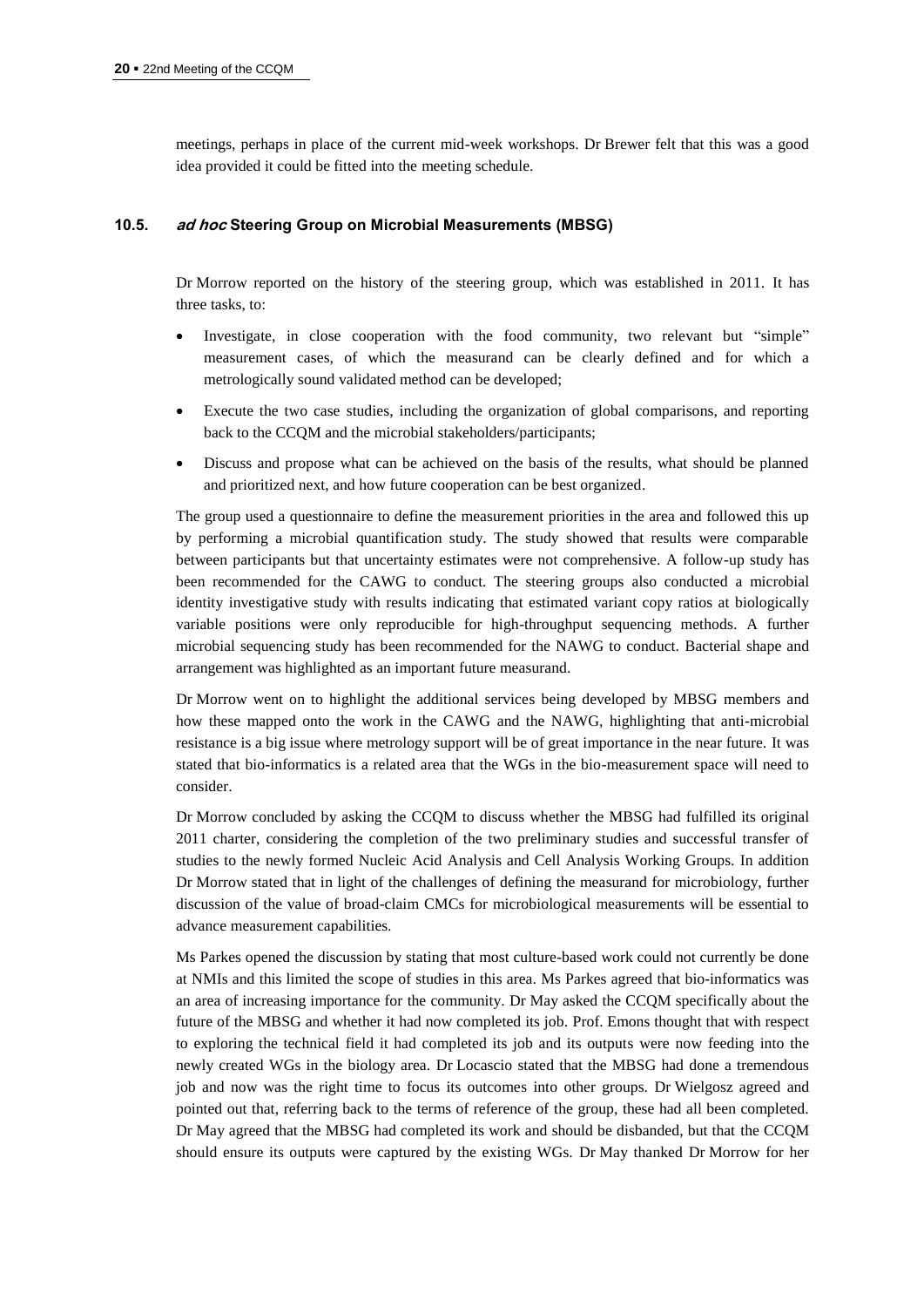leadership of the MBSG over the last five years. Dr Morrow thanked the members for the opportunity given to the MBSG to contribute to the work of the CCQM.

At the end of the first day of the CCQM meeting Dr May took the opportunity to pay tribute to the BIPM's excellent organization of the CCQM meetings and the outstanding service and hospitality provided by the BIPM to the CCQM during the week and a half of meetings. In particular the efforts of Mrs Johanne Flament and Mrs Céline Fellag Ariouet were praised very highly, as were the catering services provided by Mrs Maria José Fernandes.

# **10.6. CCQM Working Group on Surface Analysis (SAWG)**

Day two of the CCQM meeting began with Prof. Unger describing the recent work of the Surface Analysis WG. It was noted that the recent meeting of the WG had included two new institutes, one from Canada and one from Turkey. Prof. Unger highlighted that most of the drivers for the work in the SAWG came from the advanced manufacturing sector.

Prof. Unger updated the CCQM on the comparison studies performed by the WG. [CCQM-K129](http://kcdb.bipm.org/appendixB/KCDB_ApB_info.asp?cmp_idy=1468&cmp_cod=CCQM-K129&prov=exalead) was on CIGS alloy composition. It was noted that traceability in this study was provided either from a thin film CRM from KRISS distributed to all participants or from the standard free XRF measurements made by PTB. The results for the four elements Cu, In, Ga and Se had all been good, showing comparability in most cases within the measurement uncertainty of the measurement. Prof. Unger presented the proposal that the WG had produced in terms of the range of CMCs that the comparison could support. Both a range of composition and film thickness was included in the proposal.

Prof. Unger then presented the results of [CCQM-K136](http://kcdb.bipm.org/appendixB/KCDB_ApB_info.asp?cmp_idy=1480&cmp_cod=CCQM-K136&prov=exalead) on measurements of specific surface area, specific pore volume and pore diameter on a nanoporous aluminium oxide powder using the BET method. He explained that the BET method is an important and standardized conventional method based on a value assigned to the area that physically adsorbed  $N_2$  molecules occupy on a solid surface at low temperature, operationally defined by documentary standard ISO 9277. The results showed some spread, with not all measurements agreeing within the stated uncertainty. As a result there was still some debate as to the preferred method to assign the KCRV. Prof. Unger explained that there was an ongoing debate about the statement of scope within the report of the comparison: for instance, should CMCs be limited to the scope of the ISO 9277 standard or should even wider claims be accepted, based on the expert judgement of the WG.

Prof. Unger concluded his presentation by sharing some of the SAWG's proposed future comparisons. The first was Raman surface analysis under ambient conditions – Prof. Unger speculated that this may provide label-free, ambient and fast measurement of chemical species with sub-µm spatial resolution. Second was a proposed study on the amount of substance in buried organic layers – this was prompted by new measurement capabilities amongst NMIs, providing quantitative depth profiling of nanoscale chemistry by SIMS and XPS using argon cluster sputtering. Similarly there was a plan for a study on the chemical identity and amount of substance on the surface of a nanoparticle. The final idea, which was still at early stages of development, related to measuring the number concentration of nanoparticles in a solution, although Prof. Unger questioned whether or not this fitted within the scope of the CCQM.

Dr Brown started a lengthy discussion of Prof. Unger's presentation by asking whether the measurements of surface area, pore volume and pore diameter were all correlated. Prof. Unger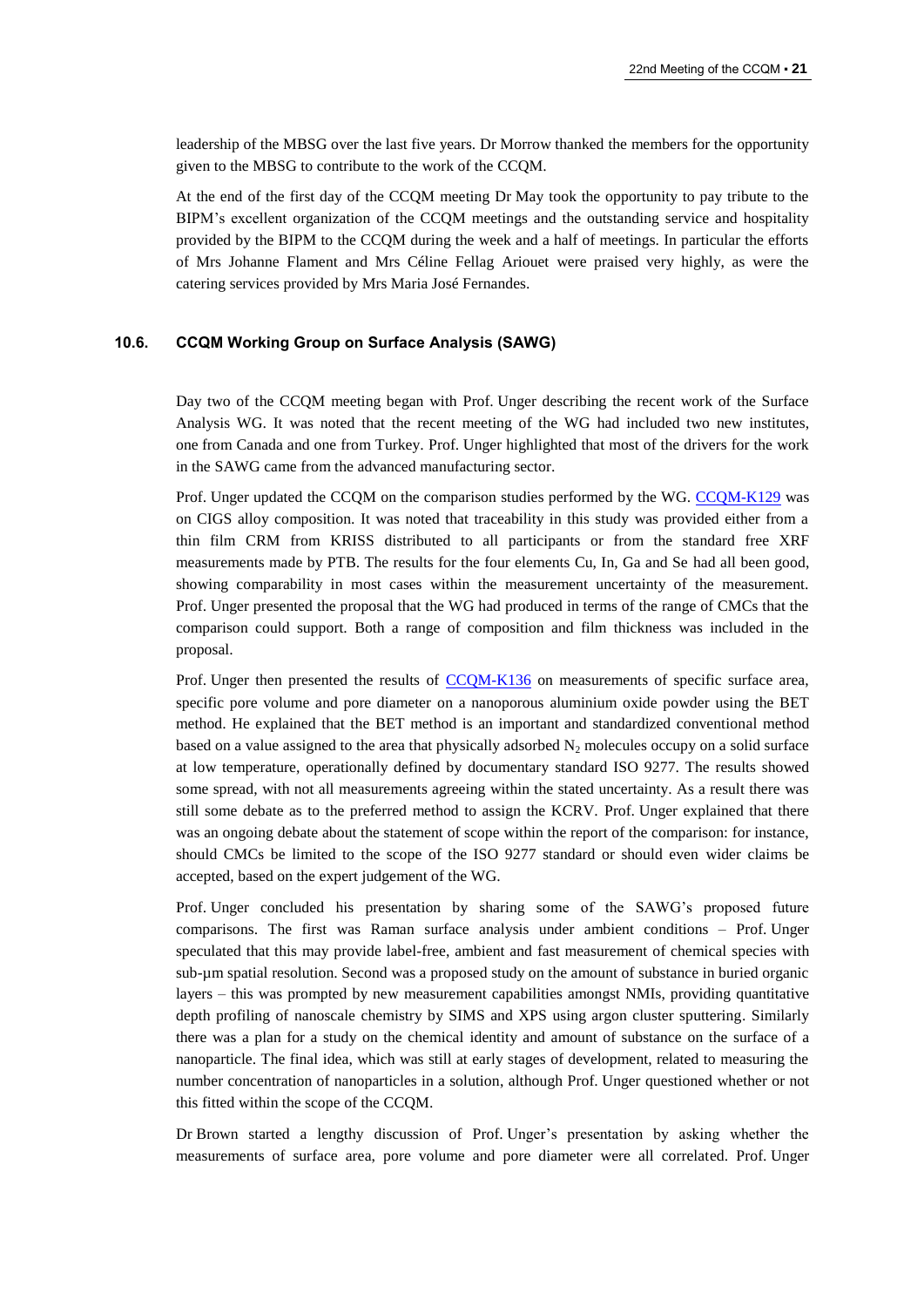confirmed that they were all calculated from one set of experimental data. Prof. Emons was concerned that if one was not able to independently calibrate the measurement and express the results in SI units then it is not relevant to metrology and the CCQM. Dr Wielgosz thanked Prof. Unger for a very detailed presentation but observed that the BAM submitted a very small uncertainty compared to the spread of results for the BET comparison, but that if the median was to be used for the KCRV then this would not be taken into account properly. Prof. Unger agreed that the calculation of the KCRV needed further discussion. Dr Milton moved the discussion onto the subject of traceability. He observed that the reason the SAWG was created was to provide traceability in areas where the current WGs were unable to do so and a good example of this was for silicon oxide layers on silicon which has made an important contribution to the Avogadro project. However, Dr Milton suggested that the CCQM would want to see more examples of the SAWG using techniques that provide independent traceability: and asked specifically what would be put in the column for 'traceability' when CMCs were claimed for these studies. Prof. Unger replied that there were already many CMCs for BET measurement on the KCDB and the study aimed to support these claims. Dr Wielgosz replied that the measurement of enzyme activity was expressed in katal, and it was possible to do this in these SI units because the measurement method had been standardized. He went on to state that the JCTLM database had many similar examples. Dr Ellison added that the Eurachem guide on traceability in chemical measurement suggested that the conventional method defined the measurands and that if all inputs are in SI traceable quantities then the output should be accepted as SI traceable. Dr May suggested that because BET was an operationally defined measurand, what was presented as a key comparison was in fact a proficiency testing scheme for NMIs. Dr Brown did not entirely agree with this position, stating that whilst BET was operationally defined, if the NMI provided the highest level of reference for this measurement in their country then the comparison was justified, in the same way that the KCDB contains many CMCs for Rockwell hardness measurement, which, as an ordinal quantity, is even further from the SI system. Dr Brown noted that any CMC claim relating to an operationally-defined measurand must be specific in the method used, for instance by mentioning the ISO standard method in the BET case. Dr May replied that this was a suitable time to consider all CMCs on the KCDB and why they are there.

The discussion then moved onto [CCQM-K129](http://kcdb.bipm.org/appendixB/KCDB_ApB_info.asp?cmp_idy=1468&cmp_cod=CCQM-K129&prov=exalead) on CIGS alloy composition. Dr May expressed concern that any NMI that took part would be traceable to the CRM provided by KRISS. He asked what would happen if, when they delivered the service for customers, they used a different material. Prof. Unger replied that KRISS has guaranteed to continue supplying the material and also that the uncertainty associated with the material was very low. Dr May pressed the case that people should be allowed to choose their route for traceability. Prof. Unger conceded that this was often a problem in the SAWG where routes to traceability were limited. Dr Milton asked how the independent data from PTB was used in the KCRV – currently it seemed as though it was not involved and that this meant the KCRV was heavily weighted toward the values established using the CRM provided by KRISS. Dr Milton questioned whether this approach was really adding value to the measurement space and suggested that the added value might be in the comparison of the two independent methods. Dr May added that ideally there would have been other routes to traceability and this would have allowed the full uncertainty of the comparison to be realized. Dr Brown agreed that this was a fair criticism and that the way the comparison was currently conducted, with traceability to the KRISS CRM, made this seem like a secondary level comparison – the primary comparison would have been of NMIs performing acid digestion ICP-MS analysis of an unknown CIGS material. Dr Brown contrasted this with the BET measurement which, whilst operationally defined, was still the highest order of measurement that could be conducted for this analysis. He added that it was up to CCQM to decide whether either of these had a place in the work programme. Prof. Emons concluded the discussion by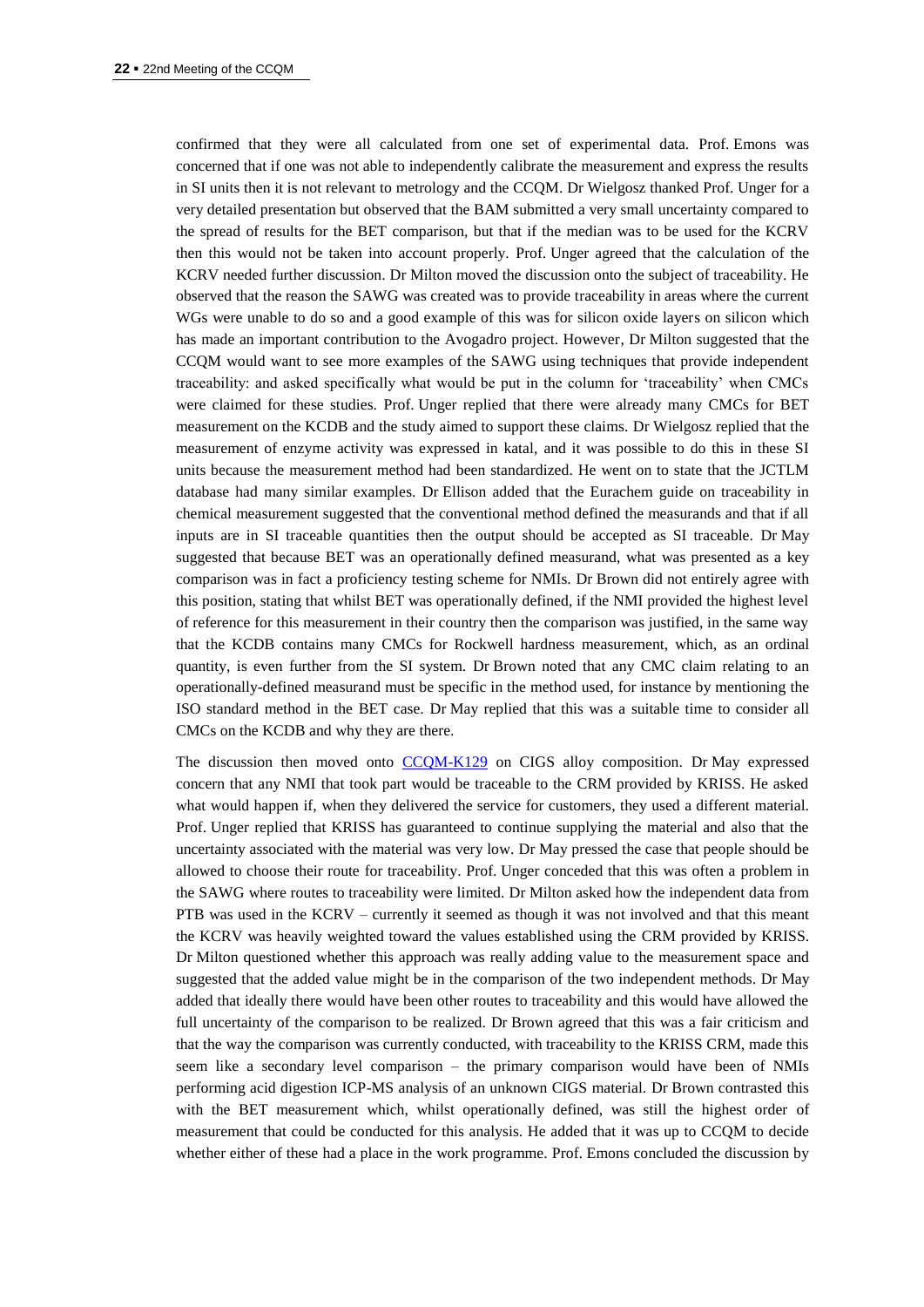suggesting that the CMC scope statement for the comparison could be broader and not include any thickness constraints. Dr May made clear his view that similar studies in future should not require the use of a single CRM and should make participants aware of all traceability options. If only one route to traceability was available for a comparison then the relevant WG should consider whether or not the study was appropriate.

# **10.7. CCQM Working Group on Electrochemical Analysis (EAWG)**

Dr Máriássy presented recent progress within the EAWG. He stated that the presentation would be relatively short since there were no new results to show since last year. The EAWG meeting had seen two new members participate, one from Tunisia and one from Saudi Arabia.

Dr Máriássy described discussions in the EAWG about CCQM-P143 – a preparative study of CRMs. There was a remaining question about whether using a calibrant, prepared according to a recipe, could be considered as a valid route of traceability for electrolytic conductivity. The results of CCQM-P143 did not indicate that NMIs that use calibrants prepared according to a recipe are performing differently from NMIs using routes of traceability leading directly to their own or another institute's primary cell. The recommendation of the EAWG was to draft a guidance document detailing acceptable sources of conductivity values for solutions according to recipes and to provide guidance on how to estimate the uncertainty of these conductivity values. The discussion on CCQM-P152, on phthalate buffer in a water/ethanol mix, centred on the conclusion by the EAWG that the sample had been unstable due to an esterification in solution. Dr Máriássy reported that whilst the measurements of individual NMIs had been satisfactory, the instability had caused most of the disagreement in the measurement results. Dr Máriássy reported that the data would be corrected to the same measurement date for each participant in an effort to remove the effects of the esterification reaction.

Dr Máriássy noted that a number of interesting technical presentations had been given at the EAWG including a description of applying controlled-potential coulometry, a comparison of solution bulk resistance calculation and complex data evaluation to extract the bulk resistance and impedance spectrum shape. It was hoped the technical advances presented would help improve the comparability of pH and conductivity measurements in future. Furthermore, an extra pilot study on impedance spectroscopy was needed to understand more of the subtleties of conductivity measurement.

Dr Máriássy mentioned the request by Dr Wielgosz for the group to provide input into the JCTLM database. Dr Wielgosz had noted that whilst 21 NMIs have CMCs for pH in the KCDB there are no entries for pH and blood gases in the JCTLM database. Dr Máriássy raised the issue of a CMC for electrical conductivity of aviation fuel, approved by the CCEM, which covered 11 orders of magnitude with one conductivity cell. Dr Máriássy said that it was necessary to clarify which of the CCs have the responsibility for these CMCs, and that he could contact the chair of the relevant WG in the Consultative Committee for Electricity and Magnetism (CCEM) to discuss this. Dr Máriássy concluded by showing the forward plan for the group to 2020 which was now to include preparative comparisons as well as analytical comparisons.

Dr May asked what the rationale is for repeat comparisons in the pH area, given that it is a rather limited measurement space, and wondered whether it related to turnover of staff. Dr Máriássy replied that most of the pH systems were of similar difficultly except for carbonate and phthalate. In general these difficult comparisons needed to be repeated every ten years, and from time-to-time there needed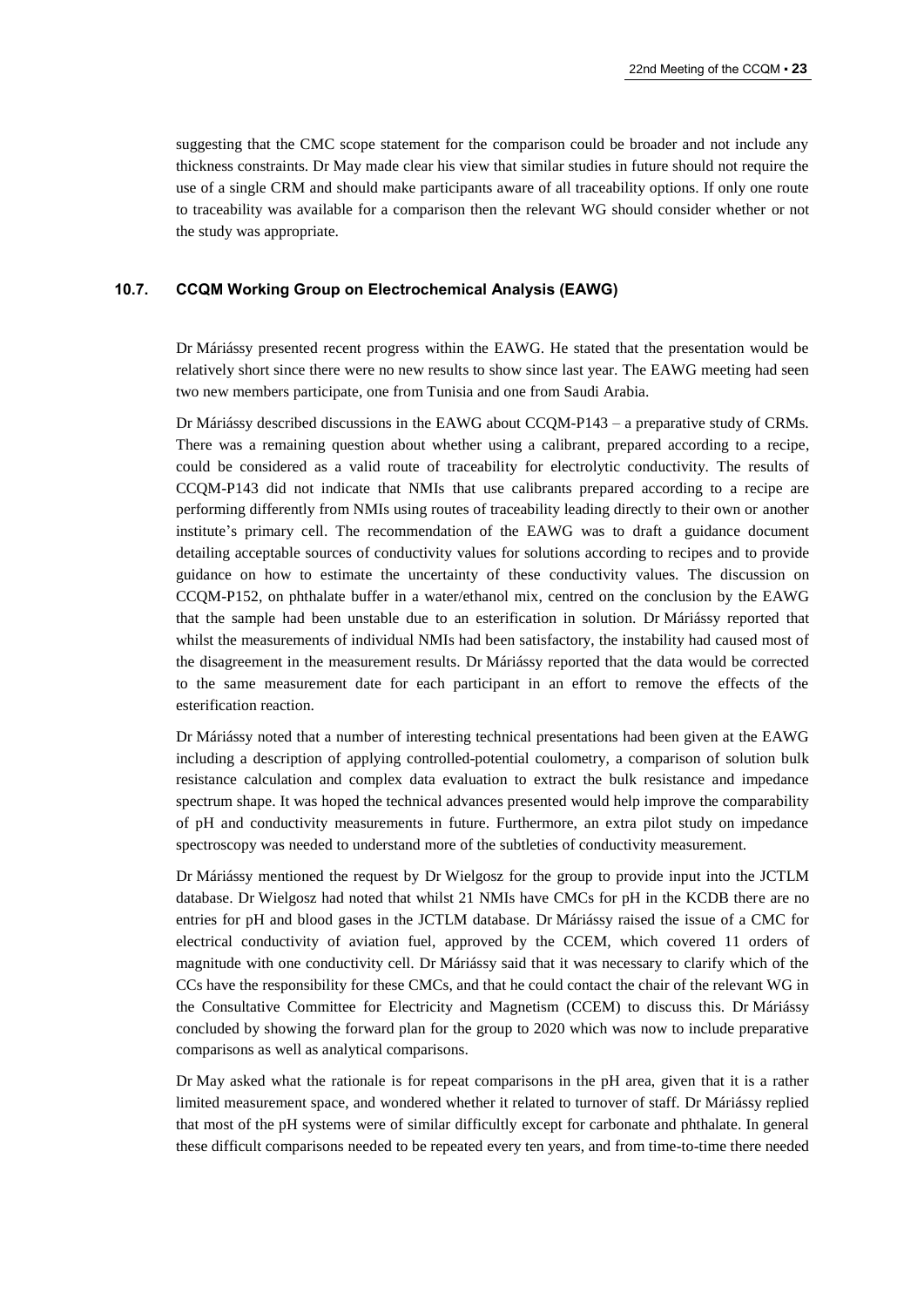to be a repeat of the easier buffers because a) uncertainties that are obtained improve over time and b) to assist new institutes joining the group to assess their capabilities.

#### **10.8. CCQM Working Group on Organic Analysis (OAWG)**

Progress in the OAWG was presented by Dr Mackay who began by reviewing the analysis space currently covered within the 'Track A' core competency organic purity comparisons. It was noted that the results from [CCQM-K55.d](http://kcdb.bipm.org/appendixB/KCDB_ApB_info.asp?cmp_idy=1359&cmp_cod=CCQM-K55.d&prov=exalead) on folic acid purity were all within about 1 % except for a couple of outliers – the spread of results was marginally larger for qNMR than for the mass balance approach. Dr Mackay reported that stability assessment had also been an important part of this comparison. There had been significant work within the WG to identify and quantify as many of the impurities present in the sample as possible as this reduces the uncertainty of the mass balance approach, although Dr Mackay said that this was difficult because of the lack of available standards for most of the impurities observed. The NMIJ had subsequently proposed a follow-on comparison to the previous pilot study, CCQM-P150, for qNMR which would aim to evaluate the importance of the experimental set-up and selection of a solvent and internal standard.

Dr Mackay presented progress with current matrix comparisons. In the Track A area, [CCQM-K102](http://kcdb.bipm.org/appendixB/KCDB_ApB_info.asp?cmp_idy=1235&cmp_cod=CCQM-K102&prov=exalead) on brominated flame retardants in sediment had shown a positive bias among many participants because they had not separated all the impurities successfully, but now additional work had been done to solve these problems at most of the NMIs in question. Another Track A comparison, [CCQM-K109](http://kcdb.bipm.org/appendixB/KCDB_ApB_info.asp?cmp_idy=1255&cmp_cod=CCQM-K109&prov=exalead) on urea and uric acid in serum, was under way with results expected in late 2016. CCQM-K141 on enrofloxacin and sulfadiazine in bovine tissue was planned with reporting due in 2017. The results from the Track C comparison [CCQM-K126](http://kcdb.bipm.org/appendixB/KCDB_ApB_info.asp?cmp_idy=1370&cmp_cod=CCQM-K126&prov=exalead) on pharmaceuticals in surface water were presented. Dr Mackay explained that this was an international measurement issue but that a limited number of NMIs offered services in this area. The results were very promising but Dr Mackay stated that there had been much discussion in the WG about the two results from one institute and the incorporation of this into the study report. The WG had also more generally been examining uncertainty estimates and the WG had decided to cover this in more detail at a subsequent workshop. The results from the Track C comparison [CCQM-K132](http://kcdb.bipm.org/appendixB/KCDB_ApB_info.asp?cmp_idy=1474&cmp_cod=CCQM-K132&prov=exalead) on vitamin D metabolites in human serum were presented and showed good comparability. A proposal for the KCRV in this comparison was calculated using the DerSimonian-Laird method and more sophisticated KCRV estimators were being discussed by the WG. A Track C comparison [CCQM-K138](http://kcdb.bipm.org/appendixB/KCDB_ApB_info.asp?cmp_idy=1517&cmp_cod=CCQM-K138&prov=exalead) on aflatoxins in dried fig has commenced recently and would be challenging because of the multiple analytes and very low amount fractions being considered.

Dr Mackay concluded by reviewing the plan for the WG over that next ten years. The main strategic development had been to revise the high-purity organics measurement space and define X (low polarity, small size), Y (high polarity, large size) and Z (all polarities, large size) spaces going forward. Dr Mackay outlined a number of Track A key comparisons planned for the next ten years that would work towards covering this measurement space. Following a survey of its members, the highest priority among OAWG participants was services related to food safety. As a result Dr Mackay mapped out proposed comparisons to cover competencies related to food matrices based on the AOAC food matrix triangle.

Ms Parkes initiated the discussion by asking about the clinical biomarkers space and 'how far the light shines' with respect to the matrix in these comparisons since some were very complex. Dr Mackay said that there had been a lot of discussion about this in the WG and that matrix systems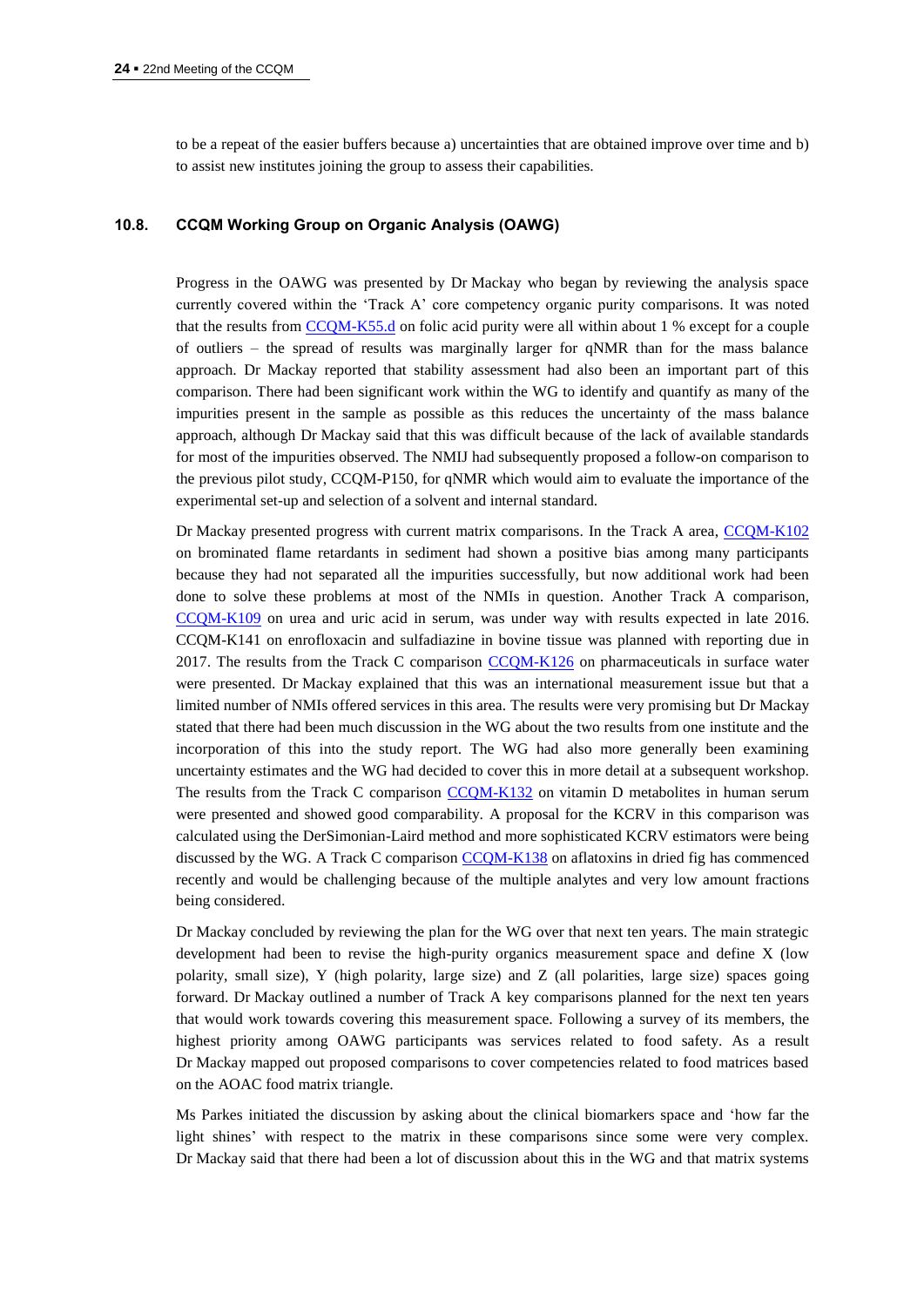are always more complex and need careful consideration. Dr Ellison reminded the OAWG that many matrices had a biological origin but were not clinical; he gave meat as an example. Dr Sargent thought that matrix issues cause most difficulties in the organic area and as a result CMCs claimed needed a tighter scope. Dr Mackay replied that this was the case for Track C comparisons, but that in Track A the OAWG had decided to keep broader scopes.

# **10.9. CCQM Working Group on Inorganic Analysis (IAWG)**

Dr Sargent briefly summarized the recent work of the IAWG and gave an update on the progress of the key comparisons and pilot studies being undertaken by the group. The IAWG has presented the results of seven key comparisons in the last year. It was noted that the results of these studies had all been good, expect for a stability issue with Hg and Mo in [CCQM-K124](http://kcdb.bipm.org/appendixB/KCDB_ApB_info.asp?cmp_idy=1368&cmp_cod=CCQM-K124&prov=exalead) on elements in drinking water. Dr Sargent reiterated that no IAWG key comparisons were compulsory but members were strongly encouraged to participate in the benchmarking studies, of which [CCQM-K125](http://kcdb.bipm.org/appendixB/KCDB_ApB_info.asp?cmp_idy=1369&cmp_cod=CCQM-K125&prov=exalead) on Cu, K and I in infant formula was an example from the past year.

Dr Sargent noted that the results of CCQM-K124 had shown the instability of mercury in drinking water had been as expected, but the observed instability of Mo had come as a surprise and more investigation was required to understand this. It was stated that the results of the chromium speciation measurement associated with this comparison had been extremely good. The repeat of [CCQM-K108,](http://kcdb.bipm.org/appendixB/KCDB_ApB_info.asp?cmp_idy=1254&cmp_cod=CCQM-K108&prov=exalead) [CCQM-K108.2014](http://kcdb.bipm.org/appendixB/KCDB_ApB_info.asp?cmp_idy=1514&cmp_cod=CCQM-K108.2014&prov=exalead) on arsenic species and total arsenic in brown rice flour was an enormous improvement on the previous results obtained. More spread in the results was observed in [CCQM-](http://kcdb.bipm.org/appendixB/KCDB_ApB_info.asp?cmp_idy=1416&cmp_cod=CCQM-K127&prov=exalead)[K127](http://kcdb.bipm.org/appendixB/KCDB_ApB_info.asp?cmp_idy=1416&cmp_cod=CCQM-K127&prov=exalead) on contaminants and other elements in soil. It was observed that two samples, one with high-contamination and one with low-contamination were provided, and the difference in the matrix between these two samples might have made the comparison more challenging. CCQM-P167 on nitrogen mass fraction in milk powder had produced very good results and it was proposed that a key comparison study be organized in the near future. Dr Sargent reported that [CCQM-K140](http://kcdb.bipm.org/appendixB/KCDB_ApB_info.asp?cmp_idy=1518&cmp_cod=CCQM-K140&prov=exalead) on carbon-stable isotope ratio delta values in honey had produced very good results despite the range of techniques used. It was noted that the results from the universities and forensic laboratories that participated in the pilot study were also extremely good, showing a spread that was only about half as big again as that shown by the NMIs.

Dr Sargent went on to report that the IAWG had had a discussion about the applicability of CCQM-P149 on the determination of impurities in zinc in supporting CMC claims. This discussion developed a detailed 'how far the light shines' list of what is not supported. The conclusion was that the study was primarily for CMCs where the service is not a pure material or calibrant (except where additional evidence is provided). It recommended more comparisons on salts and non-metals and also for pure metals with non-metallic impurities and occluded gases. A final draft of the summary of these discussions has been circulated for comment. Dr Sargent reviewed the current status of CMCs in the inorganic area and then proposed the IAWG's work programme up to 2020, noting that this was dominated by food and biomaterial matrices, indicating what services were planned to be delivered in these areas by NMIs in the future. New comparisons agreed for 2016-2017 included preparation of primary copper solution, a successor to [CCQM-K49](http://kcdb.bipm.org/appendixB/KCDB_ApB_info.asp?cmp_idy=728&cmp_cod=CCQM-K49&prov=exalead) on essential and toxic elements in bovine liver, and the analysis of elemental impurities in alumina powder. Dr Sargent concluded by summarizing the 12 IAWG technical presentations that had been given during the year, highlighting state-of-the-art metrology in the inorganic area.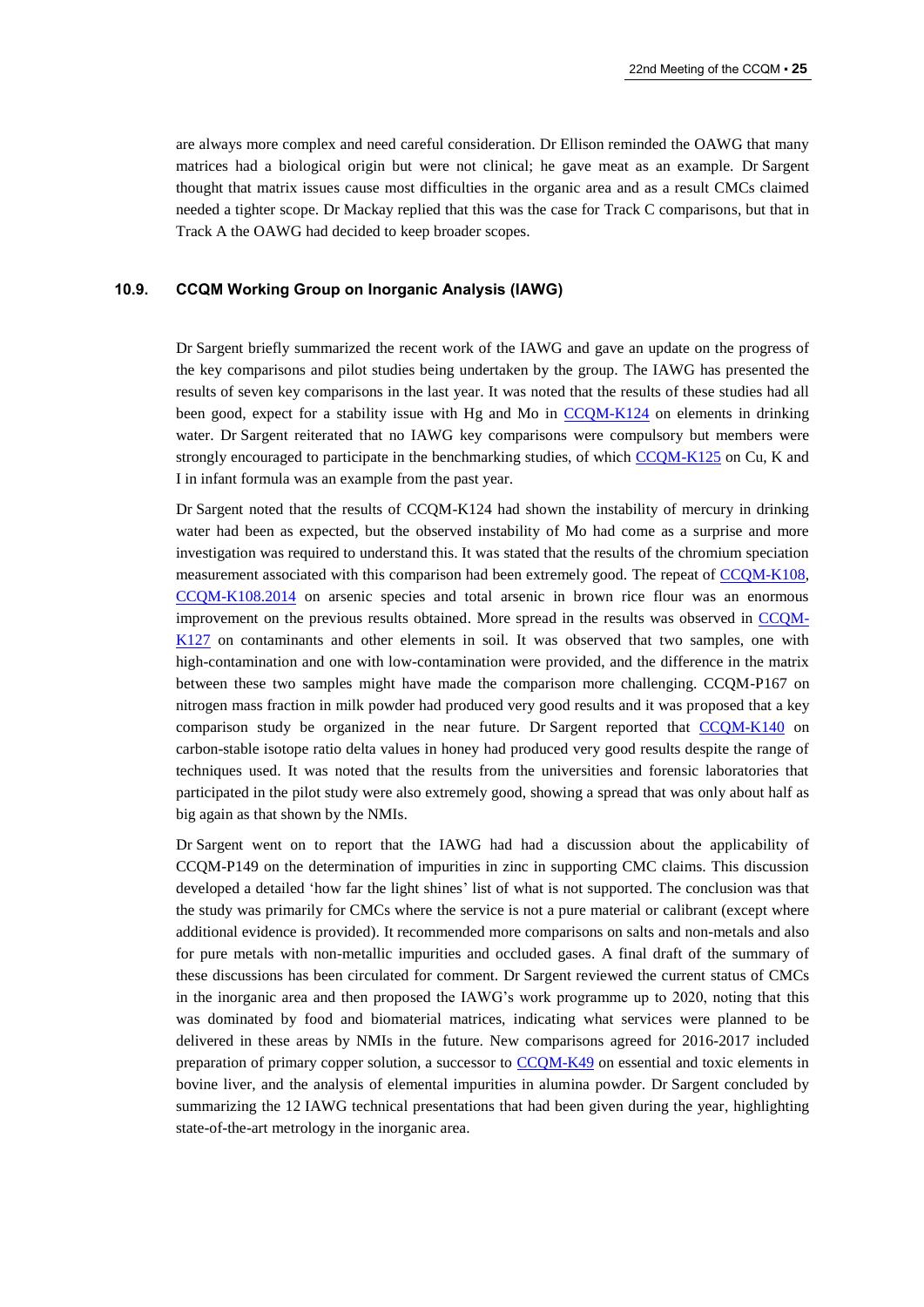Dr Wielgosz opened the discussion by asking about [CCQM-K122](http://kcdb.bipm.org/appendixB/KCDB_ApB_info.asp?cmp_idy=1366&cmp_cod=CCQM-K122&prov=exalead) on anionic impurities and lead in salt solutions. In particular he commented that the uncertainties of participants were is some cases very small and not overlapping and that it appeared that the KCRV, which had a much larger uncertainty, had been chosen on the basis of the spread of the results. Dr Wielgosz asked what the implication of this was for participants: was there a problem with the study material or had the participants underestimated their uncertainties. Dr Sargent replied that it was up to the NMIs to choose the uncertainty to claim during the CMC process. He added that some of the smallest uncertainties came from electrochemical methods. Dr Ellison stated that there was a clear underestimate of the uncertainty by participants and it was sensible to ask why, perhaps because there were some processes going on that were not possible to model, but that the full story about uncertainty was unlikely to always be clear. He went on to say that the degree of equivalence was the difference between the NMIs added to the uncertainty in that difference, and the customer would be able to see this. There was general disagreement on this final point, which was summed up by Dr Wielgosz who stated that this lack of comparability between NMIs, which had been allowed because of a reference value whose uncertainty was too large, would be invisible to customers. He added that the NMIs could not be allowed to quote the low uncertainties they used during the comparison when claiming CMCs as this would mislead customers as to the quality of the services provided, unless it could be clearly shown that the excess variance observed was due to problems with the comparison material rather than lack of compatibility of measurement methods. Dr Milton agreed that there must be a solution to this issue.

#### **10.10. CCQM Working Group on Gas Analysis (GAWG)**

Dr Kim summarized the work of the GAWG. The meeting earlier in the CCQM week had been attended by 47 participants from 21 economies and the BIPM, NOAA and IAEA. Dr Kim reported that there had been 12 comparisons in 2015-2016 but that only eight were expected in 2017-2019. The [CCQM-K111](http://kcdb.bipm.org/appendixB/KCDB_ApB_info.asp?cmp_idy=1335&cmp_cod=CCQM-K111&prov=exalead) study on propane in nitrogen was presented as a good example of a CC key comparison with a number of RMO supplementary comparisons following it. In general, good agreement had been found in the GAWG and the RMOs.

Dr Kim reported that [CCQM-K90](http://kcdb.bipm.org/appendixB/KCDB_ApB_info.asp?cmp_idy=1095&cmp_cod=CCQM-K90&prov=exalead) on formaldehyde in nitrogen, to support air quality regulations, was a difficult comparison because of the low concentrations involved, but that the results have been good and mostly agreed with the reference value within the uncertainty of the measurement. The results of two complex multi-component fuel gas studies, [CCQM-K112](http://kcdb.bipm.org/appendixB/KCDB_ApB_info.asp?cmp_idy=1336&cmp_cod=CCQM-K112&prov=exalead) on biogas and [CCQM-K119](http://kcdb.bipm.org/appendixB/KCDB_ApB_info.asp?cmp_idy=1363&cmp_cod=CCQM-K119&prov=exalead) on LPG (stored as liquid in the cylinder but measured as a gas) were presented. The results had shown good comparability across the full range of components and between NMIs. The spread of results in [CCQM-K121](http://kcdb.bipm.org/appendixB/KCDB_ApB_info.asp?cmp_idy=1365&cmp_cod=CCQM-K121&prov=exalead) on terpenes was larger because of the challenging nature of the analysis and the low nmol/mol concentration at which these compounds were present. In some cases uncertainties of up to 5 % were quoted, which is much higher than is usually associated with gas analysis.

Dr Kim then highlighted the comparisons that were due to have their measurement phase during 2016. This included [CCQM-K116](http://kcdb.bipm.org/appendixB/KCDB_ApB_info.asp?cmp_idy=1353&cmp_cod=CCQM-K116&prov=exalead) on water in nitrogen, [CCQM-K117](http://kcdb.bipm.org/appendixB/KCDB_ApB_info.asp?cmp_idy=1361&cmp_cod=CCQM-K117&prov=exalead) on ammonia in nitrogen,  $CCOM-K118$  on hydrogen enriched natural gas and  $CCOM-K120$  on ambient level  $CO<sub>2</sub>$ . It was noted that GAWG participants were encountering problems with the transport of cylinders because of changes in international agreements about cylinder type testing. This problem could be circumvented by purchasing cylinders with UN certification. However the cost of these cylinders was significant and in order to continue with [CCQM-K117](http://kcdb.bipm.org/appendixB/KCDB_ApB_info.asp?cmp_idy=1361&cmp_cod=CCQM-K117&prov=exalead) each participant will have to pay  $\epsilon$ 2000 for their cylinder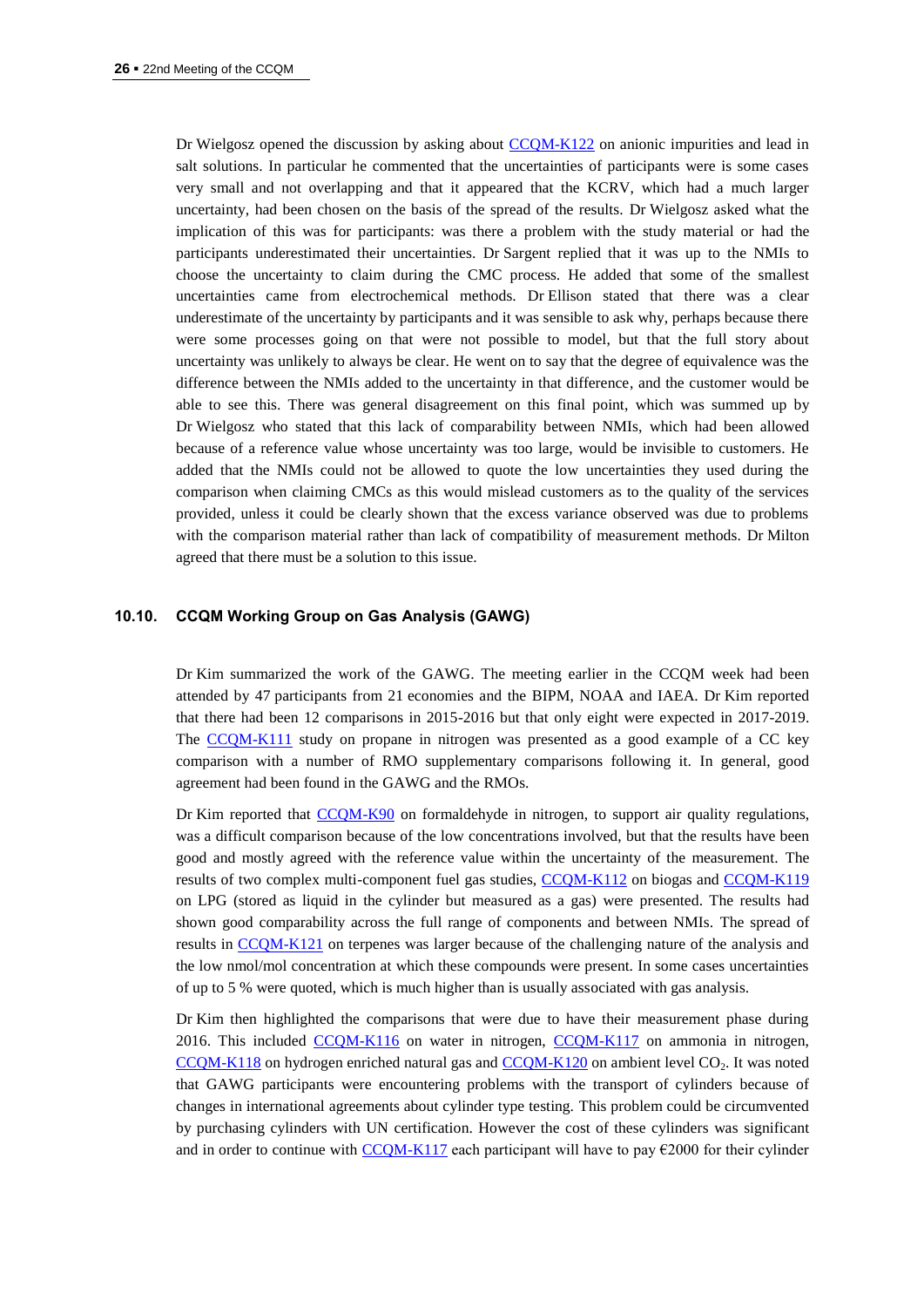which they will then own at the end of the comparison. Dr Kim summarized the planned key comparisons from 2017 to 2019, noting in particular the core comparisons, the first of which on NO in nitrogen would take place in 2017.

Dr Kim stated that the GAWG strategy document had been approved by participants at the GAWG meeting. The document sets out:

- Strategy for selecting comparison studies for the GAWG work programme
- Strategy for CMC claims
- Implementation of the flexible scheme to support CMCs
- Guidance for CMC claims for purity analysis
- Guidance for linking RMO comparisons to Track A key comparisons.

Dr Kim said that during CMC cycle XVIII there would be an optional re-review of Track A components based on evidence from previous core comparisons.

The GAWG meeting included an update on the status of the task group on particle and particulate composition. The task group has produced a roadmap to provide traceability for some of the key particulate metrics over the next ten years. The first step in this would be a pilot study on particle number concentration and particle charge concentration in 2017. Dr Kim mentioned the progress with the task group on ozone cross-section measurements, previously mentioned by Dr Wielgosz, which had a large component of GAWG members. Their first task will be to perform a critical assessment of the uncertainty budgets of data in the literature for the ozone cross-section.

Dr Sin started the discussion by thanking the GAWG for its efforts in adopting a broader scope approach to CMCs. Dr Wielgosz reiterated the statement made by Dr Kim that comparisons were becoming more difficult because of the changes in international agreements over the type testing of cylinders.

Prompted by the comparison on particle number concentration Prof. Unger asked whether particle number concentration in liquids was a topic for the CCQM. Dr Milton replied that particle number concentration in air is clearly within the scope of the GAWG because of the gas matrix, but the situation for particle number concentration in liquids is less clear and more discussion is needed.

# **11. CCQM APPROACH TO CALIBRATION AND MEASUREMENT CAPABILITIES AND KEY COMPARISONS**

Dr May introduced an extra item that had not been on the agenda about the CCQM approach to calibration and measurement capabilities and key comparisons, which was prompted by some of the discussions earlier in the meeting. Dr May stated that the objective of CMCs was to document the peer-reviewed and accepted statements of the measurement capabilities that a NMI maintains to underpin the measurement services it provides to customers. He added that following peer-review and acceptance of both the technical aspects of the claim and the NMI's quality system covering the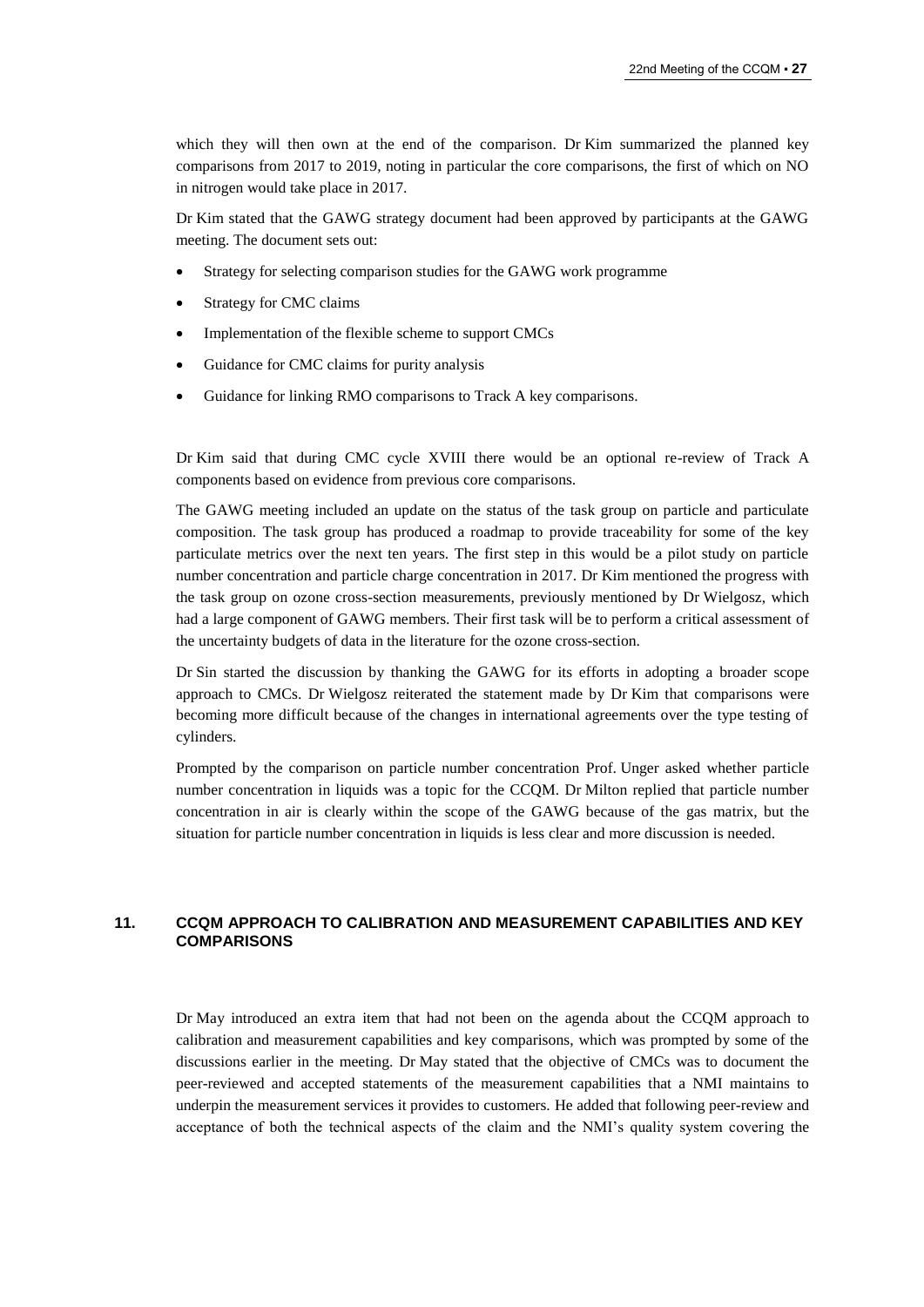capability(s), the CMC is published in a publicly available website maintained by the BIPM – the KCDB.

In the context of the recent CIPM MRA review it had been observed that:

- The planning of key comparisons should be strategic, not opportunistic.
- As stated in the text of the CIPM MRA, key comparisons test the principal techniques and methods in the field. For chemistry and biology it was noted that key comparisons validate a NMIs' ability to develop and use higher order methods for delivering SI-traceable services to customers. Not all NMI services can be directly underpinned by a key comparison.
- Reducing the numbers of CIPM key, RMO key and supplementary comparisons should not be objectives in their own right, but rather they should be used more efficiently to achieve the goal articulated above.
- The progress of CIPM key, RMO key and supplementary comparisons at each stage through to completion should be monitored actively, with appropriate interventions when necessary.

Dr May observed that key comparison studies should assess and document the degree of equivalence of chemical measurement capabilities used by NMIs and DIs to provide measurement services, but that they are not for assessing specific techniques and methods for the determination of chemical measurands. He reiterated that not all services provided by a NMI are expected to be directly underpinned by a key comparison, but that only NMIs, NMI-designated laboratories and other MRA signatories can participate in a key comparison. Dr May urged all WGs to consider the following for all non-core key comparisons:

- Why is this key comparison needed?
- How many NMIs provide services in this area?
- How many are planning to begin delivering services over the next 3 years or so?

Dr May explained that pilot comparison studies are intended to:

- Demonstrate or define the state-of-the-art for measurements in high-priority areas.
- Assess suitability of various methods for addressing a given measurement problem.
- Provide an opportunity for NMIs/DIs to participate in studies in an area new to them.
- Pilot studies are not intended to provide evidence for equivalence or to underpin CMCs.

Two types of pilot study could be considered. First, a parallel pilot study – a study in which the same study material is being used in a parallel key comparison. Second, a stand-alone pilot study – a study where no key comparison is being conducted at the same time and thus the study is unique with regard to the measurands, matrices and objectives. Dr May stated that the same questions mentioned above, which must be asked before considering a key comparison, must also be considered before initiating a pilot study.

Dr May elaborated on the presentation he had just given by saying that in the CCQM, partly because of its size, the individual WGs were on occasions acting more like sub-CCs and he reminded members that it was for the CCQM plenary meeting to approve proposed comparisons. Dr May noted that the CCQM had fallen out of the habit of doing this but that this would start again in some form, starting at the next CCQM plenary meeting. Dr Ma added that many of the RMO comparisons were not particularly visible to the CCQM and that it would help with planning and collaboration if the details of these comparisons were more widely shared with other RMOs and with the CCQM.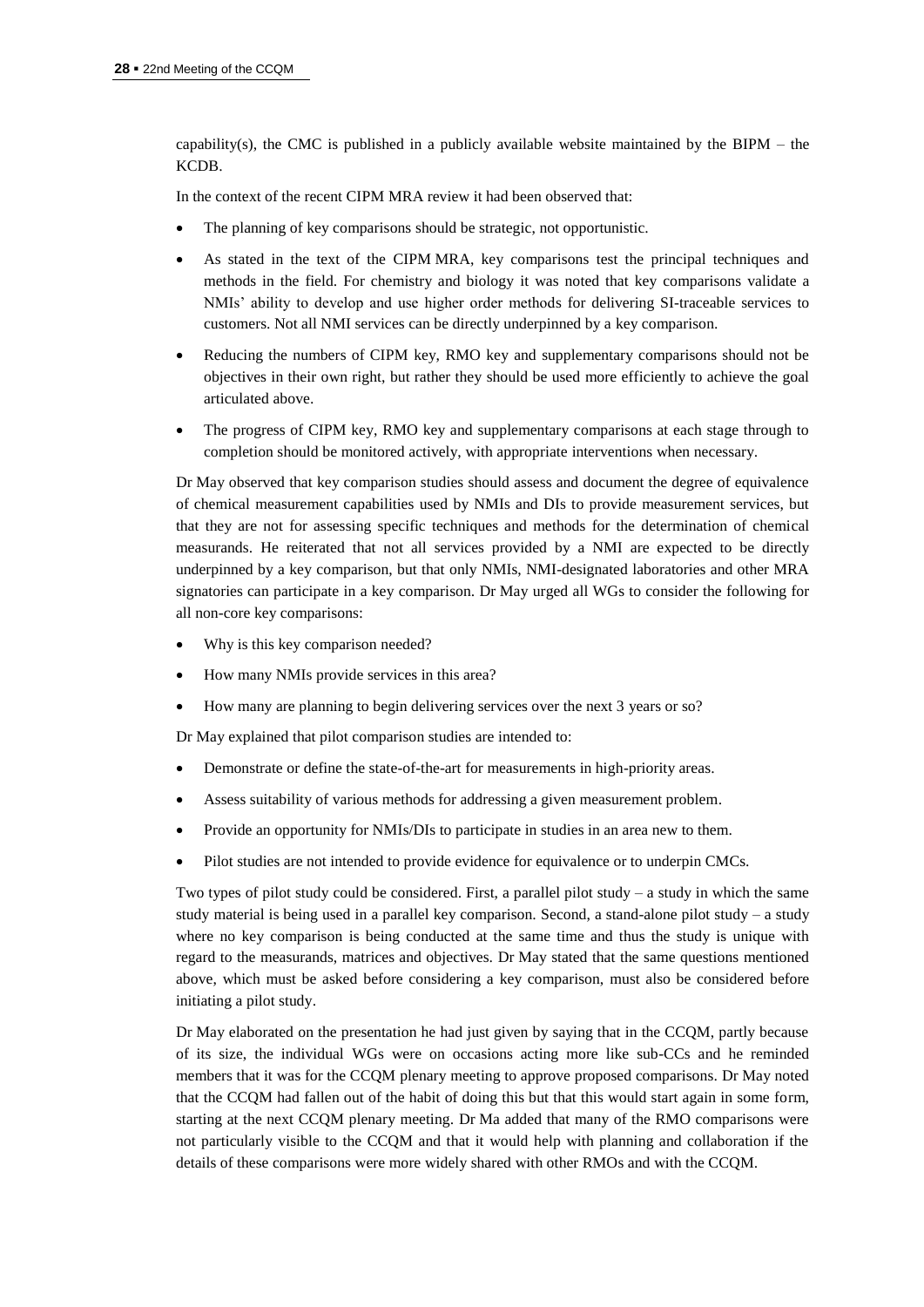#### **12. REPORT FROM THE CCQM** *AD HOC* **WORKING GROUP ON THE MOLE**

Dr Güttler reported on progress in the CCQM *ad hoc* working group on the mole, reiterating that its tasks were: preparation of a CCQM draft for a *mise-en-pratique* of the mole; providing a response to the CCU draft of the 9th SI Brochure; providing a response to IUPAC activities; and disseminating information for the external community. The 5th meeting of the WG had taken place earlier in the week of CCQM meetings. An opening presentation had been given by Dr Bettin on the status of the redefinition of the Avogadro constant, in particular on the progress with reducing the uncertainty of results from the Avogadro project and the various Watt balance projects over time. It was noted that the latest Watt balance and Avogadro project results are in good agreement. Dr Rienitz had given an opening presentation that highlighted progress on CCQM-P160 on isotope ratios and molar mass of highly enriched silicon. The importance of the study in reducing the uncertainty of one of the dominant components of the overall Avogadro constant uncertainty was explained. The deadline for reporting results for this comparison is the end of September 2016.

Dr Güttler gave a brief update on the status of the IUPAC project on the mole and in particular a survey it had carried out among national science and chemistry academies. It was notable that the response to the survey had been poor and that no clear pattern had emerged. Equal numbers of responders had either liked or did not like the old definition of the mole. The same was true for the new definition. It was agreed that the lack of response to the survey was disappointing. Dr Güttler recalled the ACS symposium on the mole which had taken place in Boston (USA) in August 2015 and noted that the presentations from this meeting should be publicly available soon. He mentioned that the draft *mise-en-pratique* for the mole was now available on the BIPM website and that comments were still welcome.

Following the presentation Dr Brown asked if the CCQM should re-double its efforts to communicate with the wider chemical community about the mole following the poor response to the IUPAC survey. Dr Güttler agreed that all additional engagement was welcome, and added that the CCU has established a sub-group to look at publicity surrounding the new SI. Furthermore, Dr Güttler said that stakeholders must understand that the redefinition of the mole is not a standalone event but is associated with the other changes to the SI. Dr Mester added that the draft IUPAC report would be published in the summer and agreed that there was still a lack of engagement within the community. Dr Wielgosz advised that an action was needed to make the ACS meeting presentations available as soon as possible. Dr Milton concluded the discussion by adding that the meeting of the *ad hoc* group had been very interesting and had demonstrated significant added value. He continued that the redefinition is not just a big opportunity for the SI but is an opportunity to promote the whole of metrology. Dr Milton said that he had recently written to NMI directors to ask them what their plans are for publicising the redefinition, so that the CCU sub-group looking at the publicity aspects of the re-definition could be informed and co-ordinate appropriately.

# **13. MEMBERSHIP OF THE CCQM – APPLICATION PROCESS**

Ms Parris presented some of the general criteria for membership of CCs. It was noted, that the current criteria for membership of a Consultative Committee [\(CIPM-D-01\)](https://www.bipm.org/en/about-us/governance/cc-gov/cc_and_wg_rules.html) state that it is open to institutions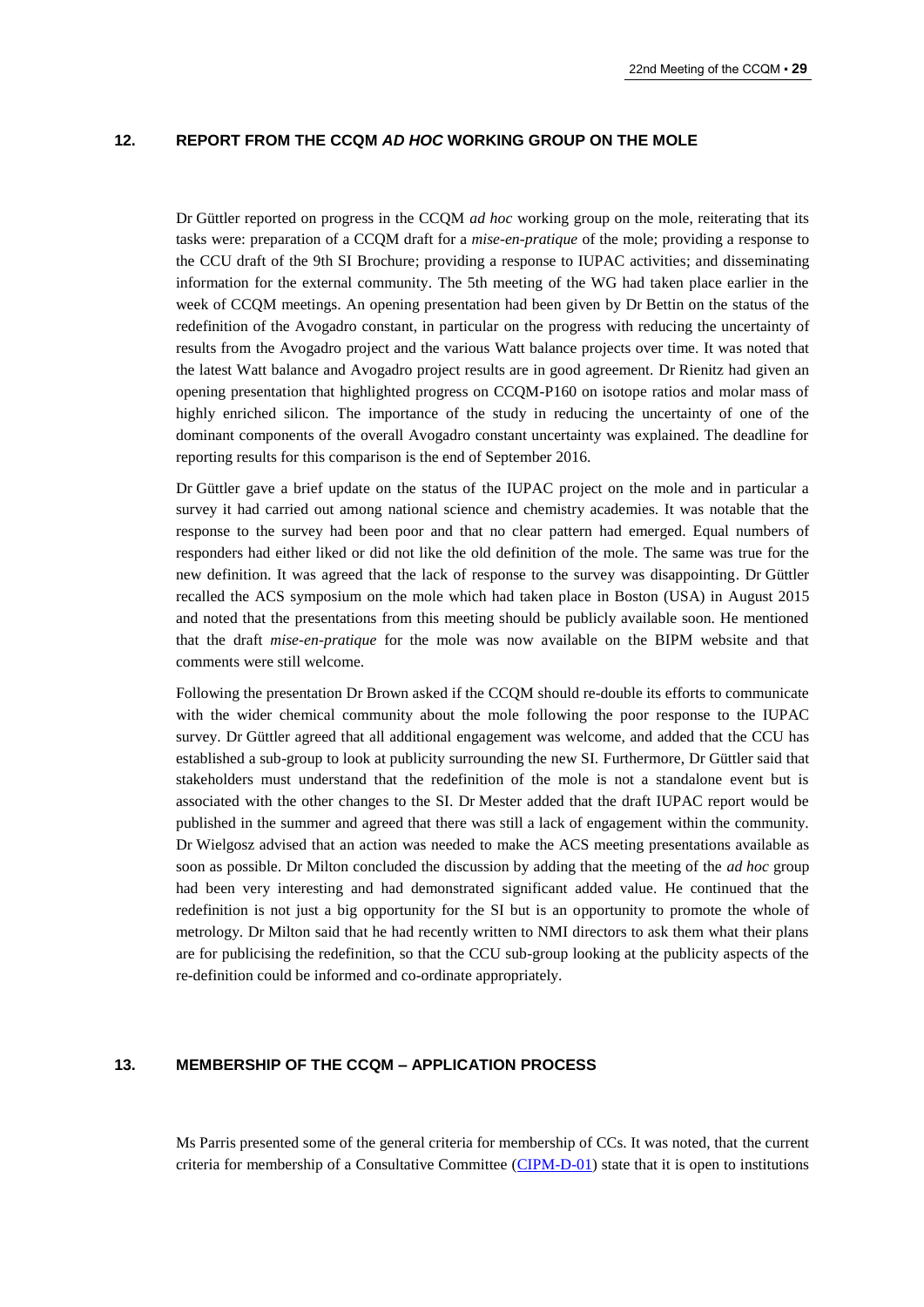of Member States of the BIPM that are recognized internationally as being the most expert in the field. This normally requires that they:

- be national laboratories charged with establishing national standards in the field;
- be active in research and have a record of recent publications in research journals of international repute;
- have demonstrated competence by a record of participation in international comparisons organized either by the Consultative Committee, the BIPM or a RMO.

Observer status on a CC may be granted to those institutes:

- of Member States and to intergovernmental organizations and international bodies, and scientific unions that actively participate in the activities organized under the auspices of the CC and its working groups but do not yet fulfil all the criteria for membership.
- of an Associate of the CGPM that is not eligible to become a State Party to the Metre Convention when these institutes actively participate in the activities organized under the auspices of the CC and its working groups.

Ms Parris then reviewed the proposed process for applying for CCQM membership (document CCQM/15-39, presented at the 21st meeting of the CCQM).

Dr May cautioned that whilst the CCQM had developed documents on membership, a higher level process was going on to revise CIPM-D-01 (an updated document is expected in October) and that this would have an impact on the CCQM documents. Dr Milton concurred that the CIPM had decided (CIPM/104-46) to review the policy for approving and reviewing membership and observership of the Consultative Committees at a meeting of CC Presidents to be held in June 2016. The decisions on observer and member status presented at Session II of the 104th meeting of the CIPM have been postponed until after this review. Dr Wielgosz confirmed that the CCQM's existing documentation has not yet appeared on the open-access BIPM website. Dr May added that HSA (Singapore) and NIMT (Thailand) were recent additions to the membership of the CCQM. Dr Brown added that some documentation existed at the RMO level, especially in EURAMET, that might be useful to consider during revision of the CCQM process.

# **14. REPORTS FROM RMOs**

# **14.1. COOMET**

Dr Kustikov presented the current membership of COOMET and highlighted the active role that COOMET has in CCQM comparisons, especially in the gas analysis area. It was noted that this year had seen new CMCs from Russia, Belarus, and Kazakhstan (which had submitted its first ever CMC). Dr Kustikov then listed the large number of ongoing COOMET intraregional comparisons in the chemistry area. Dr Kustikov concluded by noting that the next meeting of COOMET TC 1.8 "Physical chemistry" would be in St Petersburg in May 2016.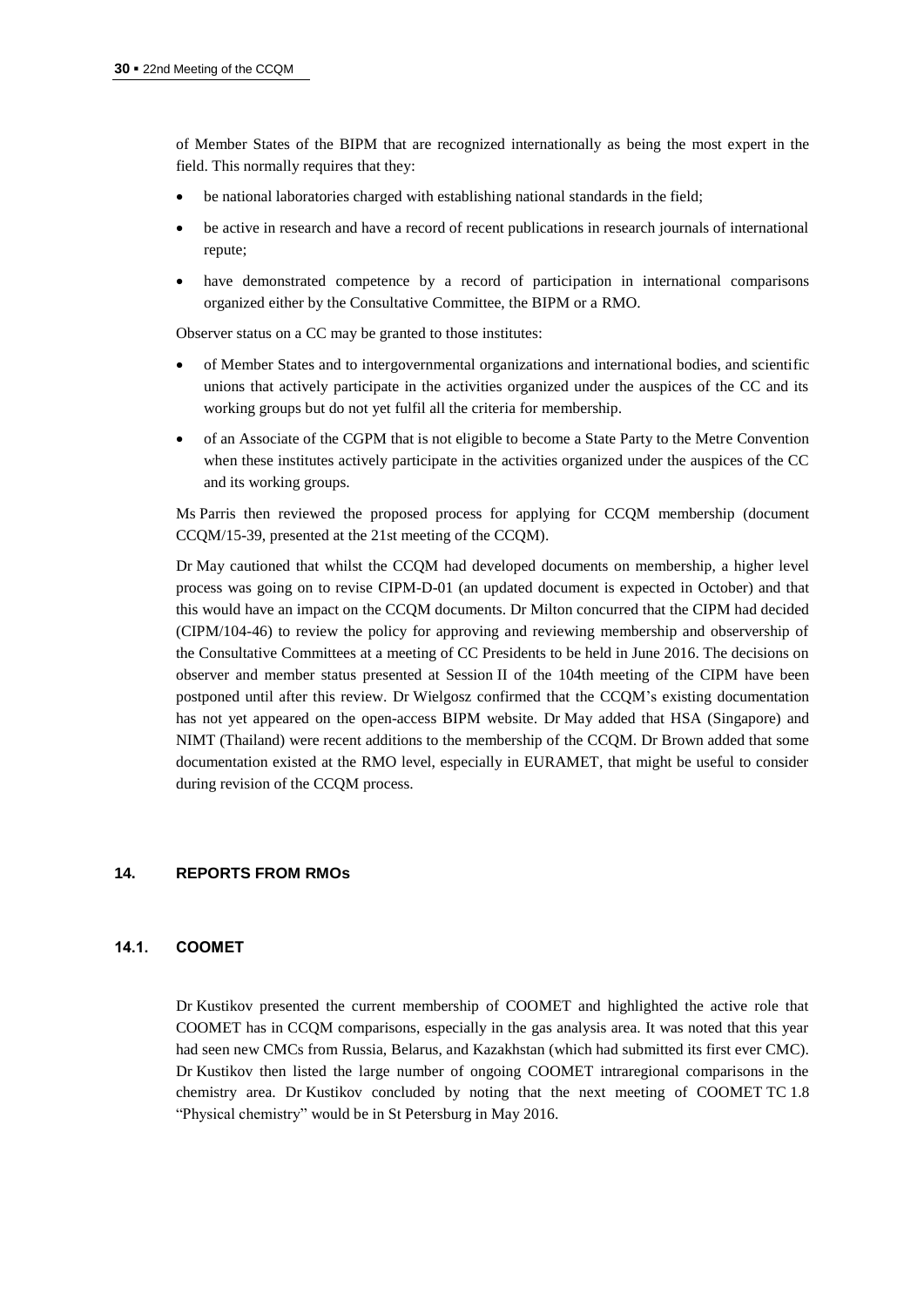Dr Milton observed that it was encouraging to see participation from Moldova within COOMET and asked Dr Kustikov to provide him with the relevant contact person so that Moldova could be encouraged to participate more widely in CIPM MRA activities. Dr May asked how many of the COOMET CMCs are linked to services provided by the NMIs. Dr Kustikov replied that all of the CMCs underpinned services. Dr May encouraged Dr Kustikov to show some results from recent COOMET comparisons during his next presentation.

#### **14.2. APMP**

Dr Ma, the new chair of APMP TCQM, presented a summary of CMCs from the region. This indicated that APMP was particularly active in the chemistry area. Dr Ma noted that 101 CMCs had been received and reviewed by APMP TCQM and 86 of these were subsequently submitted to the KCWG. Dr Ma presented the ongoing key comparisons and supplementary comparisons that are in progress within the region and the peer-review visits that had taken place within the region in the last year. Dr Ma stated the intention of TCQM to implement a new strategy which would mirror that of the CCQM, in particular in order to strengthen intra-RMO review to increase CMC quality, increase the number of peer-review visits and decrease the number of APMP key comparisons and supplementary comparisons. Dr Ma concluded by noting that the next TCQM meeting would take place in Viet Nam in November 2016.

Dr May suggested that NMIs should not need to participate in both CCQM key comparisons and RMO supplementary comparisons as this was asking them to doing the same job twice. He suggested to Dr Ma that a member from outside the APMP region should be included in peer-review visits.

#### **14.3. EURAMET**

Dr Andres reported that EURAMET TC-MC consisted currently of 28 member countries and the associate member JRC-IRMM. National standards were held at 22 National Metrology Institutes and 22 Designated Institutes, and the TC comprised four technical subcommittees (gas analysis, inorganic analysis, organic analysis, and electroanalysis) and an *ad hoc* working group on perspective on European Metrology Centres. Dr Andres listed a number of ongoing EURAMET comparisons, mostly in the gas analysis area, and highlighted other joint research activities that were taking place under the EMPIR programme. Dr Andres mentioned a number of other activities within EURAMET such as the recent EURAMET "Workshop on Designated Institutes", the draft EURAMET guide on comparisons (final version expected in June 2016) and general discussions on further integration of the EURAMET metrology infrastructure from a chemistry and biology perspective. He summarized a joint project with TC-T on moisture content in materials. Dr Andres concluded by stating that the next TC-MC meeting would take place in Warsaw (Poland) in February 2017.

Following the presentation Dr Brown asked whether the OIML would be involved in the project on moisture content. Dr Andres replied that the project group was still being formed. Dr Morrow was interested in more information on the EMPIR projects, especially the contact details for coordinators; Dr Andres replied that this information was available on the EURAMET website.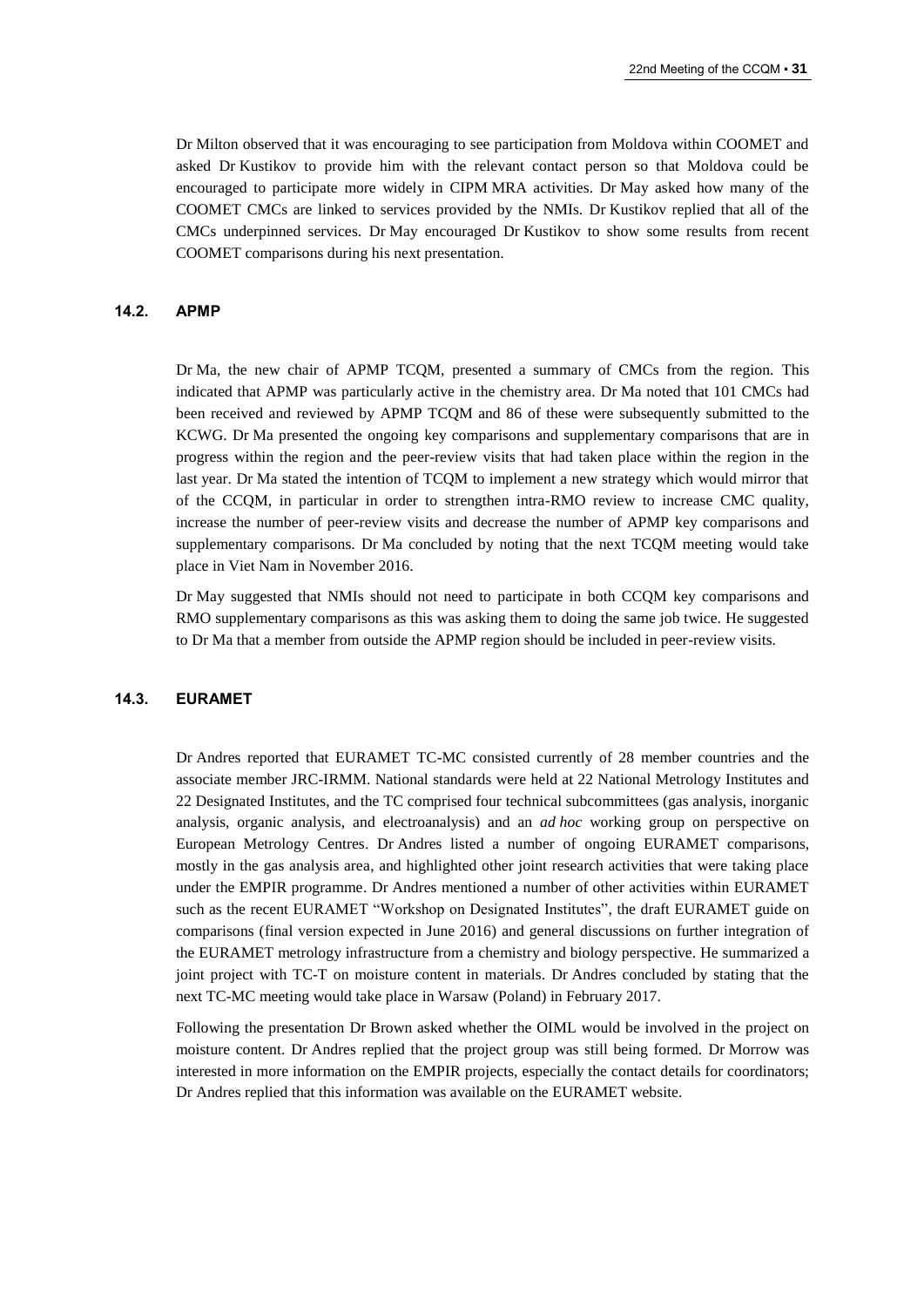#### **14.4. AFRIMETS**

Dr Botha gave an update on AFRIMETS stating that there were 44 members at the end of 2015. Dr Botha highlighted the increase in the number of Members of the BIPM and Associates of the CGPM across the continent over the last 10 years and there had also been an improvement in the scientific metrology categorization of many countries during this period. Dr Botha noted that the new AFRIMETS Chair for 2015-2017 was Mr Dennis Moturi from KEBS (Kenya). In 2016 the RMO had submitted a total of 24 CMCs for review, one from KEBS and the remainder from NMISA. Dr Botha updated members on the progress being made towards accepting the quality systems of more countries within the region. Dr Botha concluded by summarizing the recent proficiency testing scheme operated in the region by NMISA and the NMISA African Food and Feed Reference Material Programme which was launched in 2015 and involved the training of analysts from less developed countries.

Following a question from Dr Morrow, Dr Botha confirmed that there were still a few countries within the region that were classified as has having no activity in scientific metrology. Dr Fajgelj wondered if the strong development in the region over the last decade reflected recent international investment. Dr Botha replied that a large proportion of the scientific metrology development had been in the physical measurement area and that in the chemistry area more emphasis had been on chemical testing capability.

#### **14.5. SIM**

Dr da Cunha reported on recent activities in the SIM region. He noted that there had been 23 participants from 12 countries at the SIM chemical metrology WG meeting in Argentina in May 2015. Dr da Cunha said that a workshop on the CMC review process was planned as part on the SIM General Assembly in the Dominican Republic in November 2016. Dr da Cunha proceeded to highlight the ongoing comparisons in the region. He then presented the new CMC claims from the region – there were 150 in total with the majority coming for the USA (95) and Canada (32). Dr da Cunha concluded by highlighting an upcoming "hands-on" training course being provided in SIM on Clinical Chemistry and on Statistical Models and Methods Supporting the Production of CMCs. The next SIM Chemical Metrology WG meeting will be in Costa Rica in May 2016.

In response to the presentation, Dr May reminded members that there were only two reasons for participation in RMO comparison exercises: 1) as evidence for CMC claims or 2) as a pivot laboratory to link with CCQM key comparisons. He stated that these reasons must be considered when planning comparison exercises.

#### **15. REPORT FROM THE JCTLM**

Dr Wielgosz gave a brief update on the JCTLM. He reminded members that the JCTLM database was developed to help the IVD industry meet metrological traceability requirements of the EU IVD Directive. Currently, the BIPM provides the Secretariat for the JCTLM, maintains the JCTLM IVD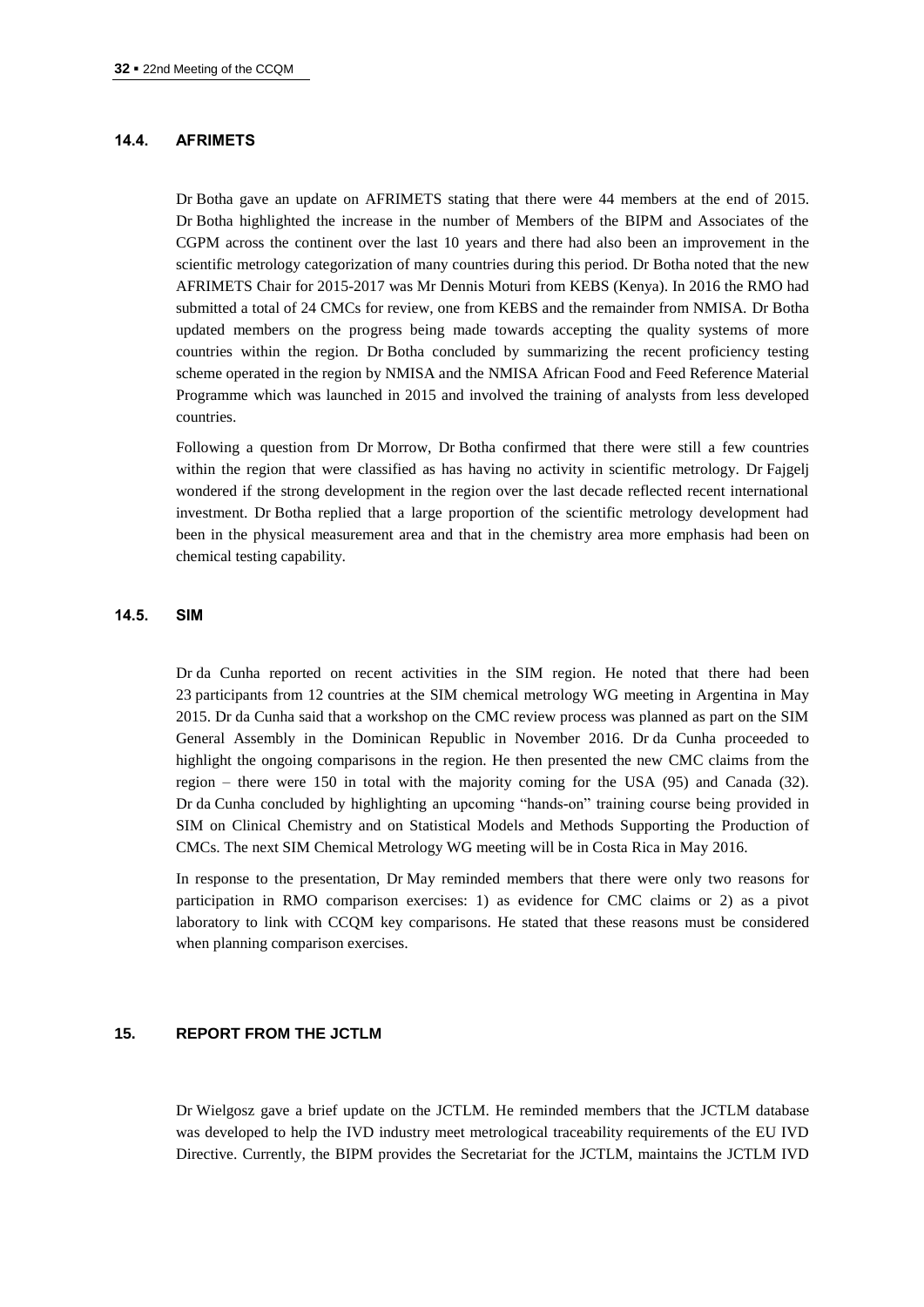Reference Measurement Systems Database, coordinates the nomination and review process for database entries and contributes to ISO TC 212 WG2: revisions of ISO 17511 and ISO 15195. The database contains 295 CRMs, 170 Reference Methods and 130 Reference Measurement Services.

Dr Wielgosz reported that the main change in the past year had been a reorganization of the JCTLM into two WGs, one on the JCTLM database and one to concentrate on JCTLM Traceability: Education and Promotion. The database WG was further broken down into analyte categories each of which had a separate review team. Dr Wielgosz mentioned the activities in ISO TC212 and in particular the revisions of ISO 15195 'Laboratory medicine - Requirements for reference measurement laboratories', a standard which supplements ISO/IEC 17025. Dr Wielgosz commented that the review had become more complicated because of the review of ISO/IEC 17025 which was now in progress. Dr Botha commented that until the review of ISO/IEC 17025 was complete it would not be clear what the full implications in terms of metrological traceability were for the revision of ISO 15195.

Dr Wielgosz commented that a gap analysis of JCTLM coverage of clinical laboratory tests had recently been performed and this had highlighted pH and dissolved blood gases as areas where input from NMIs was required, especially since in excess of 95 % of reference materials currently listed on the database come from NMIs.

Dr Wielgosz concluded by highlighting the activities that the new JCTLM Working Group on Traceability: Education and Promotion would be undertaking in the near future.

# **16. COMMENTS ON WRITTEN REPORTS FROM INTERNATIONAL ORGANIZATIONS IN LIAISON WITH THE CCQM**

Dr Wielgosz raised the current revision of ISO Guide 34 'General requirements for the competence of reference material producers', soon to become ISO 17034, as an important item. Dr Botha stated that there was an ISO CASCO meeting in May 2016 to discuss comments received on the draft standard and that it was hoped that the ISO 17034 standard would be published by the end of 2016. Dr Botha added that the revised ISO/IEC 17025 draft would be out for first ballot in May and if members had additional comments on the document they should return these through their national standardization organizations.

#### **17. FUTURE CCQM WORKSHOPS**

Dr May mentioned that a reduction in the length of future CCQM meetings could allow time in the afternoon of the final day for some presentations on cutting edge metrology topics and proposed this for discussion amongst the WG chairs. Dr Milton recommended attendance at the upcoming 2016 Varenna Metrology School in June/July 2016 which was to give equal prominence to chemical and physical metrology in its programme.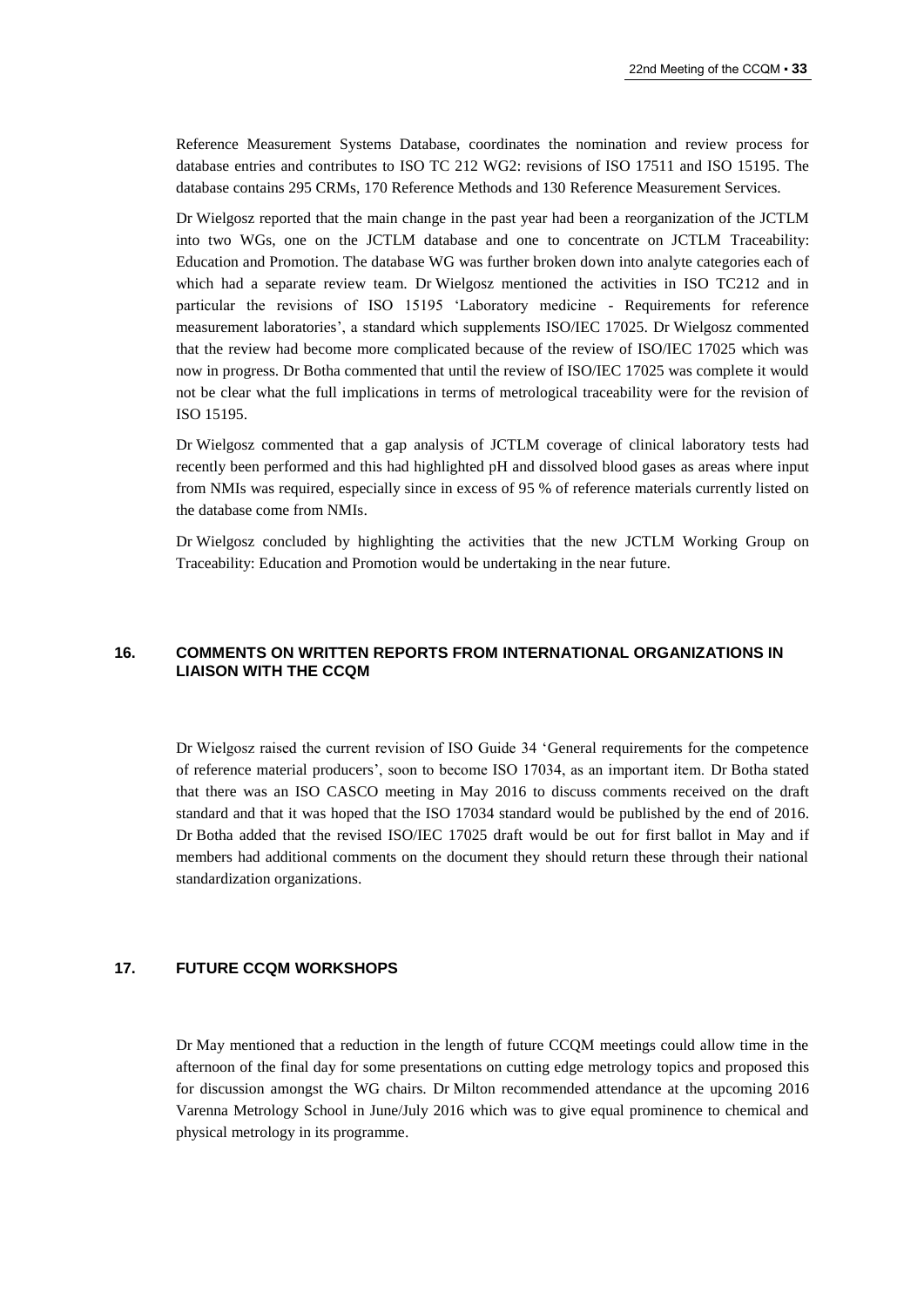# **18. CCQM RESOLUTIONS**

There were no resolutions made during the meeting. Dr May suggested that, given the upcoming CGPM meeting in 2018, the CCQM should give consideration over the coming year as to whether it wished to propose any resolutions following the 2017 CCQM meeting.

# **19. DATE(S) FOR THE NEXT MEETING OF THE CCQM PLENARY AND WG MEETINGS**

The next meetings of the CCQM Working Groups at the BIPM were proposed for 22-28 April 2017, with the 23rd meeting of the CCQM taking place on the 27-28 April 2017.

#### **20. CLOSURE**

In the absence of any other business, the President of the CCQM, Dr May, closed the meeting at 15:30 hrs and thanked participants for their contributions, reports and participation in the discussions. Dr May thanked the staff of the BIPM for their support in hosting the meeting and wished all attendees a safe journey home.

> Dr R. J. C. Brown Rapporteur, 28 April 2016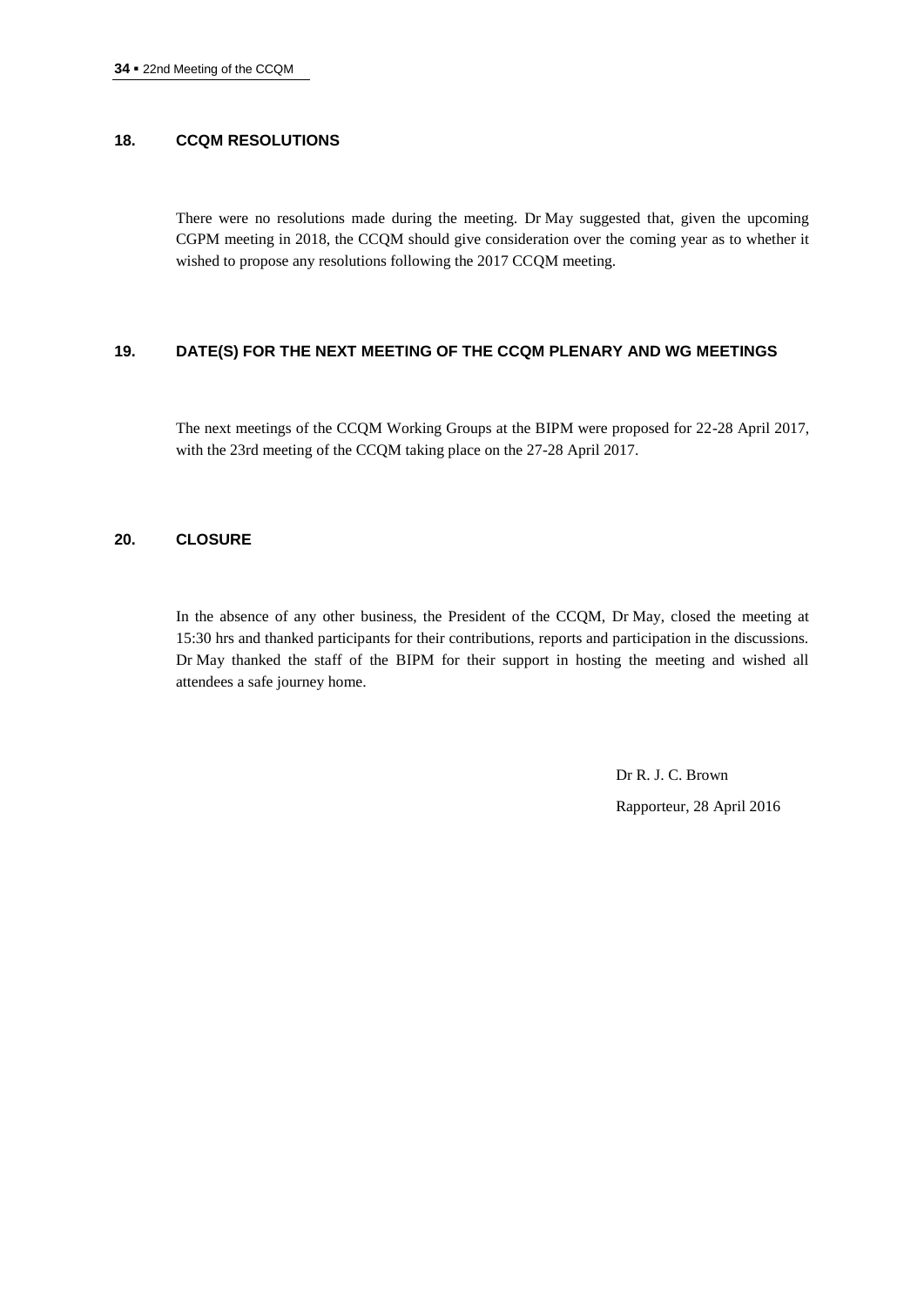#### **DECISIONS AND ACTIONS FROM THE 22ND MEETING OF THE CCQM**

- 1. As rapporteur, Dr R.J.C. Brown to draft "Decisions and Actions" document and "Report of 22nd Meeting of the CCQM".
- 2. CCQM approved the report of the 21st Meeting of the CCQM.
- 3. Outstanding actions from the 21st Meeting of the CCQM to be progressed as discussed in the report of the 22nd Meeting of the CCQM.
- 4. KCWG to continue to work to implement a unified nomenclature for the core comparison approaches being undertaken by different WGs to avoid confusion when communicating outside the CCQM.
- 5. Agreement to continue to hold WG meetings at the BIPM in association with the CCQM plenary meeting next April.
- 6. CCQM reiterated that for pilot studies, the coordinating laboratory had the first option on publishing data and that a participant wishing to publish pilot study results prior to the coordinating laboratory in any way needed to seek agreement from the coordinating laboratory. In the case that a coordinating laboratory chooses not to publish the results but a participant does wish to do so, both this decision and the request of the participant must be relayed to the relevant WG Chair. For any publication of pilot study results, the agreement from each participating laboratory that its data can be published is required.
- 7. The text of the traceability exception accepted by the CIPM (Decision CIPM/104-26) to be made clearly available on the BIPM website.
- 8. The CCQM voiced its concerns on the lack of representation of the Chemistry and Biology community amongst the JCRB membership. The CCQM President will raise the issue with the CIPM to ensure that the opinions of the Chemistry and Biology community are represented and taken into account at JCRB meetings.
- 9. CCQM WGs to update their strategy documents by 1 December 2016, and submit for review by the CCQM President.
- 10. SPWG members to comment on the current CCQM strategy document by 30 September 2016. The comments will be collated by the CCQM Executive Secretary, and used in drafting the updated strategy document.
- 11. CCQM President to appoint a task group to review and propose required modifications to current templates used for proposing, reviewing and approving chemical and biological CMCs as well as KCDB search engines and functionalities, and report back to the next meeting of the CCQM.
- 12. Each technical WG to propose a way**-**forward for broader-claim CMCs to be presented and reviewed at the 23rd meeting of the CCQM in 2017.
- 13. KCWG to decide on which CMC service categories will undergo re-review in Cycle XVIII and report to the relevant RMO Chemical Technical Group Chairs.
- 14. RMOs to continue to monitor their internal process for intra-regional CMC review and provide relevant statistics to the KCWG.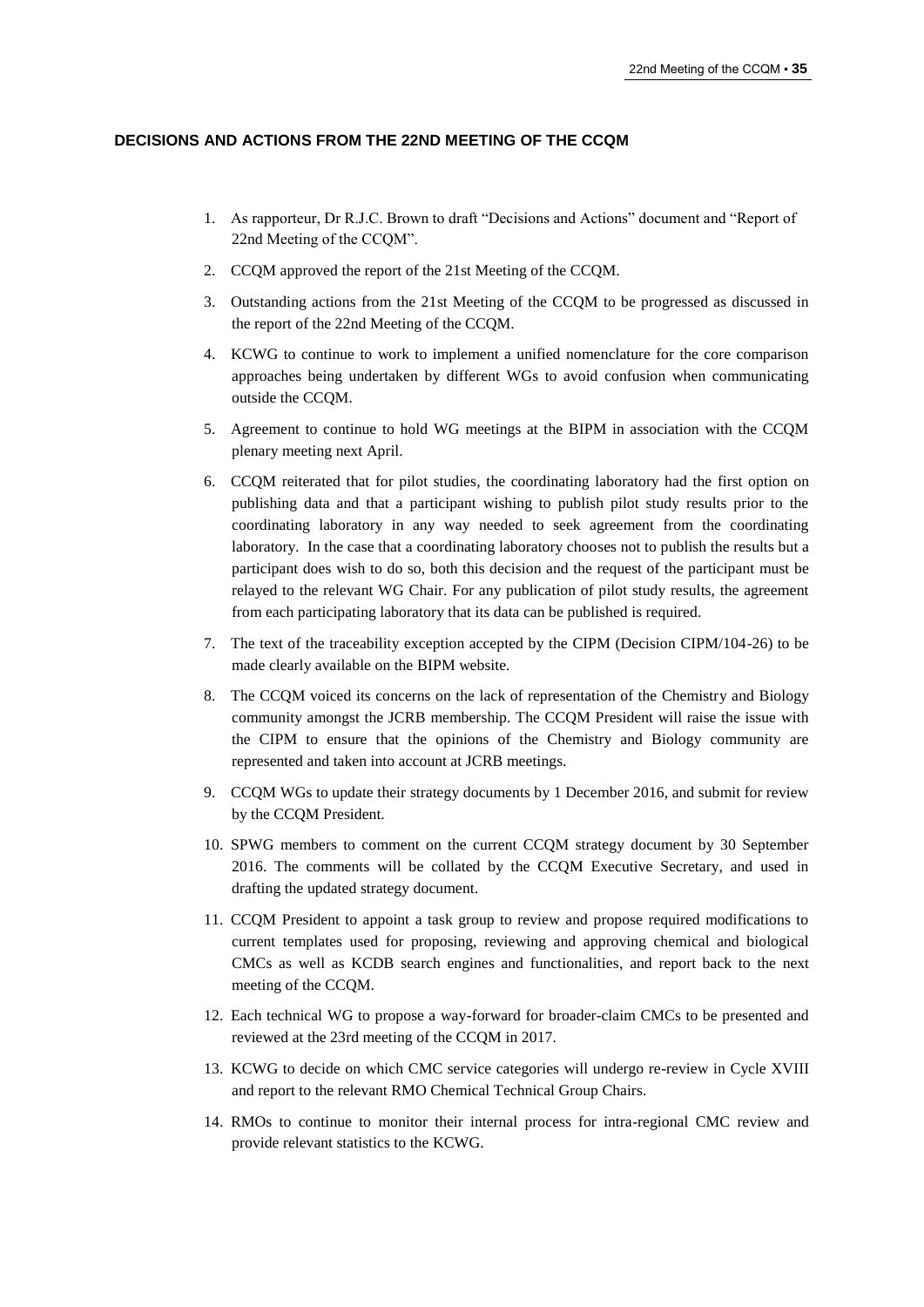- 15. KCWG to generate a flow diagram describing the CMC production and review process in the CCQM for use in presentations and other documentation.
- 16. Following CIPM MRA rules, only one result per institute per Key Comparison shall be submitted.
- 17. WG chairs to report to the CCQM President, by 1 October 2016, the Key Comparisons that have been conducted in their WGs where more than one result has been included from one institute.
- 18. SPWG to consider whether an exception to the CIPM MRA rule of one result per institute per Key Comparison should be sought. Dr L. Mackay to draft a background note on OAWG practices to support the discussion.
- 19. The work of the MBSG is complete and the group will be disbanded. A decision to be made by the President as to where the work of the group, should reside after consulting with the Chairs of the NAWG and the CAWG.
- 20. SAWG to reconsider the HFTLS statement for CCQM-K136; in particular whether this needs to be constrained to match the scope of the ISO 9277 standard method and report back to the President by 1 October 2016.
- 21. SAWG to reconsider the KCRV for CCQM-K129; in particular, on how the independent XRF value from PTB should be included in its calculation. Report back to CCQM President by 1 October 2016.
- 22. SAWG to make clear in the report of CCQM-K129 that the KRISS CRM used in the study is not a requirement for the measurement, but is one source of available traceability.
- 23. Going forward, CCQM Key Comparison protocols can make potential participants aware of any relevant CRMs, but no recommendation or requirement for their use may be included in the protocol.
- 24. SPWG to consider whether the measurement of number concentration of nanoparticles in liquids should be within the remit of the CCQM, and if so within which WG, and if not, which other Consultative Committee could cover this area.
- 25. Going forward, CCQM to resume approving or disapproving Key Comparison proposals during the CCQM plenary session.
- 26. NIST to make available online the presentations from the ACS symposium on the mole by 15 June 2016 and provide a link for use on the BIPM (and other NMI) websites.
- 27. SPWG to discuss the format of future workshops and CCQM meetings to allow extra time for technical presentations during the plenary.
- 28. At 2017 Plenary Session, CCQM to propose/consider/discuss possible CCQM resolution prior to the 2018 CGPM meeting.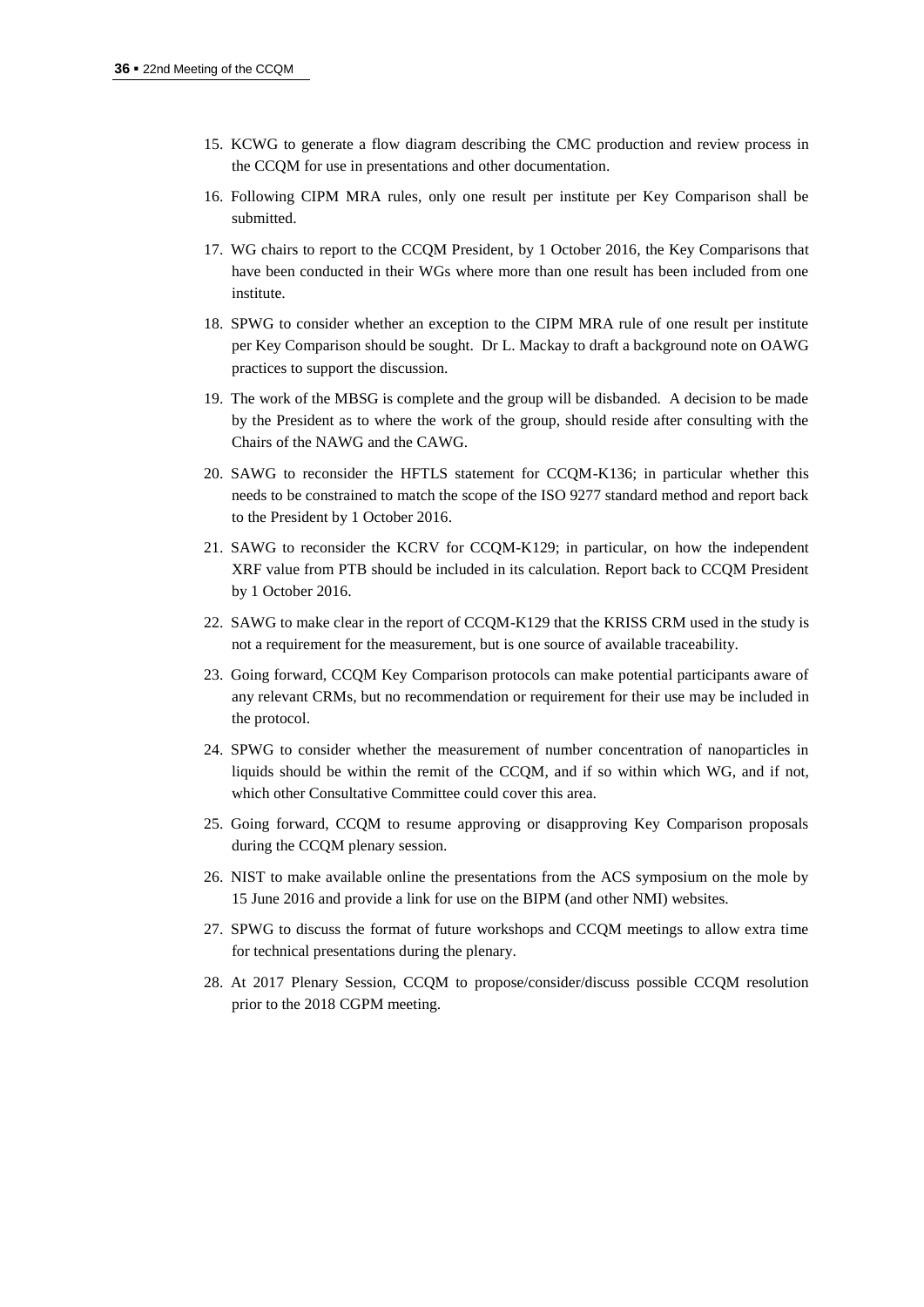# **APPENDIX 1 WORKING DOCUMENTS SUBMITTED TO THE CCQM AT ITS 22ND MEETING**

Working documents submitted to the CCQM at its 22nd meeting are on restricted access. Documents restricted to Committee members can be accessed on the [restricted website.](https://www.bipm.org/cc/CCQM/Restricted/WorkingDocuments.jsp)

Document CCQM/

| 16-01     | Draft agenda of the 22nd meeting of the CCQM, 1pp                                |
|-----------|----------------------------------------------------------------------------------|
| 16-02     | Agenda of the CCQM Workshop on Broad Claim CMCs, 1pp                             |
| 16-03     | Timetable of CCQM meetings April 2016, 1pp                                       |
| 16-04     | Draft mise en pratique for the definition of the mole, 6pp                       |
| 16-05     | Visiting scientist secondment opportunities to the BIPM Chemistry Dept 2017, 4pp |
| 16-06     | REMCO Report for CCQM April 2016, 2pp                                            |
| 16-07     | COOMET report to the CCQM                                                        |
| 16-08     | 21st meeting of the CCQM: Agenda, Willie E. May, 40pp                            |
| 16-09     | Report of the 21st meeting of CCQM, BIPM, 37pp                                   |
| $16-10$   | CCQM SPWG meeting, Willie E. May, 28pp                                           |
| $16 - 11$ | CCQM Workshop on Broad Claim CMCs, Willie E. May, 14pp                           |
| 16-12     | CMCs KCs PCs, Reenie Parris, 4pp                                                 |
| 16-13     | Core Capabilities and Broad CMC claims in Inorganic Analysis, Paola Fisicaro,    |
|           | 23pp                                                                             |
| 16-14     | From Core Comparisons to Broad CMC Claims in Gas Analysis, Paul Brewer, 24pp     |
| $16 - 15$ | Further development of the strategy for core mixtures, Paul Brewer, 12pp         |
| $16-16$   | From Core Comparisons to Broad CMC Claims in Organic Analysis,                   |
|           | Lindsey Mackay, 30pp                                                             |
| $16-17$   | OAWG Update for KCWG re Core Competence Approach, Reenie Parris, 49pp            |
| 16-18     | Overview of Chem-Bio CMCs and opportunities for increasing the efficiency of the |
|           | review process, Della SIN, 20pp                                                  |
| 16-19     | Broader scopes of CMC claims: CCQM PAWG's Perspective, Sang-Ryoul Park,          |
|           | 13pp                                                                             |
| 16-20     | CCQM Strategy Document (2017-2027), R.I. Wielgosz, 12pp                          |
| 16-21     | BIPM activities in support of metrology in chemistry and biology, R.I. Wielgosz  |
| 16-22     | CCQM Key Comparison and CMC Quality Working Group Update, Della SIN,             |
|           | 16pp                                                                             |
| 16-23     | Protein Analysis Working Group: Report on 2015-2016 activities, Sang-Ryoul       |
|           | Park, 30pp                                                                       |